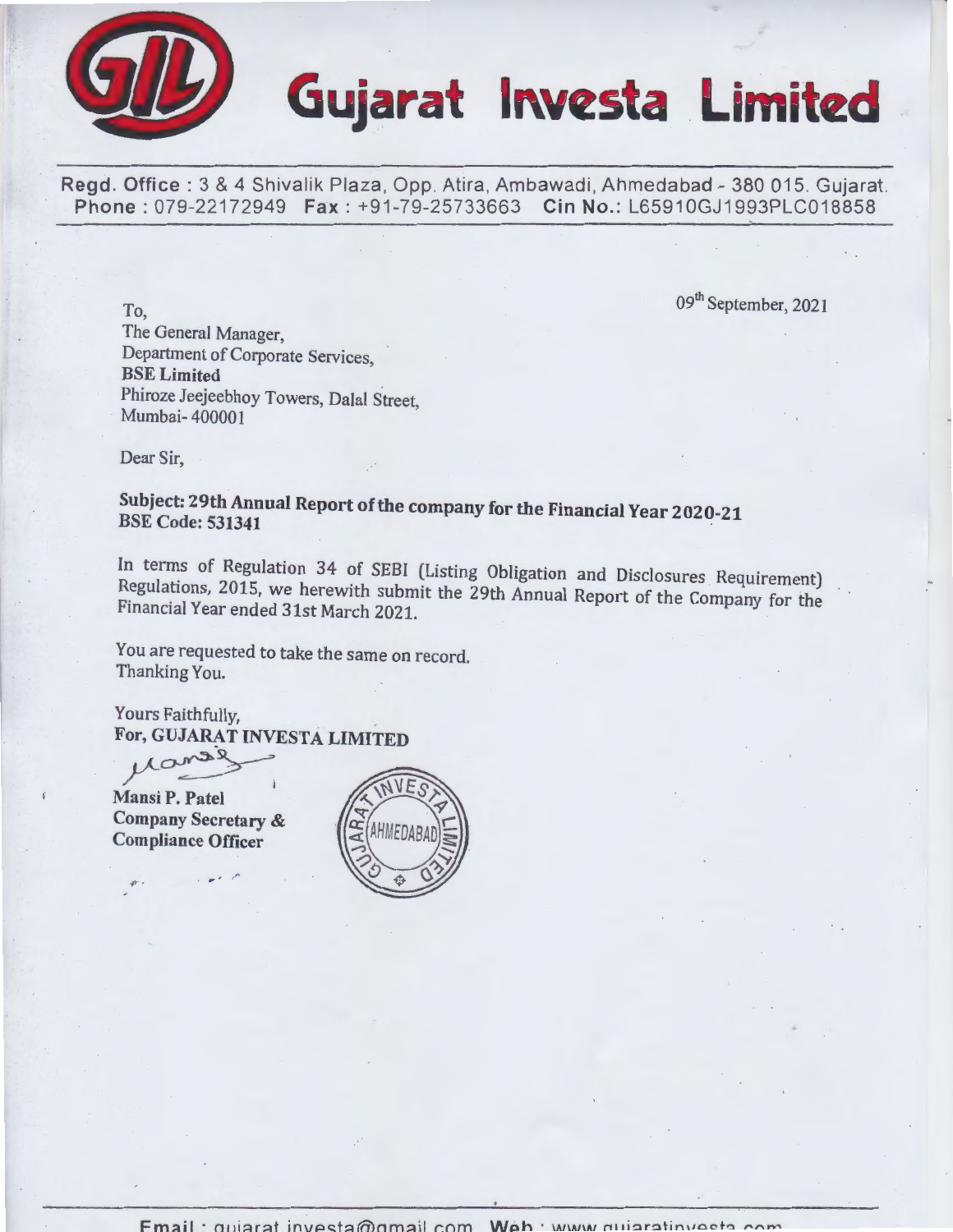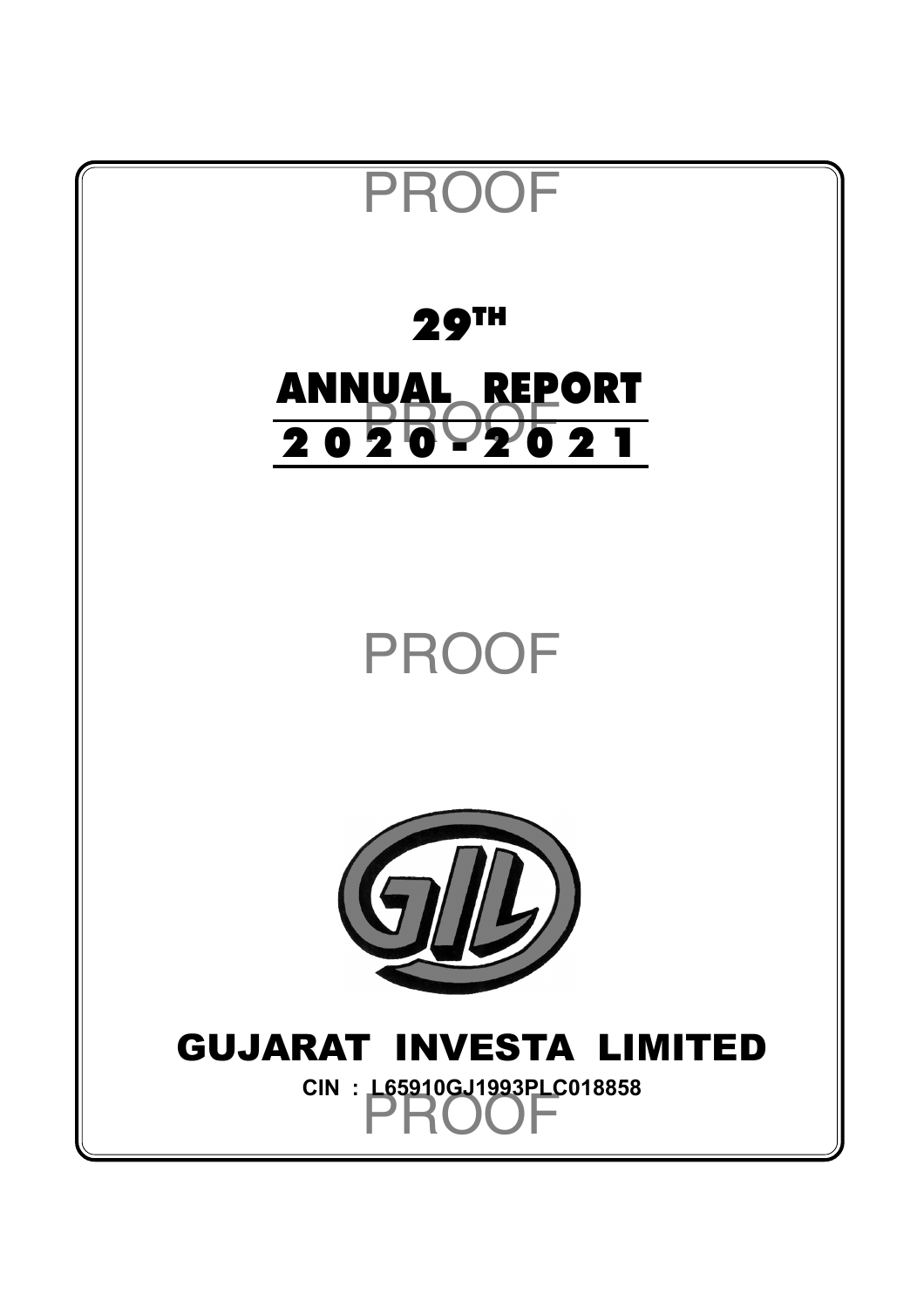# PROOF **GUJARAT INVESTA LIMITED**

## **BOARD OF DIRECTORS :**

Mr. Purshottam Agarwal Chairman & Director Mrs. Pinky Agarwal Director Mr. Anandkumar P. Agarwal Independent Director Mr. Sumant L. Periwal Independent Director

WHE ADDITION VYAS<br> **COMPANY SECRETARY & COMPLIANCE OFFICER : ISIN :**<br>
WHERE IS NOT COMPLIANCE OFFICER : **ISIN** : Mrs. Mansi Patel **INE373D01017** 

#### **AUDITORS : CIN :**

Chartered Accountants

**M/s Kamal M. Shah & Co.** Company Secretaries Chartered Accountants

**BANKERS:** BANKERS: **BANKERS:** BOMBAY STOCK EXCHANGE :<br>
Bombay Stock Exchange Union Bank of India

## **REGISTERED OFFICE :**  $\qquad \qquad -$  Audit Committee

Office: 3 & 4, Shivalik Plaza, entity and Stakeholder's Relationship Committee Opp. Atira, Ambawadi, Ahmedabad - 380015. - Nomination & Remuneration Committee E-Mail ID: gujarat.investa@gmail.com Website: www.gujaratinvesta.com

## **REGISTRAR & SHARE TRANSFER AGENT:**

**Bigshare Services Private Limited** 1st Floor, Bharat Tin Works Building, Opp. Vasant Oasis Apartments,

Marol Maroshi Road, Andheri East, Mumbai 400059.

## **CHIEF FINANCIAL OFFICER : CHIEF EXECUTIVE OFFICER :** Mr. Anirudh Vyas **Mrs. Pinky Agarwal**

M/s. Tantia & Company L65910GJ1993PLC018858

## **SECRETARIAL AUDITOR :**

**INTERNAL AUDITOR :** M/s. Umesh Ved & Associates

## **STOCK EXCHANGE :**

## **COMMITTEES OF BOARD OF DIRECTORS :**

- 
- 
- 

| JEN I. |    | <b>No. Particulars</b>                     | Page No. |    |
|--------|----|--------------------------------------------|----------|----|
|        | 1. | <b>Notice</b>                              |          |    |
|        | 2. | Directors' Report                          |          | 10 |
|        | 3. | Secretarial Audit Report                   |          | 19 |
|        | 4. | Management discussion & Analysis Report 22 |          |    |
|        | 5. | Independent Auditor's Report               |          | 25 |
|        | 6. | <b>Balance Sheet</b>                       |          | 30 |
|        | 7. | Profit& Loss Statement                     |          | 31 |
|        | 8. | <b>Cash Flow Statement</b>                 |          | 32 |
|        | 9. | Notes to Accounts                          |          | 34 |
|        |    | 10. Form MGT -11-Proxy Form                |          |    |
|        |    | 11. Attendance Slip                        |          |    |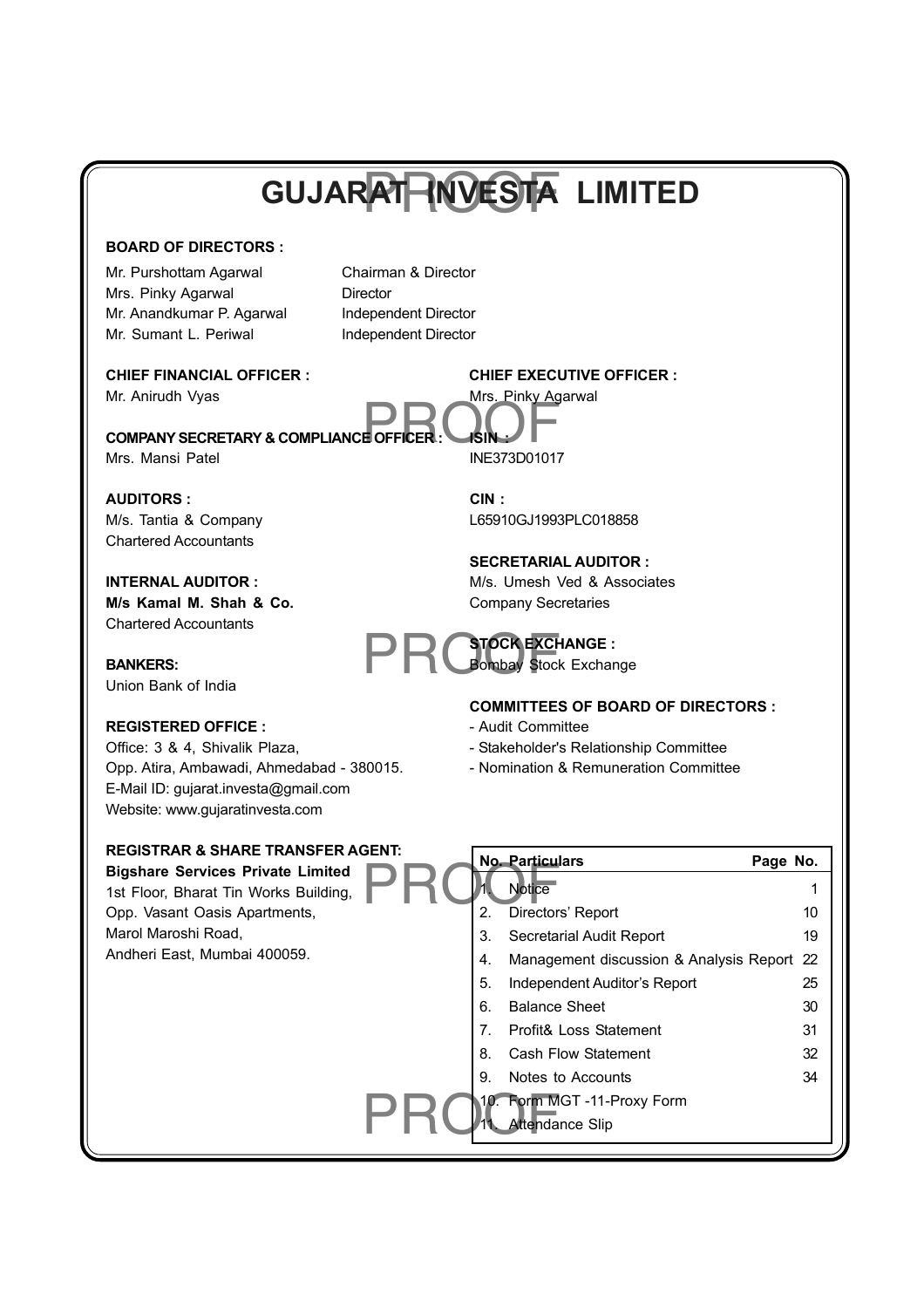#### **NOTICE**

**NOTICE**<br>NOTICE is hereby given that the 29TH ANNUAL GENERAL MEETING of the Members of GUJARAT INVESTA LIMITED<br>"the Company") will be held on Thursday, the 30th day of September 2021, at 12:30 PM at 252. New cloth market ("the Company") will be held on Thursday, the 30th day of September 2021, at 12:30 P.M at 252, New cloth market, O/s Raipur Gate, Ahmedabad-380002 to transact the following business:

#### **ORDINARY BUSINESS**

- 1. To receive, consider and adopt the Audited Financial statements for the Financial Year ended on 31st March, 2021, together with the Reports of Board of Directors and Auditors thereon.
- 2. To reappoint a Director in place of Mr. Purushottam R. Agarwal (DIN: 00396869) who retires by rotation and being eligible has offered himself for re-appointment.

#### **SPECIAL BUSINESS:**

**3. Regularisation of Additional Director, Mr. Sumant L. Periwal (DIN: 02561862) as an Independent Director of the company.**

ss, the following Resolution as To consider, and if thought fit, to pass, the following Resolution as a **Special Resolution:**

**"RESOLVED THAT,** pursuant to provision of Section 149,150,152 read with Schedule IV to the Companies Act,2013 , and all other applicable provisions of the Companies Act, 2013 and the Companies (Appointment and Qualification of Directors) Rules,2014 (including any statutory modification(s) or re-enactment thereof for the time being in force) and SEBI (Listing Obligation and Disclosure Requirements) Regulations, 2015, Mr. Sumant L. Periwal (DIN: 02561862) who was appointed as an Additional Director of the Company w.e.f 21st July, 2021 in terms of Section 161(1) of the Companies Act,2013 and Article of Association of the Company and who holds office up to the date of this Annual General Meeting and in respect of whom the Company has received a notice in writing under section 160 of the Act proposing his candidature for the office of the Director and declaration that he meets the criteria for independence as provided in Section 149(6) of the Act and who is eligible for appointment , be and hereby appointed as an Independent Director of the Company to hold office for five (5) consecutive years for the maximum period upto 20th July 2026."

**RESOLVED FURTHER THAT** the Board of Directors and/or the Company Secretary of the Company be and are hereby authorised to do all such necessary acts and take all such steps as may be necessary, proper or expedient to give hereby authorised to do all such necessary acts and take all such steps as may be necessary, proper or expedient to give effect to this resolution."

#### **4. Regularisation of Additional Director, Mr. Anandkumar P. Agrawal (DIN: 01227486) as an Independent Director of the company.**

To consider, and if thought fit, to pass, the following Resolution as a **Special Resolution:**

office up to the date of this Annual General Meeting and in respect of whom the Company has received a notice<br>in writing under section 160 of the Act proposing his candidature for the office of the Director and declaration **"RESOLVED THAT,** pursuant to provision of Section 149,150,152 read with Schedule IV to the Companies Act,2013 , and all other applicable provisions of the Companies Act, 2013 and the Companies (Appointment and Qualification of Directors) Rules,2014 (including any statutory modification(s) or re-enactment thereof for the time being in force) and SEBI (Listing Obligation and Disclosure Requirements) Regulations, 2015, Mr. Anandkumar P. Agrawal (DIN: 01227486) who was appointed as an Additional Director of the Company w.e.f 21st July, 2021 in terms of Section 161(1) of the Companies Act,2013 and Article of Association of the Company and who holds office up to the date of this Annual General Meeting and in respect of whom the Company has received a notice he meets the criteria for independence as provided in Section 149(6) of the Act and who is eligible for appointment, be and hereby appointed as an Independent Director of the Company to hold office for five (5) consecutive years for the maximum period upto 20th July 2026."

**RESOLVED FURTHER THAT** the Board of Directors and/or the Company Secretary of the Company be and are hereby authorised to do all such necessary acts and take all such steps as may be necessary, proper or expedient to give effect to this resolution.

#### Place : Ahmedabad **BY ORDER OF THE BOARD OF DIRECTORS Dated : 31st August, 2021 GUJARAT INVESTA LIMITED**

Opp. Atira Ambawadi,

Ahmedabad - 380 002.

**Registered Office: Purshottam R. Agarwal**

3 & 4 , Shivalik Plaza, Chairman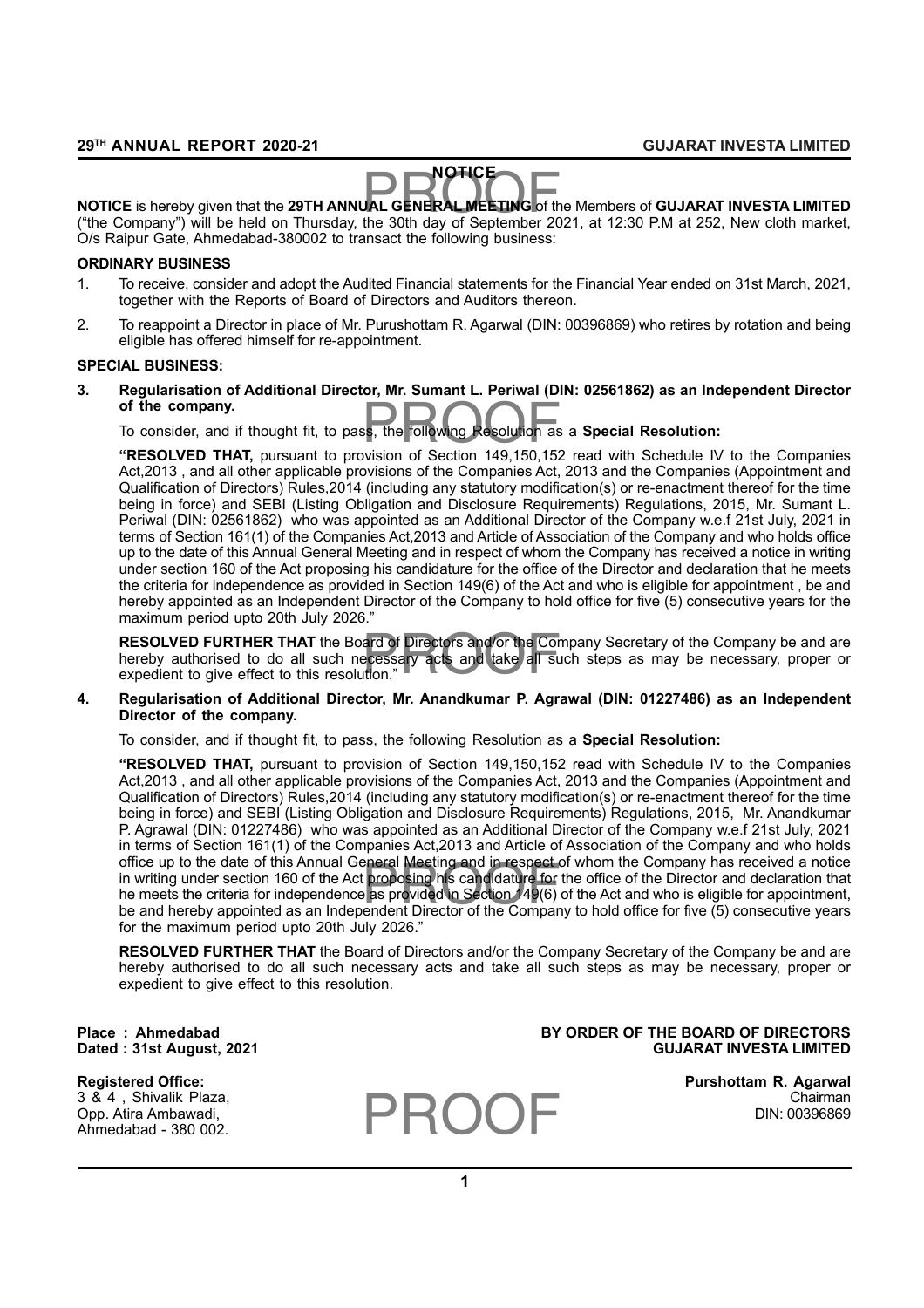#### **NOTES:**

- NOTES:<br>1. A member entitled to attend and vote at the meeting is also entitled to appoint one or more proxies and that a<br>nrops need not be a member of the company. Provincing ander to be effective must be denogited not les proxy need not be a member of the company. Proxies in order to be effective must be deposited not less than 48 hours before the commencement of the meeting. A person can act as proxy on behalf of members not exceeding 50 (fifty) and holding in aggregate not more than 10(ten) percent of the total share capital of the company. However, a member holding more than 10% (ten percent) of the total share capital of the Company may appoint a single person as proxy and such person shall not act as proxy for any other member. Proxies submitted on behalf of the Companies, Societies, etc., must be supported by an appropriate resolution/authority as applicable.
- 2. The Explanatory Statement pursuant to Section 102(1) of the Companies Act, 2013 with respect to the special business set out in the Notice is annexed.
- **3. The Register of Members and Share Transfer Books will remain close from 24th September, 2021 to 30th September, 2021 (both days inclusive).**
- 
- 4. Members are requested to intimate about the change in address, if any.<br>5. Body Corporates whose Authorized Representatives are intending to atte 5. Body Corporates whose Authorized Representatives are intending to attend the Meeting are requested to send to the Company on the Email Id gujarat.investa@gmail.com, a certified copy of the Board Resolution authorizing their representative to attend and vote on their behalf at the Meeting and through e-voting
- 6. Pursuant to Section 72 of the Companies Act, 2013, Members who hold shares in the physical form can nominate a person in respect of all the shares held by them singly or jointly.
- 7. Members desiring any information as regards to Accounts are requested to send an email to gujarat.investa@gmail.com, 14 days in advance before the date of the meeting to enable the Management to keep full information ready on the date of AGM.
- 8. Members may note that the copy of the annual report for the year 2020-2021 is also available on the website of the Company i.e. www.gujaratinvesta.com.
- Incompliance with the provisions of Section 108 of the Companies Act, 2013 and Rules framed Members have been provided with the facility to cast their vote electronically, through the e-variorided by the Central Depository 9. Incompliance with the provisions of Section 108 of the Companies Act, 2013 and Rules framed there under, Members have been provided with the facility to cast their vote electronically, through the e- voting services
- 10. All the documents referred to in the Notice will be available for inspection at the Company's registered office during normal business hours on working days upto the date of AGM.
- 11. Notice of the 29th Annual General Meeting of the Company along with Annual Report 2020-21, interalia, indicating the process and manner of E-Voting is being sent to all the members whose emailed share registered with the Company/Depository Participant(s) for communication purpose through electronic mode unless any member has requested for a physical copy of the same.
- 12. Those Members whose Email Id are not registered can get their Email Id registered as follows:
	- a. Members holding shares in demat form can get their Email Id registered / updated by contacting their respective Depository Participant.
	- respouse Bopostory Partisipant.<br>Members holding shares in the physical form can get their Email Id registered by contacting our Registrar<br>& Share Transfer Agent "Bigshare Service Private Limited" on their Email Id bssahd@b b. Members holding shares in the physical form can get their Email Id registered by contacting our Registrar
- 13. The Register of Directors and Key Managerial Personnel and their shareholding maintained under Section 170 of the Companies Act, 2013, the Register of Contracts or Arrangements in which the Directors are interested under Section 189 of the Companies Act, 2013 and all other documents referred to in the Notice will be available for inspection at AGM.
- 14. Members of the Company holding shares either in physical form or in dematerialized form as on Benpos date i.e. 03rd September, 2021 will receive Annual Report for the financial year 2020-2021 through electronic mode.
- 15. Members are requested to quote their Folio No. or DP ID / Client ID, in case shares are in physical / dematerialized form, as the case may be, in all correspondence with the Company / Registrar & Share Transfer Agent.
- 16. The Members who have cast their vote by remote e-voting prior to the Meeting may also attend the Meeting but shall not be entitled to cast their vote again.
- shall not be entitled to cast their vote again.<br>To support the 'Green Initiative', we request the Members of the Company to register their Email Ids with their<br>DP or with the Share Transfer Agent of the Company, to receive 17. To support the 'Green Initiative', we request the Members of the Company to register their Email Ids with their Company in lieu of physical copies. Please note that, in case you have already registered your Email Id, you are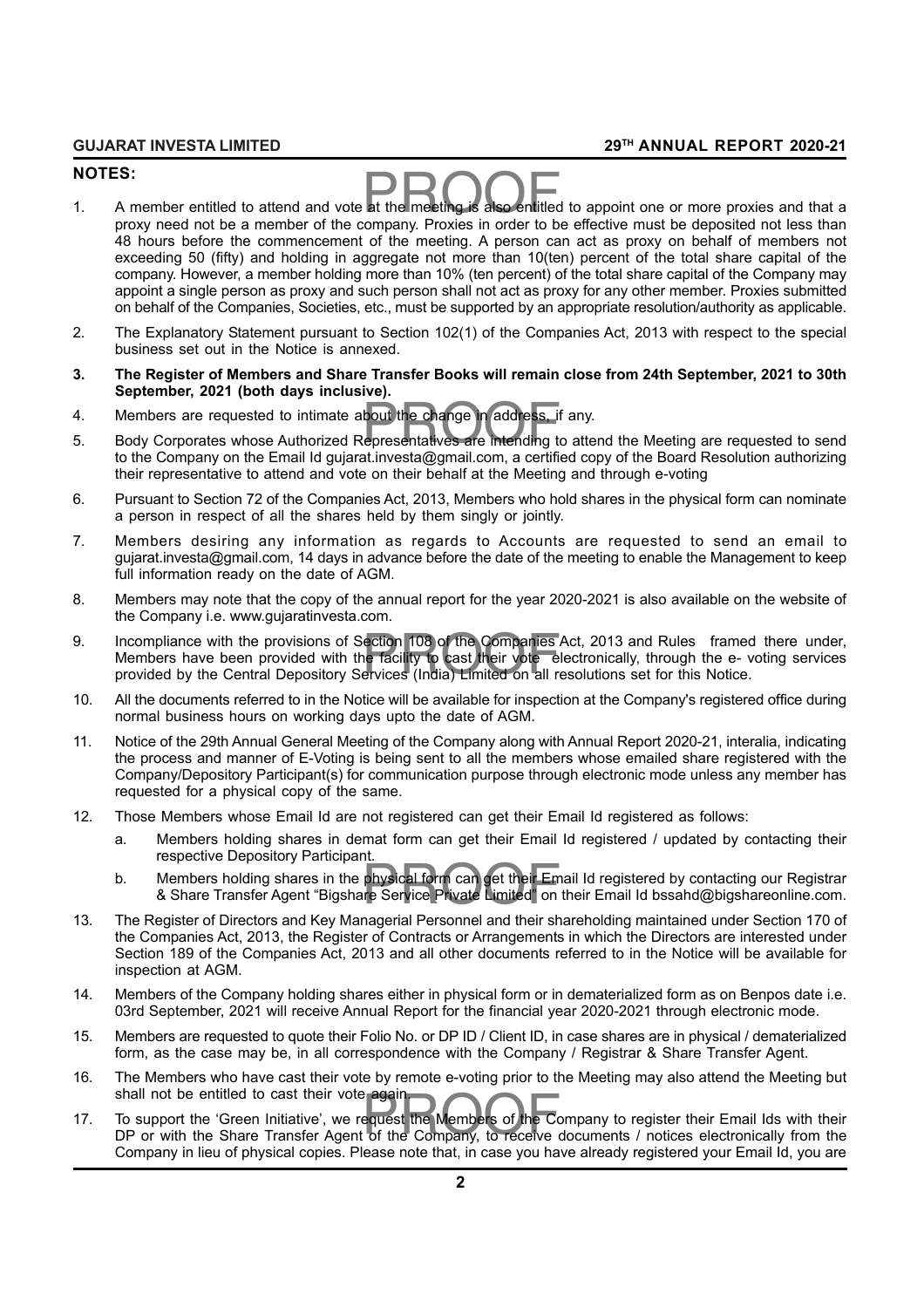not required to re-register unless there is any change in your Email Id. Members holding shares in physical form<br>are requested to send email at bssahd@bigshareonlne.com to update their Email Ids.<br>18. Pursuant to Regulation not required to re-register unless there is any change in your Email Id. Members holding shares in physical form are requested to send email at bssahd@bigshareonlne.com to update their Email Ids.

the Stock Exchanges, the details of Directors seeking appointment / re-appointment in the 29th Annual General Meeting are provided hereunder. The Directors have furnished consent/ declaration for appointment/ reappointment as required under the Companies Act, 2013 and the Rules made there under:

| <b>Name of the Director</b>                              | <b>Purshottam Agarwal</b>                                   | <b>Sumant L. Periwal</b>                                                                                                                  | Anandkumar P. Agrawal                         |
|----------------------------------------------------------|-------------------------------------------------------------|-------------------------------------------------------------------------------------------------------------------------------------------|-----------------------------------------------|
| <b>DIN</b>                                               | 00396869                                                    | 02561862                                                                                                                                  | 01227486                                      |
| <b>Father Name</b>                                       | Radheshyam Agarwal                                          | Laxminarayan Periwal                                                                                                                      | ParmeshwarAgrawal                             |
| Date of Birth                                            | 18/05/1967                                                  | 08/03/1972                                                                                                                                | 02/10/1972                                    |
| Date of Appointment                                      | 03/01/1995                                                  | 21/06/2021                                                                                                                                | 21/06/2021                                    |
| Qualification                                            | Graduate                                                    | Graduate                                                                                                                                  | Graduate                                      |
| Name of the Companie(s)<br>in which he is a director     | 1. Shree Bhavya Fabrics<br>Limited<br>2. Anunay Fab Limited | <b>NA</b>                                                                                                                                 | <b>NA</b>                                     |
| Specific functional Areas                                | He has a rich experience<br>in Management &<br>Industry     | Having good experience in<br>field of Finance & Accounts,<br><b>Business Planning and</b><br>Analysis, Compliance and<br>other Financial. | Having good experience in<br>field of Finance |
| Shareholding in the<br>Company as on 31st<br>March, 2021 | 1664419, 22.16%                                             | <b>NIL</b>                                                                                                                                | <b>NIL</b>                                    |
| Relationship with other<br>director                      | <b>NA</b>                                                   | <b>NA</b>                                                                                                                                 | <b>NA</b>                                     |
| No. of Board meetings<br>attended during the Year        | 4 (Four)                                                    | 4 (Four)                                                                                                                                  | 4 (Four)                                      |

## **19. THE INSTRUCTIONS FOR SHAREHOLDERS VOTING ELECTRONICALLY ARE AS UNDER:**

- a. Pursuant to the provisions of Section 108 of the Companies Act, 2013 read with Rule 20 of the Companies (Management and Administration) Rules, 2014 (as amended) and Regulation 44 of SEBI (Listing Obligations & Disclosure Requirements) Regulations 2015 (as amended), the Company is providing facility of remote e-voting to its Members in respect of the business to be transacted at the AGM. For this purpose, the Company has entered into an agreement with Central Depository Services (India) Limited (CDSL) for facilitating voting through electronic means, as the authorized e-Voting's agency.
- bessed from the websites of<br>botice is also disseminated on the<br>w.evotingindia.com. b. The Notice calling the AGM has been uploaded on the website of the Company at www.gujaratinvesta.com. The Notice can also be accessed from the websites of the Stock Exchanges i.e. BSE Limited at www.bseindia.com. The AGM Notice is also disseminated on the website of CDSL (agency for providing the Remote e-Voting facility) i.e.www.evotingindia.com.

Members whose names are recorded in the Register of Members or in the Register of Beneficial Owners maintained by the Depositories as on the Cut-off date i.e. Thursday, September 23, 2021, shall be entitled to avail the facility of remote e-Voting as well as Vote at the AGM. Any recipient of the Notice, who has no voting rights as on the Cut-off date, shall treat this Notice as intimation only.

A person who has acquired the shares and has become a member of the Company after the dispatch of the Notice of the AGM and prior to the Cut-off date i.e September 23, 2021, shall be entitled to exercise his/her vote either electronically i.e. remote e-Voting or at AGM.

their vote electronically. The e-Voting module shall be disabled by CDSL for voting thereafter.<br>Once the vote on the resolution is cast by the Member, he/she shall not be allowed to change it<br>subsequently or cast vote agai **The remote e-Voting will commence on Monday, September 27, 2021 at 9.00 a.m. and will end on Wednesday, September 29, 2021 at 5.00 p.m. During this period, the Members of the Company, holding shares either in physical form or in dematerialized form, as on the cut-off date, may cast Once the vote on the resolution is cast by the Member, he/she shall not be allowed to change it subsequently or cast vote again.**

Shareholders who have already voted prior to the meeting date would not be entitled to vote during the meeting.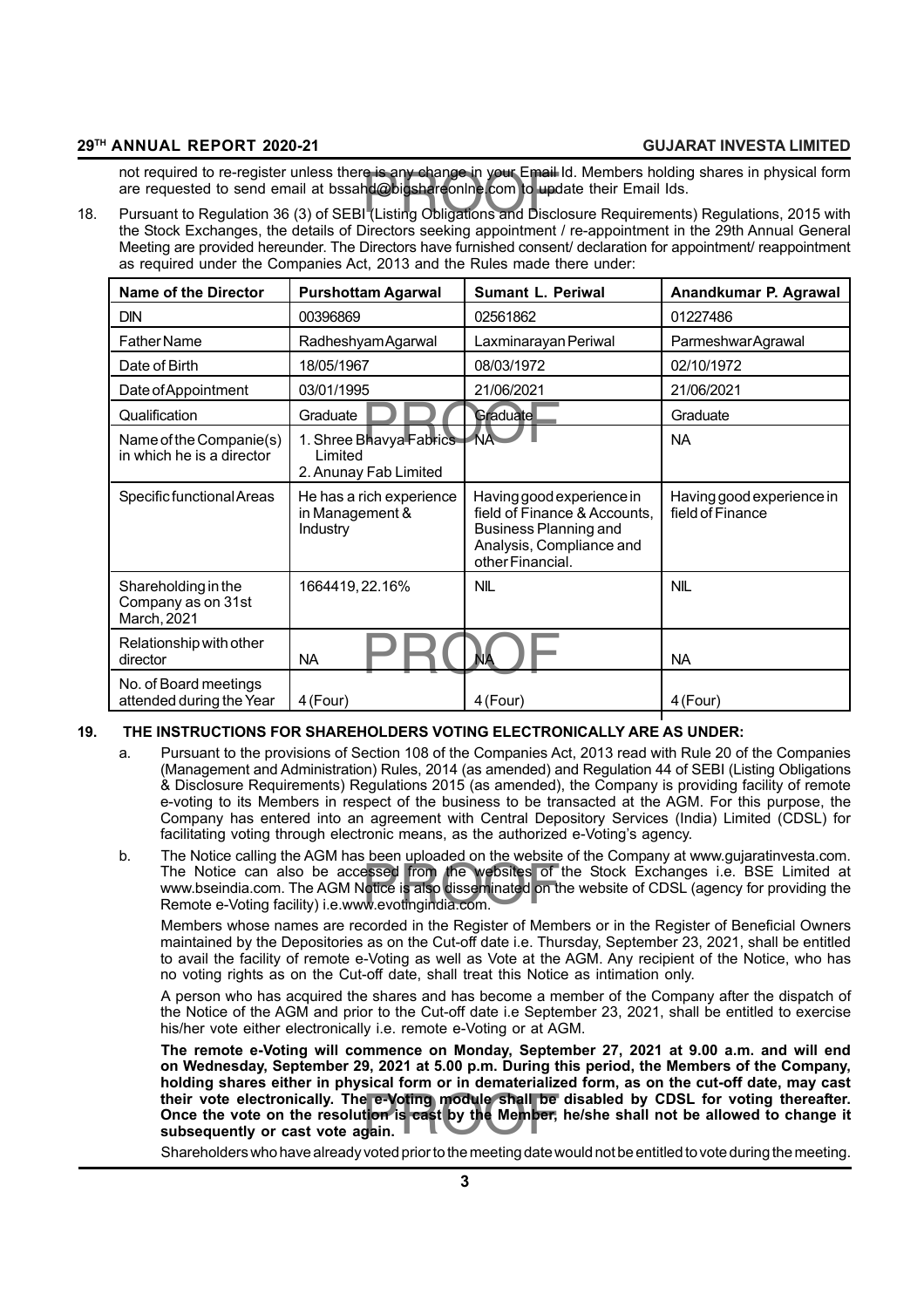S Mr. Umesh Ved, Practicing (<br>the Scrutinizer for conducting<br>M, in a fair and transparent m The Company has appointed CS Mr. Umesh Ved, Practicing Company Secretary (Membership No. FCS: 4411; CP No: 2924), to act as the Scrutinizer for conducting the remote e-Voting process as well as the e-Voting on the date of the AGM, in a fair and transparent manner.

Pursuant to SEBI Circular No. **SEBI/HO/CFD/CMD/CIR/P/2020/242** dated 09.12.2020, under Regulation 44 of Securities and Exchange Board of India (Listing Obligations and Disclosure Requirements) Regulations, 2015, listed entities are required to provide remote e-voting facility to its shareholders, in respect of all shareholders' resolutions. However, it has been observed that the participation by the public non-institutional shareholders/retail shareholders is at a negligible level.

Currently, there are multiple e-voting service providers (ESPs) providing e-voting facility to listed entities in India. This necessitates registration on various ESPs and maintenance of multiple user IDs and passwords by the shareholders.

their demat accounts/ websites of Depositories/ Depository Participants. Demat account holders would be<br>able to cast their vote without having to register again with the ESPs, thereby, not only facilitating seamless<br>authen In order to increase the efficiency of the voting process, pursuant to a public consultation, it has been decided to enable e-voting to all the demat account holders, by way of a single login credential, through able to cast their vote without having to register again with the ESPs, thereby, not only facilitating seamless authentication but also enhancing ease and convenience of participating in e-voting process.

In terms of SEBI circular no. **SEBI/HO/CFD/CMD/CIR/P/2020/242** dated December 9, 2020 on e-Voting facility provided by Listed Companies, Individual shareholders holding securities in demat mode are allowed to vote through their demat account maintained with Depositories and Depository Participants. Shareholders are advised to update their mobile number and email Id in their Demat accounts in order to access e-Voting facility.

Pursuant to abovesaid SEBI Circular, Login method for e-Voting **for Individual shareholders holding securities in Demat mode** is given below:

| <b>Type of Login Method</b><br>shareholders                           | Login Method                                                                                                                                                                                                                                                                                                                                                                                                                                                                                                                                                                                                                                                                |
|-----------------------------------------------------------------------|-----------------------------------------------------------------------------------------------------------------------------------------------------------------------------------------------------------------------------------------------------------------------------------------------------------------------------------------------------------------------------------------------------------------------------------------------------------------------------------------------------------------------------------------------------------------------------------------------------------------------------------------------------------------------------|
| Individual Shareholders holding<br>securities in Demat mode with CDSL | 1)<br>Users who have opted for CDSL Easi / Easiest facility, can<br>login through their existing user id and password. Option will<br>be made available to reach e-Voting page without any further<br>authentication. The URL for users to login to Easi / Easiest<br>are https://web.cdslindia.com/myeasi/home/login or visit<br>www.cdslindia.com and click on Login icon and select<br>New System Myeasi.                                                                                                                                                                                                                                                                |
|                                                                       | After successful loginthe Easi / Easiest user will be able to<br>2)<br>see the e-Voting option for eligible companies where the<br>evoting is in progress as per the information provided by<br>company. On clicking the evoting option, the user will be<br>able to see e-Voting page of the e-Voting service provider for<br>casting your vote during the remote e-Voting period or joining<br>virtual meeting & voting during the meeting. Additionally,<br>there is also links provided to access the system of all e-<br>Voting Service Providers i.e. CDSL/NSDL/KARVY/<br>LINKINTIME, so that the user can visit the e-Voting service<br>providers' website directly. |
|                                                                       | If the user is not registered for Easi/Easiest, option to register<br>3)<br>is availableat https://web.cdslindia.com/myeasi/<br><b>Registration/EasiRegistration</b>                                                                                                                                                                                                                                                                                                                                                                                                                                                                                                        |
|                                                                       | Alternatively, the user can directly access e-Voting page by<br>4)<br>providing Demat Account Number and PAN No. from a e-<br>Voting link availableon www.cdslindia.com home page.<br>The system will authenticate the user by sending OTP on<br>registered Mobile & Email as recorded in the Demat Account.<br>After successful authentication, user will be able to see the<br>e-Voting option where the evoting is in progress and also<br>able to directly access the system of all e-Voting Service<br>Providers.                                                                                                                                                      |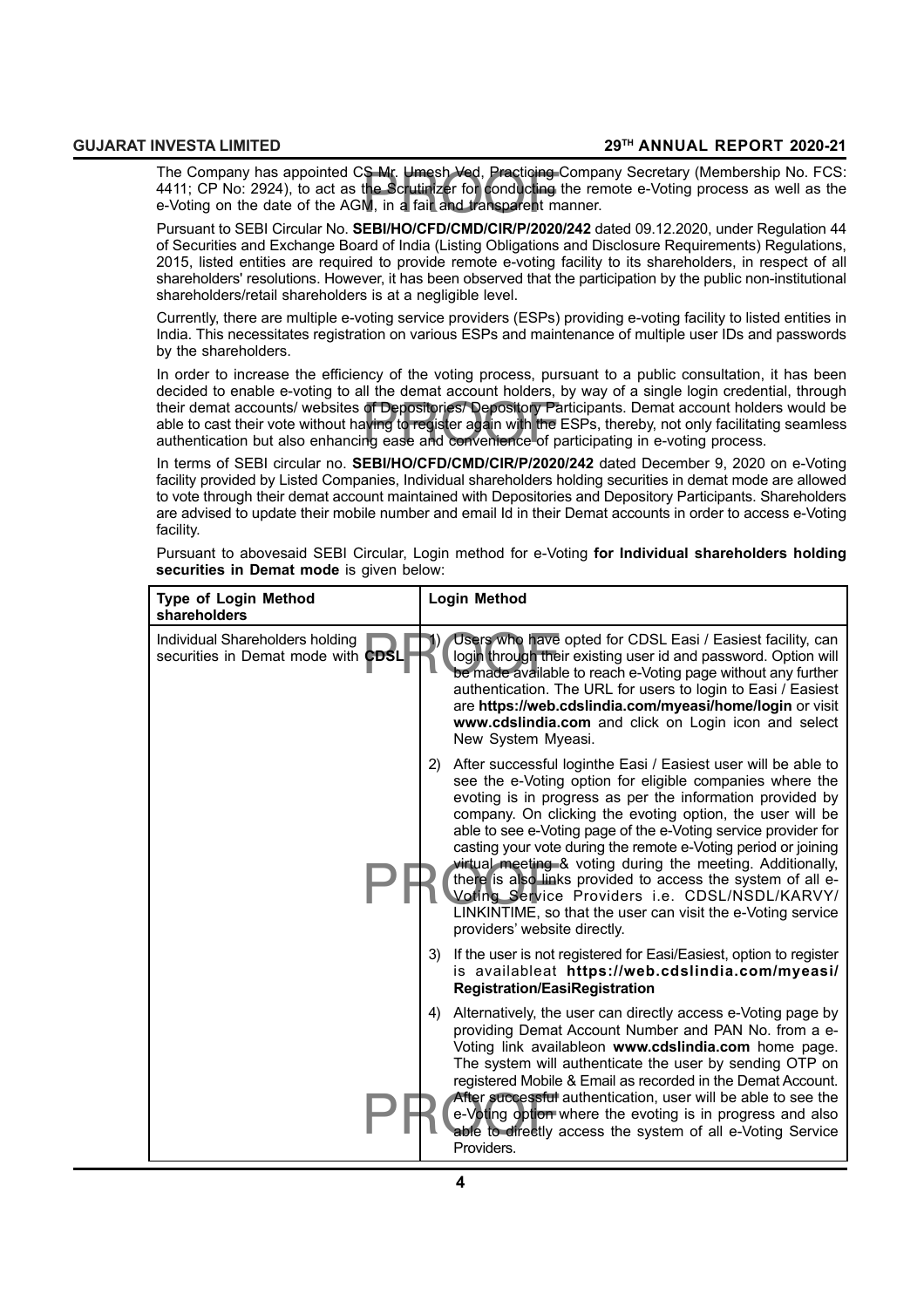| Individual Shareholders holding<br>securities in demat mode with NSDL                                        |    | If you are already registered for NSDL IDeAS facility, please<br>visit the e-Services website of NSDL. Open web browser by<br>typing the following URL: https://eservices.nsdl.com either<br>on a Personal Computer or on a mobile. Once the home<br>page of e-Services is launched, click on the "Beneficial<br>Owner" icon under "Login" which is available under 'IDeAS'<br>section. A new screen will open. You will have to enter your<br>User ID and Password. After successful authentication, you<br>will be able to see e-Voting services. Click on "Access to<br>e-Voting" under e-Voting services and you will be able to see<br>e-Voting page. Click on company name or e-Voting service<br>provider name and you will be re-directed to e-Voting service<br>provider website for casting your vote during the remote e-<br>Voting period or joining virtual meeting & voting during the<br>meeting. |
|--------------------------------------------------------------------------------------------------------------|----|------------------------------------------------------------------------------------------------------------------------------------------------------------------------------------------------------------------------------------------------------------------------------------------------------------------------------------------------------------------------------------------------------------------------------------------------------------------------------------------------------------------------------------------------------------------------------------------------------------------------------------------------------------------------------------------------------------------------------------------------------------------------------------------------------------------------------------------------------------------------------------------------------------------|
|                                                                                                              | 2) | If the user is not registered for IDeAS e-Services, option to<br>register is available at https://eservices.nsdl.com. Select<br>"Register Online for IDeAS "Portal or click at https://<br>eservices.nsdl.com/SecureWeb/IdeasDirectReg.jsp                                                                                                                                                                                                                                                                                                                                                                                                                                                                                                                                                                                                                                                                       |
|                                                                                                              | 3) | Visit the e-Voting website of NSDL. Open web browser by<br>typing the following URL: https://www.evoting.nsdl.com/<br>either on a Personal Computer or on a mobile. Once the<br>home page of e-Voting system is launched, click on the<br>icon "Login" which is available under 'Shareholder/Member'<br>section. A new screen will open. You will have to enter your<br>User ID (i.e. your sixteen digit demat account number hold<br>with NSDL), Password/OTP and a Verification Code as shown<br>on the screen. After successful authentication, you will be<br>redirected to NSDL Depository site wherein you can see e-<br>Voting page. Click on company name or e-Voting service<br>provider name and you will be redirected to e-Voting service<br>provider website for casting your vote during the remote e-<br>Voting period or joining virtual meeting & voting during the<br>meeting                  |
| Individual Shareholders (holding<br>securities in demat mode) login<br>through their Depository Participants |    | You can also login using the login credentials of your demat<br>account through your Depository Participant registered with<br>NSDL/CDSL for e-Voting facility. After Successful login, you will<br>be able to see e-Voting option. Once you click on e-Voting<br>option, you will be redirected to NSDL/CDSL Depository site<br>after successful authentication, wherein you can see e-Voting<br>feature. Click on company name or e-Voting service provider<br>name and you will be redirected to e-Voting service provider<br>website for casting your vote during the remote e-Voting period<br>or joining virtual meeting & voting during the meeting.                                                                                                                                                                                                                                                      |

**Important note:** Members who are unable to retrieve User ID/ Password are advised to use Forget User ID and Forget Password option available at abovementioned website.

Helpdesk for Individual Shareholders holding securities in demat mode for any technical issues related to login through Depository i.e. CDSL and NSDL

| Login type                                                            | <b>Helpdesk details</b>                                                                                                                                                            |
|-----------------------------------------------------------------------|------------------------------------------------------------------------------------------------------------------------------------------------------------------------------------|
| Individual Shareholders holding<br>securities in Demat mode with CDSL | Members facing any technical issue in login can contact CDSL<br>helpdesk by sending a request at helpdesk.evoting@cdslindia.<br>com or contact at 022-23058738 and 22-23058542-43. |
| Individual Shareholders holding<br>securities in Demat mode with NSDL | Members facing any technical issue in login can contact NSDL<br>helpdesk by sending a request at evoting@nsdl.co.in or call<br>at toll free no.: 1800 1020 990 and 1800 22 44 30   |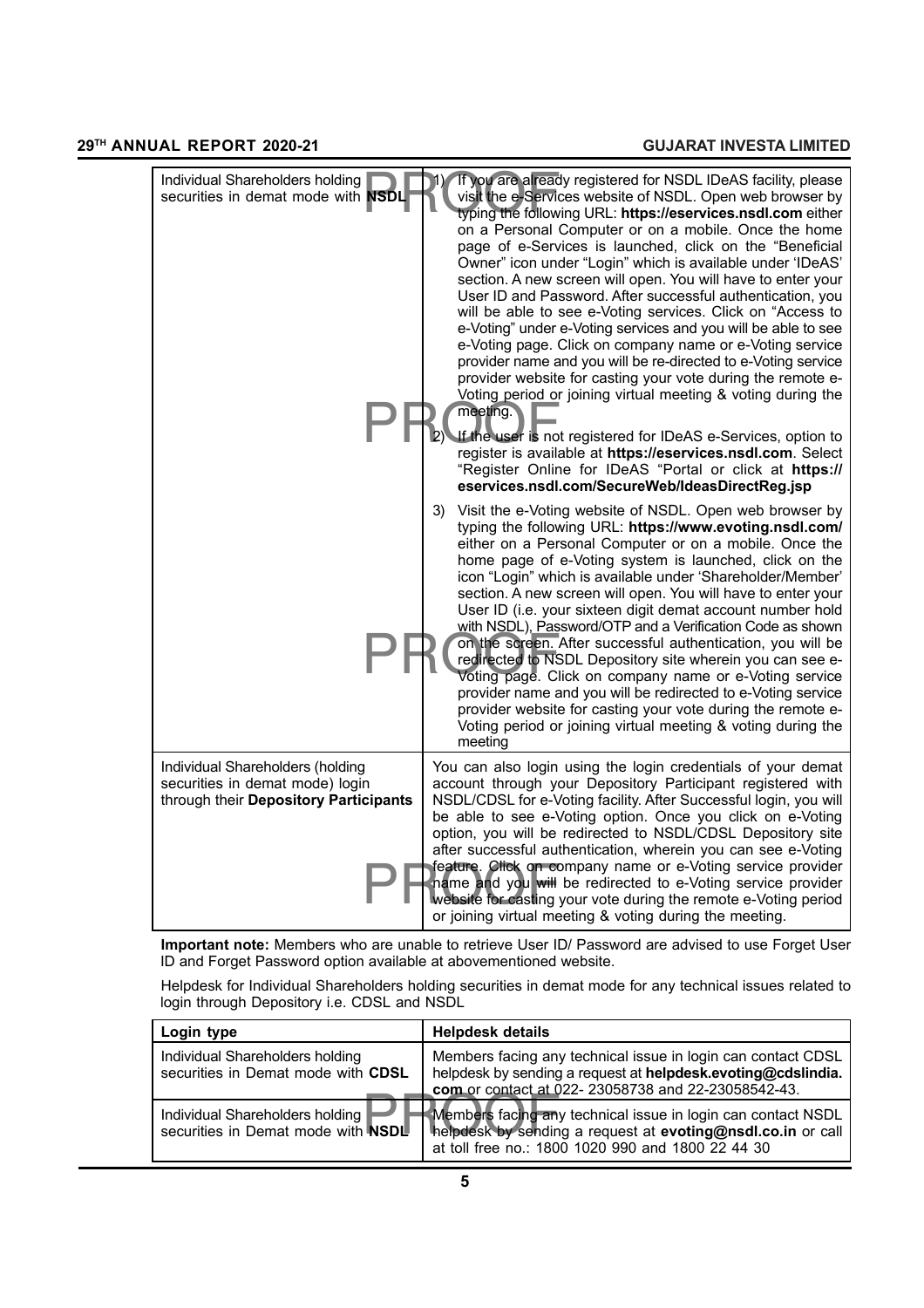- Login method for e-Voting for shareholders other than individual shareholders holding<br>shareholders.<br>1) The shareholders should log on to the e-voting website www.evotingindia.com. (v) Login method for e-Voting for shareholders other than individual shareholders holding in Demat form & physical shareholders.
	-
	- 2) Click on "Shareholders" module.
	- 3) Now enter your User ID
		- a. For CDSL: 16 digits beneficiary ID,
		- b. For NSDL: 8 Character DP ID followed by 8 Digits Client ID,
		- c. Shareholders holding shares in Physical Form should enter Folio Number registered with the Company.
	- 4) Next enter the Image Verification as displayed and Click on Login.
	- 5) If you are holding shares in demat form and had logged on to www.evotingindia.com and voted on an earlier e-voting of any company, then your existing password is to be used.
	- your existing password is to b<br>w the steps given below:<br>rehalders halding aborac in 6) If you are a first-time user follow the steps given below:

|      |                                  | For Shareholders holding shares in Demat Form other than individual and<br><b>Physical Form</b>                                                                                             |
|------|----------------------------------|---------------------------------------------------------------------------------------------------------------------------------------------------------------------------------------------|
|      | <b>PAN</b>                       | Enter your 10 digit alpha-numeric *PAN issued by Income Tax Department (Applicable<br>for both demat shareholders as well as physical shareholders)                                         |
|      |                                  | Shareholders who have not updated their PAN with the Company/Depository<br>Participant are requested to use the sequence number sent by Company/RTA<br>or contact Company/RTA.              |
|      | Dividend Bank<br>Details OR Date | Enter the Dividend Bank Details or Date of Birth (in dd/mm/yyyy format) as recorded<br>in your demat account or in the company records in order to login.                                   |
|      | of Birth (DOB)                   | If both the details are not recorded with the depository or company, please enter<br>the member id / folio number in the Dividend Bank details field as mentioned in<br>instruction $(v)$ . |
| (vi) |                                  | After entering these details appropriately, click on "SUBMIT" tab.                                                                                                                          |

- 
- (vii) Shareholders holding shares in physical form will then directly reach the Company selection screen. However, shareholders holding shares in demat form will now reach 'Password Creation' menu wherein they are required to mandatorily enter their login password in the new password field. Kindly note that this password is to be also used by the demat holders for voting for resolutions of any other company on which they are eligible to vote, provided that company opts for e-voting through CDSL platform. It is strongly recommended not to share your password with any other person and take utmost care to keep your password confidential.
- (viii) For shareholders holding shares in physical form, the details can be used only for e-voting on the resolutions contained in this Notice.
- (ix) Click on the EVSN for the relevant **GUJARAT INVESTA LIMITED** on which you choose to vote.
- SOLUTION DESCRIPTION" and desired. The option YES im (x) On the voting page, you will see "RESOLUTION DESCRIPTION" and against the same the option "YES/NO" for voting. Select the option YES or NO as desired. The option YES implies that you assent to the Resolution and option NO implies that you dissent to the Resolution.
- (xi) Click on the "RESOLUTIONS FILE LINK" if you wish to view the entire Resolution details.
- (xii) After selecting the resolution, you have decided to vote on, click on "SUBMIT". A confirmation box will be displayed. If you wish to confirm your vote, click on "OK", else to change your vote, click on "CANCEL" and accordingly modify your vote.
- (xiii) Once you "CONFIRM" your vote on the resolution, you will not be allowed to modify your vote.
- (xiv) You can also take a print of the votes cast by clicking on "Click here to print" option on the Voting page.
- (xv) If a demat account holder has forgotten the login password then Enter the User ID and the image verification code and click on Forgot Password & enter the details as prompted by the system.
- (xvi) Facility for Non Individual Shareholders and Custodians –Remote Voting
- end onon-on-ronger raceword a onter the detaile as prompted by the system.<br>Facility for Non Individual Shareholders and Custodians –Remote Voting<br>• Non-Individual shareholders (i.e. other than Individuals, HUF, NRI etc.) on to www.evotingindia.com and register themselves in the "Corporates" module.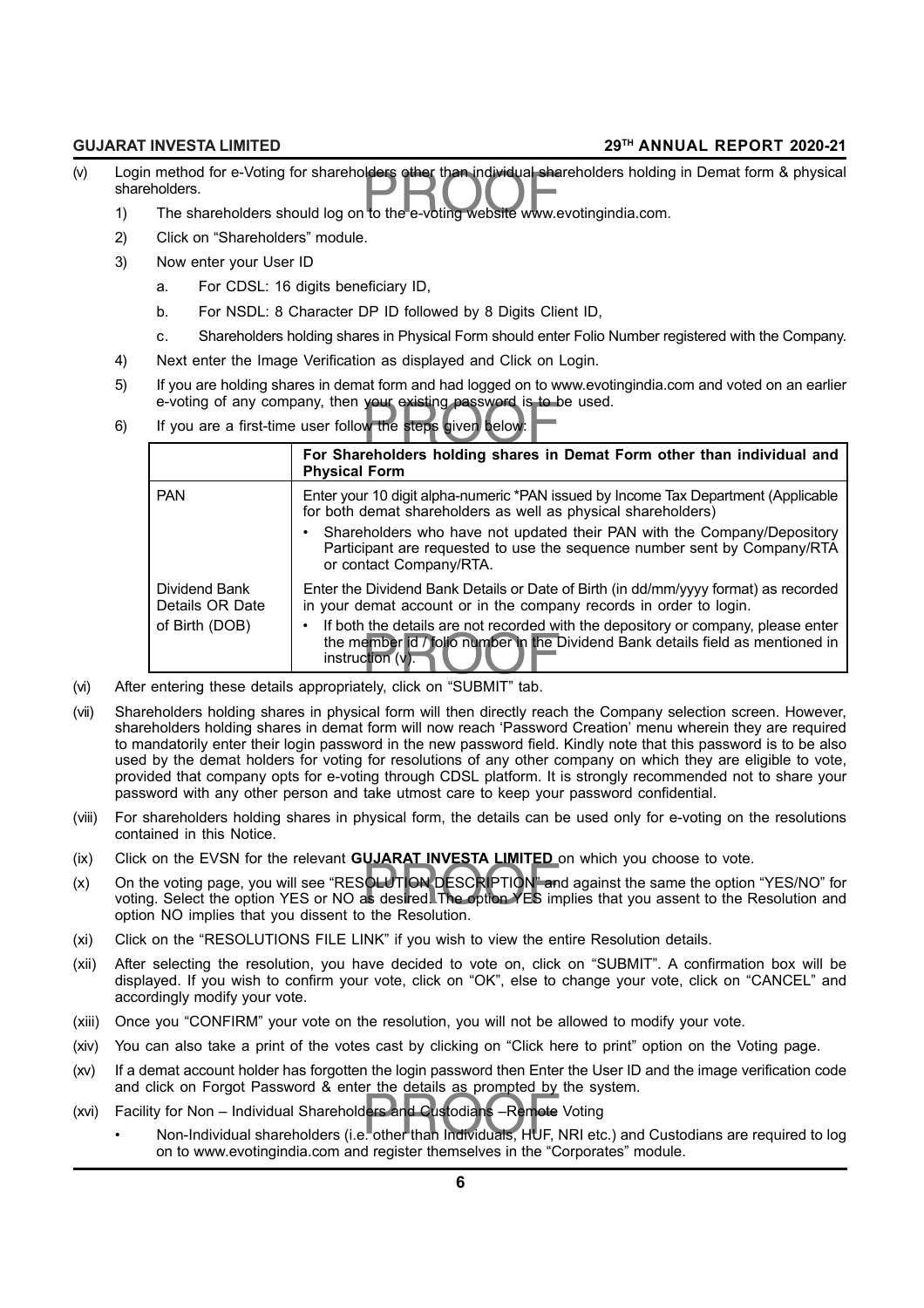- A scanned copy of the Registration Form bearing the stamp and sign of the entity should be emailed to<br>helpdesk.evoting@cdslindia.com.<br>• After receiving the login details a Compliance User should be created using the admi • A scanned copy of the Registration Form bearing the stamp and sign of the entity should be emailed to helpdesk.evoting@cdslindia.com.
- The Compliance User would be able to link the account(s) for which they wish to vote on.
- The list of accounts linked in the login should be mailed to helpdesk.evoting@cdslindia.com and on approval of the accounts they would be able to cast their vote.
- A scanned copy of the Board Resolution and Power of Attorney (POA) which they have issued in favour of the Custodian, if any, should be uploaded in PDF format in the system for the scrutinizer to verify the same.
- Voted from individual tab & not uploaded same in the CDSL e-voting system for the scrutinizer to verify the<br>same.<br>PROCESS FOR THOSE SHAREHOLDERS WHOSE EMAIL/MOBILE NO. ARE NOT REGISTERED WITH THE • Alternatively Non Individual shareholders are required to send the relevant Board Resolution/ Authority letter etc. together with attested specimen signature of the duly authorized signatory who are authorized to vote. to the Scrutinizer and to the Company at the email address viz; gujarat.investa@gmail.com, if they have voted from individual tab & not uploaded same in the CDSL e-voting system for the scrutinizer to verify the same.

## **COMPANY/DEPOSITORIES.**

- 1. For Physical shareholders- please provide necessary details like Folio No., Name of shareholder, scanned copy of the share certificate (front and back), PAN (self attested scanned copy of PAN card), AADHAR (self attested scanned copy of Aadhar Card) by email to Company/RTA email id.
- 2. For Demat shareholders Please update your email id & mobile no. with your respective Depository Participant (DP)
- 3. For Individual Demat shareholders Please update your email id & mobile no. with your respective Depository Participant (DP) which is mandatory while e-Voting & joining virtual meetings through Depository.

If you have any queries or issues regarding attending AGM & e-Voting from the CDSL e-Voting System, you can write an email to helpdesk.evoting@cdslindia.com or contact at 022-23058738 and 022-23058542/43.

write an email to helpdesk.evoting@cdslindia.com or contact at 022-23058738 and 022-23058542/43.<br>All grievances connected with the facility for voting by electronic means may be addressed to Mr. Rakesh Dalvi,<br>Sr. Manager, All grievances connected with the facility for voting by electronic means may be addressed to Mr. Rakesh Dalvi, Mill Compounds, N M Joshi Marg, Lower Parel (East), Mumbai - 400013 or send an email to helpdesk.evoting@cdslindia.com or call on 022-23058542/43.

#### **21. Contact Details:**

| Company                                               | <b>Gujarat Investa Limited</b><br>Office No 3 & 4, Shivalik Plaza, Opp Atira, Ambawadi,<br>Ahmedabad, Gujarat, 380015.<br>Email Id: gujarat.investa@gmail.com                                                                      |
|-------------------------------------------------------|------------------------------------------------------------------------------------------------------------------------------------------------------------------------------------------------------------------------------------|
| <b>Registrar &amp; Share</b><br><b>Transfer Agent</b> | <b>Bigshare Services Private Limited</b><br>A-802 Samudra Complex, Near Klassic Gold Hotel,<br>Off. C G Road, Ahmedabad-380009, Gujarat. Ph. No.: 079-40024135<br>Email: bssahd@bigshareonline.com Website: www.bigshareonline.com |
| <b>E-Voting Agency</b>                                | <b>Central Depository Services (India) Limited</b><br>E-mail ID: helpdesk.evoting@cdslindia.com<br>Phone: 022-22723333/8588                                                                                                        |
| <b>Scrutinizer</b>                                    | M/s. Umesh Ved & Associates<br><b>Practicing Company Secretary</b><br>E-Mail id: filing@umeshvedes.com                                                                                                                             |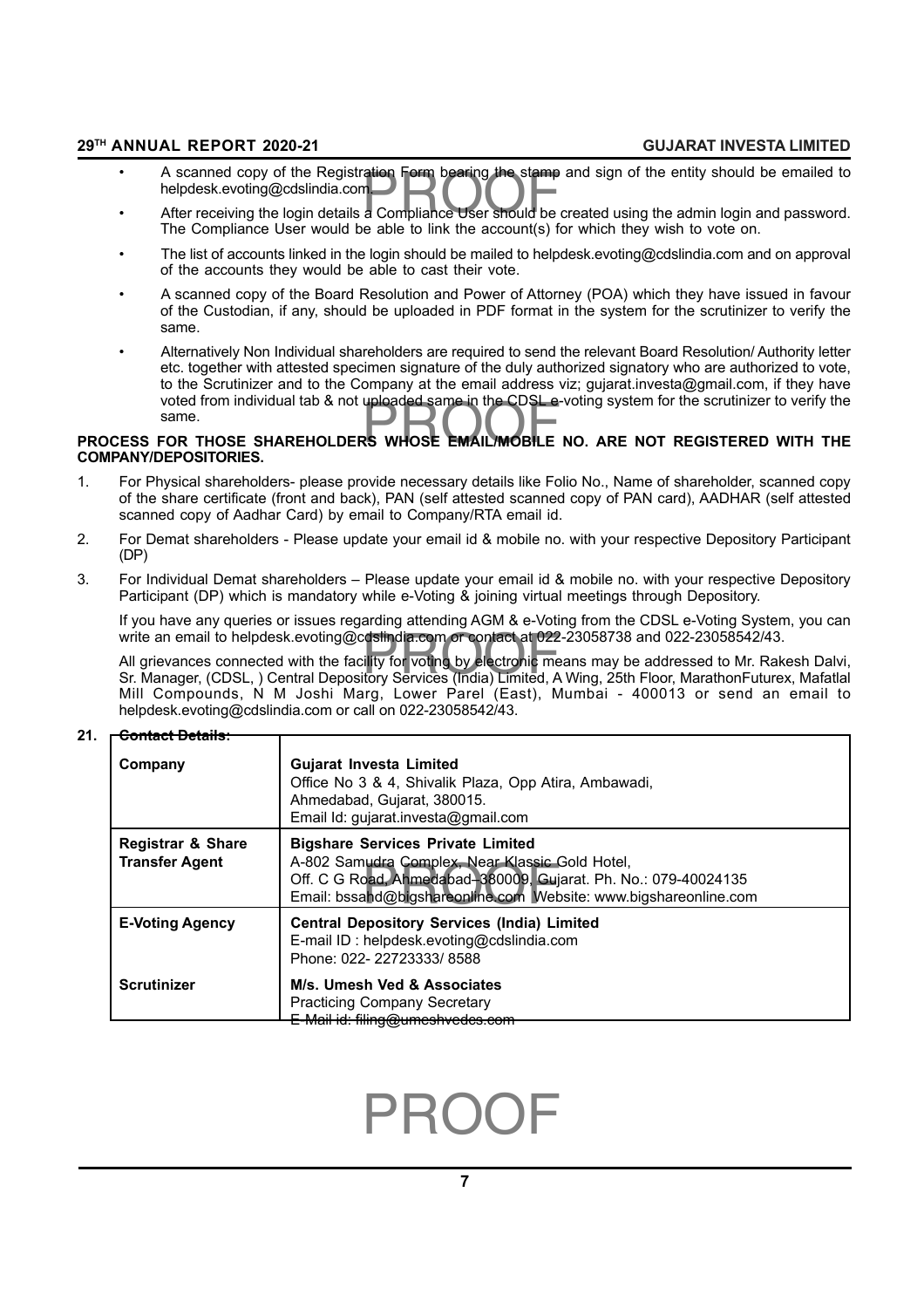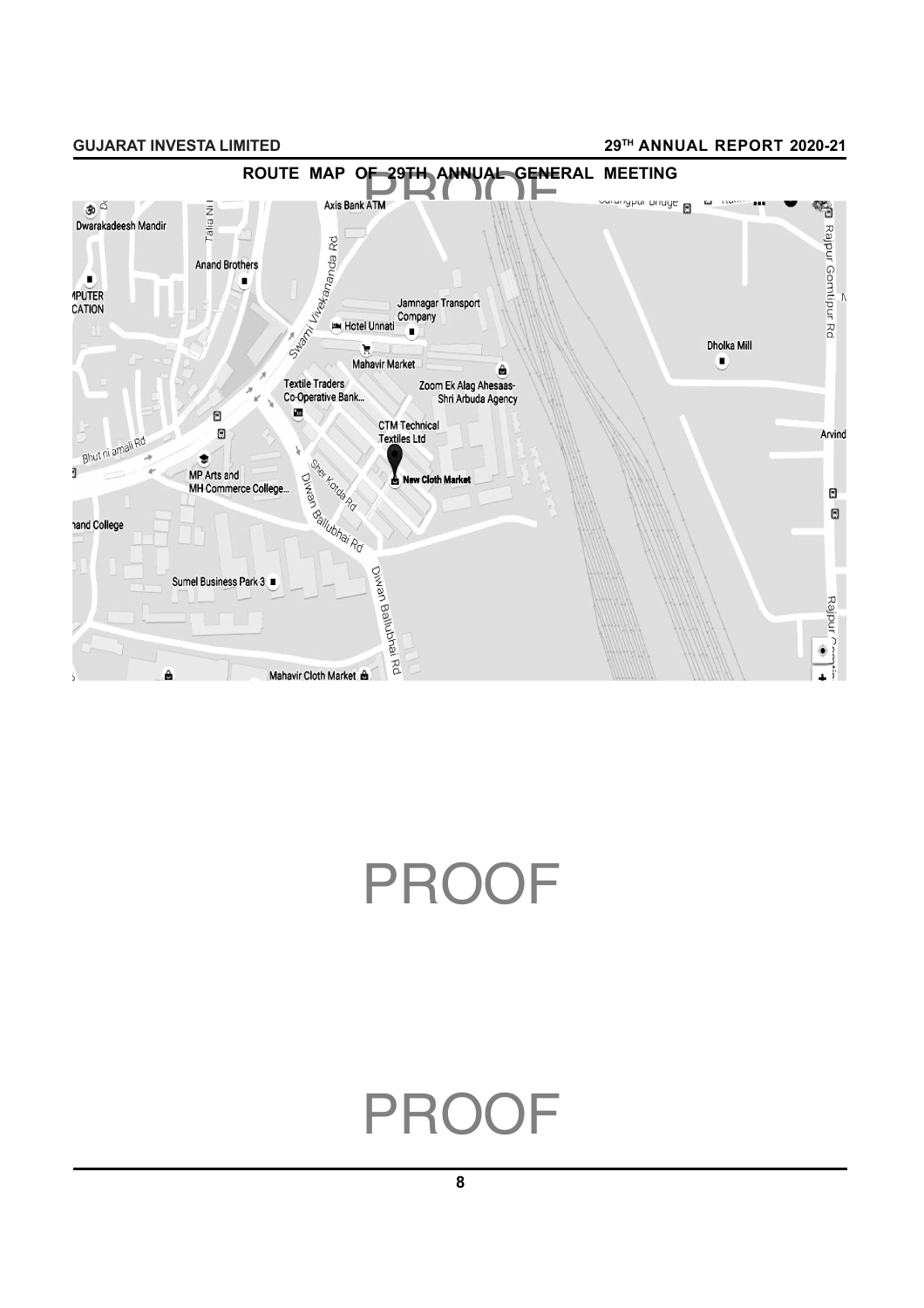### **EXPLANATORY STATEMENT UNDER SECTION 102 OF THE COMPANIES ACT, 2013**

EXPLANATORY STATEMENT UNDER SECTION 102 OF THE COMPANIES ACT, 2013<br>The following Statement sets out all mentioned facts relating to the Special Business mentioned in the accompanying Notice:

#### **ITEM NO.3 AND 4:**

Mr. Sumant L. Periwal (DIN: 02561862) and Mr. Anandkumar P. Agrawal (DIN: 01227486) are a Non-Executive Independent Directors of the Company.

In the Opinion of the Board, Mr. Sumant L. Periwal (DIN: 02561862) and Mr. Anandkumar P. Agrawal (DIN: 01227486), the Independent Directors proposed to be appointed, fulfils the conditions specified in the Act and rules made thereunder. The Board considers that their continued association would be immense benefit to the company and it is desirable to continue to avail the services of Mr. Sumant L. Periwal (DIN: 02561862) and Mr. Anandkumar P. Agrawal (DIN: 01227486) as an Independent Directors.

The Company had received a notice in writing from a shareholder proposing candidatures of Mr. Sumant L. Periwal and<br>Mr. Anandkumar P. Agrawal for the office of Independent Directors, to be appointed as such under Section 1 Mr. Anandkumar P. Agrawal for the office of Independent Directors, to be appointed as such under Section 149 of the Act. The Company has received a declaration from them to the effect that they meets the criteria of independence as provided in the Act and that he is not disqualified from being appointed as a Director in terms of Section 164 of the Act.

The Nomination and Remuneration Committee of the Board of Directors, has recommended the appointment of Mr. Sumant L. Periwal (DIN: 02561862) and Mr. Anandkumar P. Agrawal (DIN: 01227486) as an Independent Directors for a term of 5 (five) consecutive years on the Board of the Company.

The Board of Directors of the Company, therefore, recommends passing of the special resolution as set out in Item No. 3 and 4 of the Notice above by way of special resolution.

Except Mr. Sumant L. Periwal and Mr. Anandkumar P. Agrawal, none of the Directors and Key Managerial Personnel of the Company and their relatives, is in any way, concerned or interested in the said resolution.

## **PROOF**<br>Provincial Distribution of the Distribution of the Distribution of the Distribution of the Distribution of the<br>Provincial Distribution of the Distribution of the District of the District of the Distribution of the **Place : Ahmedabad BY ORDER OF THE BOARD OF DIRECTORS Dated : 31st August, 2021 GUJARAT INVESTA LIMITED**

Opp. Atira Ambawadi, Ahmedabad - 380 002.

## **Registered Office: Purshottam R. Agarwal** 3 & 4 , Shivalik Plaza, Chairman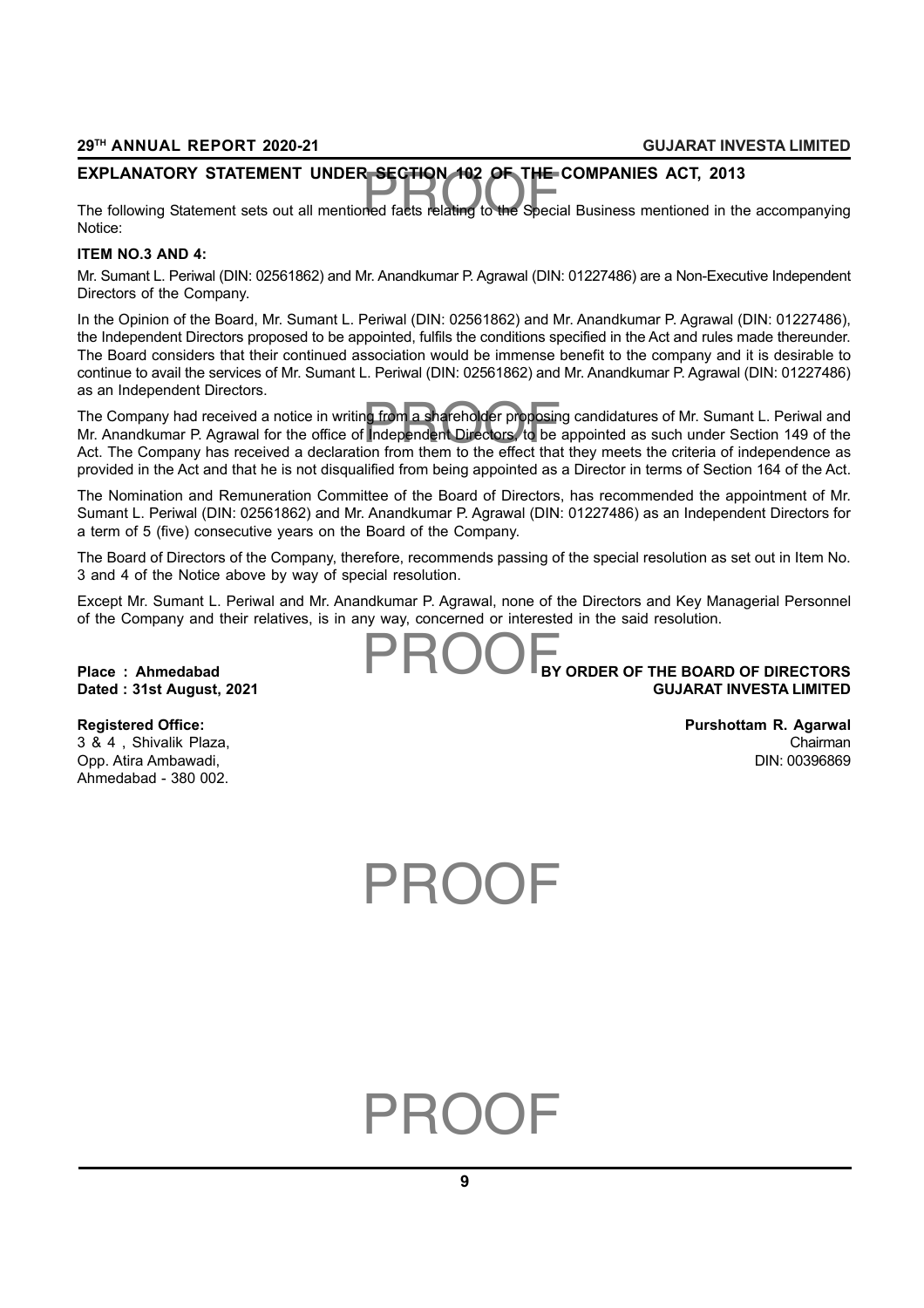# PROOF **DIRECTORS REPORT**

To,

The members,

Your Directors are pleased to present the 29thAnnual Report together with the Audited Financial Statements for the Financial Year ended March 31, 2021.

#### **Financial Results:**

| <b>Particulars</b>                                         | 2020-21   | 2019-20     |
|------------------------------------------------------------|-----------|-------------|
| Revenue from operations                                    | 17,35,512 | 42,42,106   |
| Other Income                                               | 1,028     | 2,969       |
| <b>Total revenue</b>                                       | 17,36,540 | 42,45,075   |
| <b>Expenditure</b>                                         |           |             |
| Employee benefits expenses                                 | 2,90,000  | 95,000      |
| Other expenses                                             | 8,38,334  | 6,56,650    |
| <b>Finance Cost</b>                                        | 0         | 0           |
| <b>Total expenses</b>                                      | 11,28,334 | 7,51,650    |
| Profit before exceptional and extra ordinary items and tax | 6,08,206  | 34,93,425   |
| Profit before tax                                          | 2,86,431  | 34,93,425   |
| Tax expense :                                              |           |             |
| <b>Current Tax</b>                                         | 1,75,000  | 3,50,000    |
| <b>Previous Year</b>                                       | 1,46,775  | 8,640       |
| Net profit for the year                                    | 2,86,431  | 31, 34, 785 |

#### **PRESENT OPERATIONS & FUTURE PROSPECTS:**

During the year under review, the total revenue of company was Rs 17,36,540 compared to the previous years of Rs. 42,45,075. The company has incurred total expense of Rs. 11,28,334 as compared to Expense of Rs. 7,51,650 in previous year. The company has made profit of Rs. 2,86,431 as compared to Rs. 31,34,785 in the previous year.

#### **OPERATIONS:**

During the year under the review the total income decreased by 40.91% in comparison to the previous financial year.

The Company has transferred 20% of Current Year Profit amounting to Rs 57,286 to Special Reserve pursuant to section 45-IC of Reserve Bank of India Act, 1934.

sent resources in efficient man<br> Your Directors are hopeful to exploit the present resources in efficient manner and achieve better results in the future.

#### **DIVIDEND:**

As the Company has inadequate Profit, your directors do not propose any dividend for the current year to conserve the resources.

#### **CHANGE IN NATURE OF COMPANY BUSINESS:**

During the financial year under review there has been no change in the nature of Business of the Company.

### **DETAILS OF DIRECTORS / KEY MANAGERIAL PERSONNEL APPOINTED / RESIGNED:**

#### **i. Retirement by Rotation:**

Pursuant to the provisions of Section 152(6) of the Companies Act, 2013, Mr. Purushottam R. Agarwal, Director of the company, retires by rotation at the ensuing Annual General Meeting and being eligible, offers himself for re-appointment.

#### **ii. Appointment of Additional / Independent**

re-appointment.<br><mark>Appointment of Additional / Independent</mark><br>Board has appointed Mr. Sumant Laxminarayan Periwal and Mr. Anandkumar Parmeshwar Agrawal as an Additonal Independent Directors of the Company for the consecutive five years in the Board Meeting held on 21st July, 2021.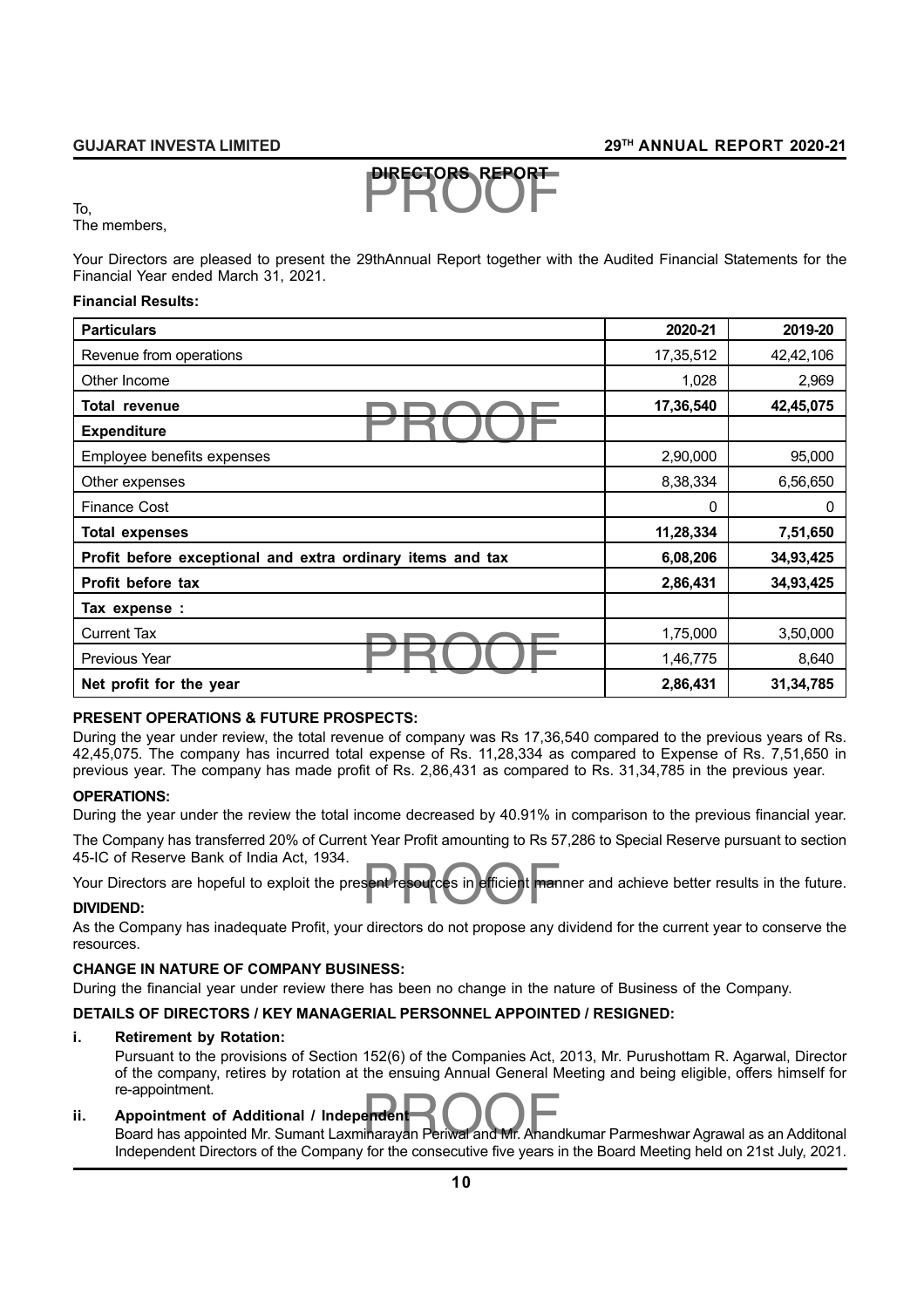#### **iii. Key Managerial Personnel:**

ed as Key Managerial Personn<br>:hier Executive Officer (CEO) The following persons were designated as Key Managerial Personnel:

- 1. Mrs. Pinky Mukesh Agarwal, Chier Executive Officer (CEO)
- 2. Mr. Aniruddha Vyas, Chief Financial Officer (CFO)
- 3. Mrs. Mansi P Patel, Company Secretary cum Compliance Officer

#### **iv. Profile of Directors seeking Appointment/Re-appointment**

As required under Regulation 36(3) of the SEBI (LODR) Regulations, 2015, particulars of Directors seeking appointment/ re-appointment at the ensuing Annual General Meeting are annexed to the this notice convening 29th Annual General Meeting.

None of the Directors of the Company is disqualified for being appointed as Director as specified in Section 164 (2) of the Companies Act, 2013.

## . (2) or the Companies Act, 2013.<br>DETAILS OF HOLDING / SUBSIDARY COMPANIES / JOINT VENTURES / ASSOCIATE COMPANIES:<br>Your Company has two associate Companies i.e. Global Aman Infratech Private Limited and Anunay Fab Limited **DETAILS OF HOLDING / SUBSIDARY COMPANIES / JOINT VENTURES / ASSOCIATE COMPANIES:**

### **FIXED DEPOSIT:**

The Company has not invited any deposit other than the exempted deposit as prescribed under the provision of the Companies Act, 2013 and the rules framed there under, as amended from time to time. Hence there are no particulars to report about the deposit falling under Rule 8(5)(v) and ( vi ) of Companies ( Accounts ) Rules, 2014.

## **DETAILS OF SIGNIFICANT AND MATERIAL ORDERS PASSED BY REGULATORS OR COURTS OR TRIBUNALS:**

During the year under review there were no significant and material orders passed by any Regulators or Court or Tribunals which may have impact on the going concern status. No order has been passed by any Regulators or Court or Tribunals which may have impact on the Company`s operation in future.

## **INTERNAL FINANCIAL CONTROLS:**

e to the Financial Statements<br>has adopted the policies and pro The internal financial controls with reference to the Financial Statements are commensurate with the size and nature of business of the Company. The Company has adopted the policies and procedures for ensuring the orderly and efficient conduct of its business, including adherence to Company's policies, safeguarding of its assets, prevention and detection of frauds and errors, the accuracy and completeness of the accounting records, and the timely preparation of reliable financial information.

## **CONSERVATION OF ENERGY, TECHNOLOGY ABSORPTION, FOREIGN EXCHANGE EARNINGS AND OUTGO:**

Pursuant to Rule 8 (3) of Companies (Accounts) Rules, 2014, the Board of Directors hereby declares that there are no particulars to report for the Conservation of Energy & Technology Absorption. There is no foreign exchange earnings and outgo during the year under the review.

## AND RULE 5(3) OF COMPANIES (APPOINTMENT AND REMUNERATION OF MANAGERIAL PERSONNEL) RULES,<br>2014:<br>There was no employee drawing remuneration requiring disclosure under the Rule 5 (2) of Companies (Appointment and **THE PARTICULARS OF THE EMPLOYEES WHO ARE COVERED BY THE PROVISIONS CONTAINED IN RULE 5(2) 2014:**

There was no employee drawing remuneration requiring disclosure under the Rule 5 (2) of Companies (Appointment and Remuneration of Managerial Personnel) Rules, 2014.

## **VIGIL MECHANISM**

Pursuant to Section 177(9) of the Companies Act, 2013, the company has adopted Whistle Blower Policy to deal with any instance of fraud and mismanagement. The employees of the company are free to report violations of any laws, rules, regulations and concerns about unethical conduct to the Audit Committee under this policy. The policy ensures that strict confidentiality is maintained whilst dealing with concerns and also that no discrimination with any person for a genuinely raised concern.

## **AUDIT COMMITTEE**

tors of the Company consiste<br>nt Laxminarayan Periwal (Inde<br>mmittee are Independent and r The Audit Committee of the Board of Directors of the Company consisted of three Directors viz. Mr. Anandkumar P. Agarwal (Independent Director), Mr. Sumant Laxminarayan Periwal (Independent Director) and Mrs. Pinky Agarwal (Director). Majority members of the Audit Committee are Independent and non-executive Directors. Mr. Sumant Periwal, is the Chairman of the Audit Committee.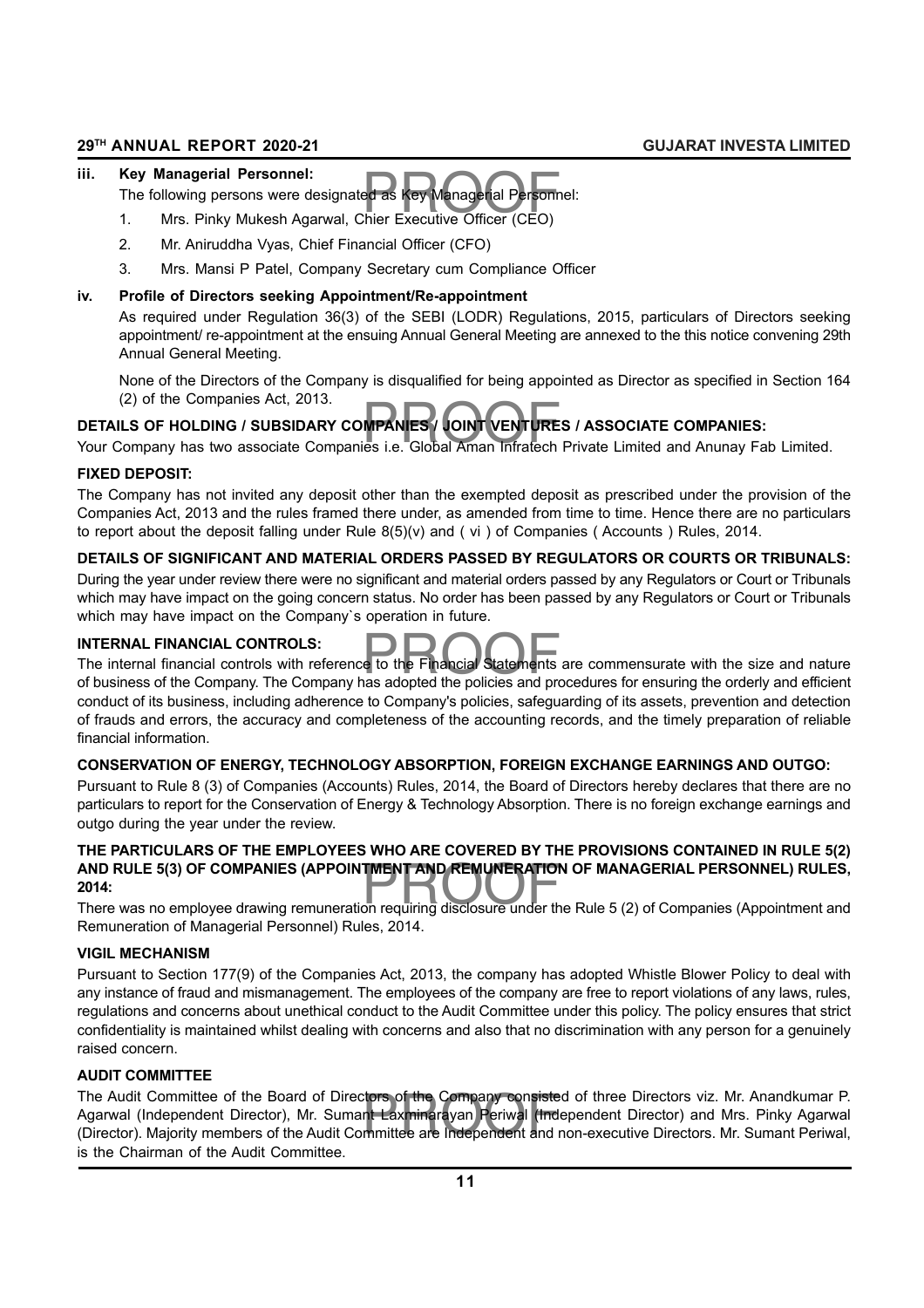During the year the Audit Committee met 4 times on 31.07.2020, 29.08.2020, 12.11.2020 and 12.02.2021 attendance<br>of the members as under:<br>Name of the Director Design Category of the members as under:

| Name of the Director      | Desig-   | Category                                 | No. of Meeting attended |                 |
|---------------------------|----------|------------------------------------------|-------------------------|-----------------|
|                           | nation   |                                          | Held                    | <b>Attended</b> |
| Mr. Sumat L. Periwal      | Chairman | Non-Executive & Independent Director     |                         | 4               |
| Mr. Anandkumar P. Agarwal | Member   | Non-Executive & Independent Director     |                         | 4               |
| Mrs. Pinky M. Agarwal     | Member   | Non-Executive & Non-Independent Director |                         | 4               |

The Composition and the Terms of Reference of the Audit Committee is as mentioned in the provisions of Section 177 of the Companies Act, 2013 and Regulation 18(1) of SEBI(LODR) Regulation 2015 with the Stock exchanges as amended from time to time.

#### **NOMINATION & REMUNERATION COMMITTEE**

NOMINATION & REMUNERATION COMMITTEE<br>The nomination & Remuneration Committee of the Board of Directors of the Company consisted of three Directors viz.<br>Mr. Anandkumar P. Aganyal (Independent Director), Mr. Sumant Laxminaray Mr. Anandkumar P. Agarwal (Independent Director), Mr. Sumant Laxminarayan Periwal (Independent Director) and Mrs Pinky M. Agarwal (Director). Majority members are Independent and non-executive Directors. Mr. Sumant Periwal, is the Chairman of the Audit Committee.

During the Year under review, one Meeting of the Nomination &Remuneration Committee was held on 31.07.2020.

| Name of the Director                                                                                         | Desig-   | Category                                 | No. of Meeting attended |                 |
|--------------------------------------------------------------------------------------------------------------|----------|------------------------------------------|-------------------------|-----------------|
|                                                                                                              | nation   |                                          | <b>Held</b>             | <b>Attended</b> |
| Mr. Sumat L. Periwal                                                                                         | Chairman | Non-Executive & Independent Director     |                         |                 |
| Mr. Anandkumar P. Agarwal                                                                                    | Member   | Non-Executive & Independent Director     |                         |                 |
| Mrs. Pinky M. Agarwal                                                                                        | Member   | Non-Executive & Non-Independent Director |                         |                 |
| The Composition and the Terms of Reference of the nomination & Remuneration Committee is as mentioned in the |          |                                          |                         |                 |

provisions of Section 178 of the Companies Act, 2013 and Regulation 19 of SEBI (Listing Obligations & Disclosure Requirements) Regulations, 2015 as amended from time to time.

#### **STAKEHOLDER RELATIONSHIP COMMITTEE**

The Stakeholder Relationship Committee of the Board of Directors of the Company consisted of Three Directors viz. Mr. Anandkumar P. Agarwal (Independent Director), Mr. Sumant Laxminarayan Periwal (Independent Director) and Mrs Pinky M. Agarwal (Director). Mr. Sumant L Periwal is the Chairman of the Stakeholder Relationship Committee.

During the Year under review, total two Meetings of the Stakeholder Relationship Committee were held on 29.08.2020 and 12.02.2021.

| Name of the Director<br>Desig- |          | Category                                 | No. of Meeting attended |                 |
|--------------------------------|----------|------------------------------------------|-------------------------|-----------------|
|                                | nation   |                                          | Held                    | <b>Attended</b> |
| Mr. Sumat L. Periwal           | Chairman | Non-Executive & Independent Director     |                         |                 |
| Mr. Anandkumar P. Agarwal      | Member   | Non-Executive & Independent Director     |                         |                 |
| Mrs. Pinky M. Agarwal          | Member   | Non-Executive & Non Independent Director |                         |                 |

The Composition and the Terms of Reference of the Stakeholder Relationship Committee is as mentioned in the provisions of Section 178 of the Companies Act, 2013 and Regulation 20 of SEBI (Listing Obligations & Disclosure Requirements) Regulations, 2015 as amended from time to time.

#### **DISCLOSURE UNDER SECTION 197(12) AND RULE 5(1) OF THE COMPANIES (APPOINTMENT AND REMUNERATION OF MANAGERIAL PERSONNEL) RULES, 2014**

There is no increase in remuneration given to the Employees for the year 2020-2021. Further, the Company is not paying<br>any remuneration to any of its Directors and hence, the comparison as required to be given are not appl There is no increase in remuneration given to the Employees for the year 2020-2021. Further, the Company is not paying any remuneration to any of its Directors and hence, the comparison as required to be given are not applicable pursuant Required details are annexed to this Report as **Annexure A.**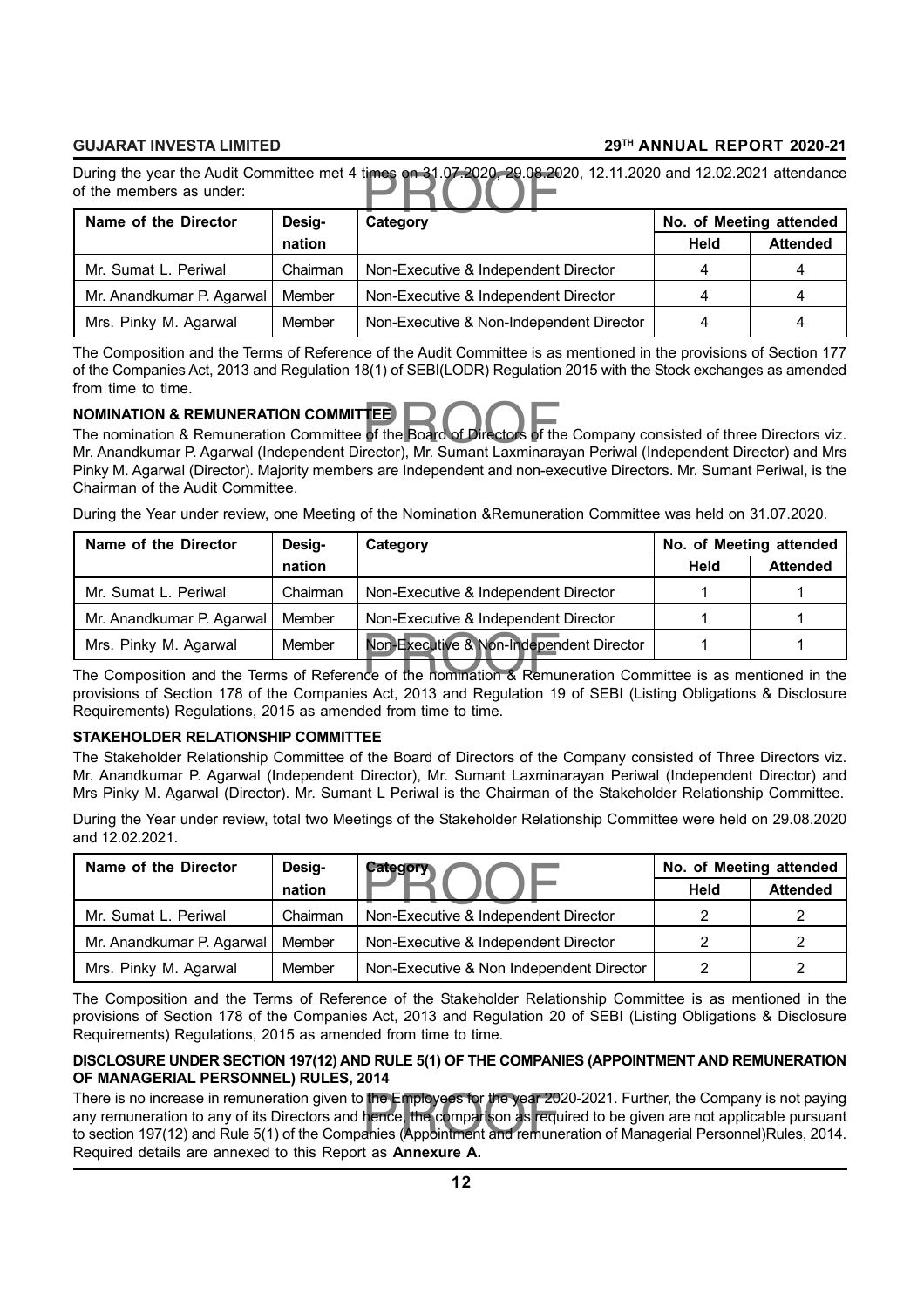#### **POLICIES**

Companies Act, 2013 and SE<br>ollowing policies: In accordance with the requirements of the Companies Act, 2013 and SEBI (LODR) Regulations, 2015, the Board of Directors of the Company has framed the following policies:

- 1. Materiality of Information Policy
- 2. Policy for Preservation of Documents
- 3. Code of Practices & Procedures for Fair Disclosure of UPSI
- 4. Person Authorised for determining the materiality of any event or transaction or information
- 5. Whistle Blower Policy
- 6. Nomination & Remuneration Policy
- 7. Code of Conduct
- 8. Code of Conduct to regulate, monitor and report trading by Insiders

r and report trading by Insiders<br>on the website of the Compar All the above policies have been displayed on the website of the Company viz. www.gujaratinvesta.com

#### **AUDITORS**

### **i. Statutory Auditor and their Report**

At 25thAnnual General Meeting held on 28th September, 2017 the members approved appointment of M/s. Tantyia & Co., Chartered Accountants [FRN NO.: 140806W] to hold office from the conclusion of the **25th Annual General Meeting to 30th Annual General Meeting** (subject to the ratification of the appointment by the members, at every Annual General Meeeting held after 25thAnnual General Meeting) on such remuneration as may be fixed by the Board, apart from reimbursement of out of pocket expenses as may be incurred by them for the purpose of audit.

or auditors by members at eve<br>b., Chartered Accountants [FRN<br>pproval of Shareholders in Anr The Ministry of Corporate Affairs vide its notification dated 07thMay, 2018 has omitted Section 139(1) first proviso regarding ratification of appointment of auditors by members at every Annual General. Therefore the Resolution for the ratification of M/s. Tantyia & Co., Chartered Accountants [FRN NO: 140806W] by members at 29th Annual General Meeting was not taken for approval of Shareholders in Annual General Meeting.

The Statutory Auditors' Report on the accounts of the Company for the accounting year ended 31st March, 2021 is self- explanatory and do not call for further explanations or comments that may be treated as adequate compliance of Section 134 of the Companies Act, 2013.

#### **ii. INTERNAL AUDITOR**

M/s. Kamal M. Shah & Co. were appointed as an internal Auditor of the Company. The Audit Committee of the Board of Directors in consultation with the Internal Auditors, formulate the scope, functioning periodicity and methodology for conducting the internal audit.

#### **iii) SECRETARIAL AUDITOR AND SECRETARIAL AUDIT REPORT**

alf, appointed M/S. Umesh Ved<br>If, appointed M/S. Umesh Ved<br>The financial year 2020-20 The Board of Directors of the Company has, in compliance with the provisions of Section 204(1) of the Companies Act, 2013 and rules made in this behalf, appointed M/S. Umesh Ved & Associates, Company Secretaries to carry out Secretarial Audit of the Company for the financial year 2020-2021.

The Report of the Secretarial Auditor is annexed to this Report as **Annexure B** which is self explanatory and gives complete information.

| There was a temporary non-compliance in the composition of the KMP in<br>relation to appoint of Company Secretary under Section 203 of the Companies<br>Act, 2013.                                                                                                                                              | The company will comply with the<br>Companies Act, 2013                |
|-----------------------------------------------------------------------------------------------------------------------------------------------------------------------------------------------------------------------------------------------------------------------------------------------------------------|------------------------------------------------------------------------|
| The composition of the Nomination and Remuneration Committee is not in<br>compliance of provisions of section 178 of the Companies Act, 2013 and rules<br>made thereof & as per Regulation 19 of Securities and Exchange Board of<br>India (Listing Obligations and Disclosure requirements) Regulations, 2015. | The company will comply with the<br>Companies Act, 2013                |
| There is lapse/delay in Compliance of provisions of the Reserve Bank of India<br>Act, 1934 and Non-Banking Financial Company Regulations.                                                                                                                                                                       | The company will try to comply<br>with the RBI compliances on<br>time. |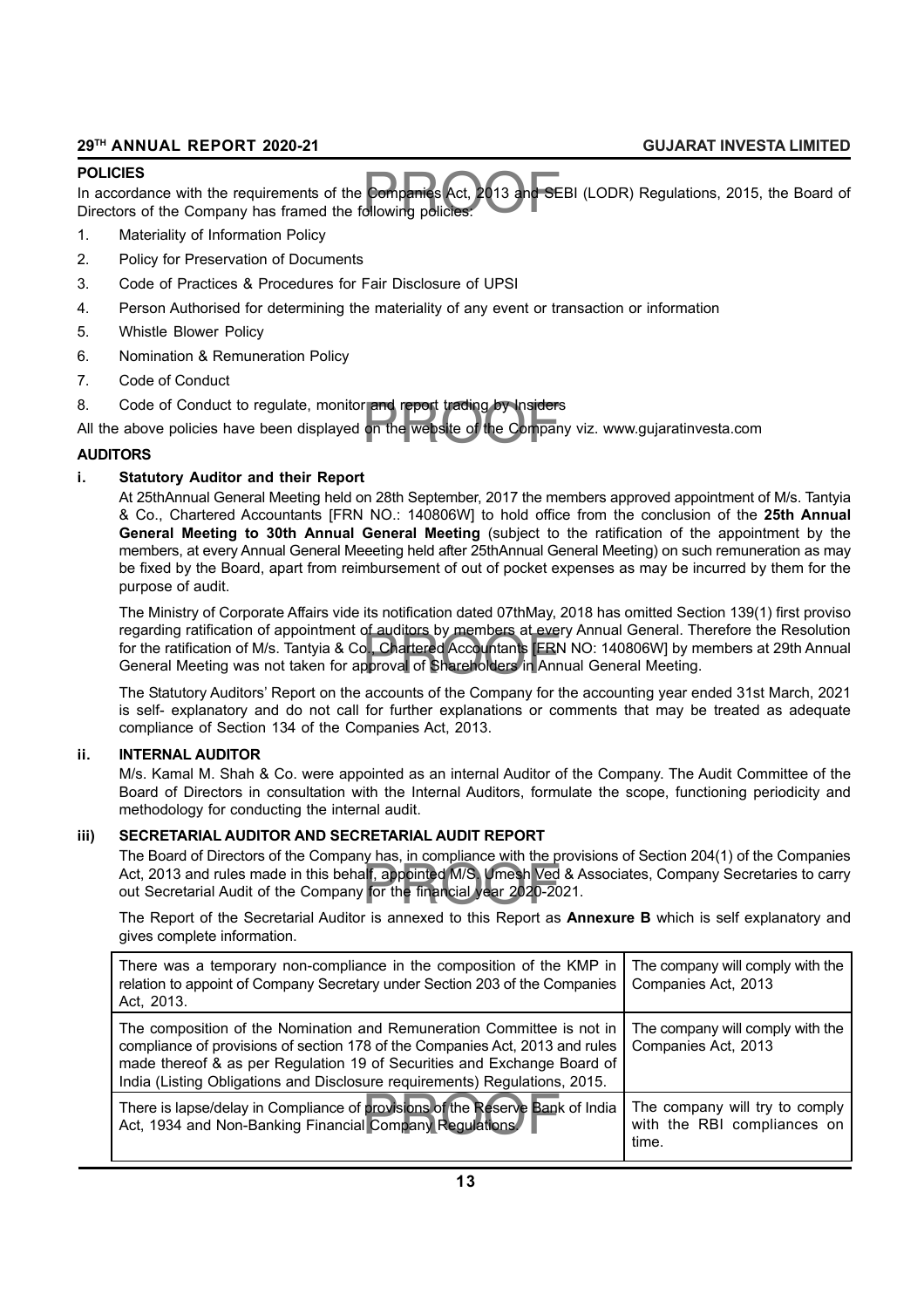| The couple of forms required to be filed under the provisions of the Companies<br>Act, 2013 were filed after the statutory period along with the additional filing<br>fees.                                                                                                                                                                                                                                                                                                                                                                                                | The company will comply with the<br>Companies Act, 2013 |
|----------------------------------------------------------------------------------------------------------------------------------------------------------------------------------------------------------------------------------------------------------------------------------------------------------------------------------------------------------------------------------------------------------------------------------------------------------------------------------------------------------------------------------------------------------------------------|---------------------------------------------------------|
| As per Section 129 of the Companies Act, 2013 read with rule 5 of the<br>Companies (Accounts) Rules, 2014, the company is required to provide the<br>Consolidated Financial Statement of Associate Companies and the financial<br>statement of a company's associates which shall be in "Form AOC-1 in the<br>Format of "Part B Associates and Joint ventures but the same is not complied".                                                                                                                                                                               | The company will comply with the<br>Companies Act, 2013 |
| The company has not publish the information, required as per Regulation 47<br>of Securities and Exchange Board of India (Listing Obligations and Disclosure<br>Requirements) Regulations, 2015 in one daily newspaper in the language of<br>the region, where the registered office of the Company is situated.                                                                                                                                                                                                                                                            | The company will comply with the<br>Regulations.        |
| The documents with respect to with respect to Dispatch of Annual report to<br>Members, Auditors and Directors of the Company, submission of Annual<br>report to stock exchange, Giving public notice by way of an Advertisement<br>regarding Annual general meeting, Newspaper publication for Extract of<br>unaudited financial results for the quarter ended as on 30th June, 2020,<br>Intimation of Closure of Register of members to stock exchange & submission<br>of voting results of general meeting to stock exchange was not provided to<br>us for verification. | The company has complied with<br>act and regulation.    |
| There is lapse/delay in Compliance of Regulation 7(3) & Regulation 34 of<br>Securities and Exchange Board of India (Listing Obligations and Disclosure<br>Requirements) Regulations, 2015.                                                                                                                                                                                                                                                                                                                                                                                 | The company will comply with the<br>Regulations.        |

#### **iv) COST RECORDS AND COST AUDITOR:**

**OR:**<br>prescribed under section 148 The provision of cost Audit and records prescribed under section 148 of the Act are Not Applicable to the company.

#### **LISTING:**

The shares of the company are listed at BSE Limited. Listing fees of BSE Limited is paid for the year 2021-22.

#### **DIRECTORS RESPONSIBITLY STATEMENT:**

As required under the provisions of Section 134 of the Act, your Directors report that:

- (a) In the preparation of the annual accounts, the applicable accounting standards have been followed along with proper explanation relating to material departures.
- (b) The Directors have selected such accounting policies and applied them consistently and made judgments and estimates that are reasonable and prudent so as to give a true and fair view of the state of affairs of the Company at the end of the financial year and of the profits of the Company for that period.
- (c) The Directors have taken proper and sufficient care for the maintenance of adequate accounting records in accordance with the provisions of the Act for safeguarding the assets of the Company and for preventing and dete accordance with the provisions of the Act for safeguarding the assets of the Company and for preventing and detecting fraud and other irregularities.
- (d) The Directors have prepared the annual accounts on a going concern basis.
- (e) The Directors have laid down internal financial controls as required by Explanation to Section 134(5)(e) of the Act) to be followed by the Company and such internal financial controls are adequate and are operating effectively.
- (f) The Directors have devised proper systems to ensure compliance with the provisions of applicable laws and such systems are adequate and operating effectively.

#### **MANAGEMENT DISCUSSION AND ANALYSIS:**

The Management Discussion and Analysis Report for the financial year under review as stipulated under Regulation 34 of the Securities and Exchange Board of India (Listing Obligations and Disclosure Requirements) Regulations, 2015 is presented in the separate section forming part of this 29th Annual Report.

#### **COMPLIANCE WITH THE SECRETARIAL STANDARDS:**

presented in the separate section forming part of this 25th Annual Report.<br>**COMPLIANCE WITH THE SECRETARIAL STANDARDS:**<br>The company has complied with all the provisions of Secretarial Standards on Board Meetings and Genera issued by the Institute of Company Secretaries of India.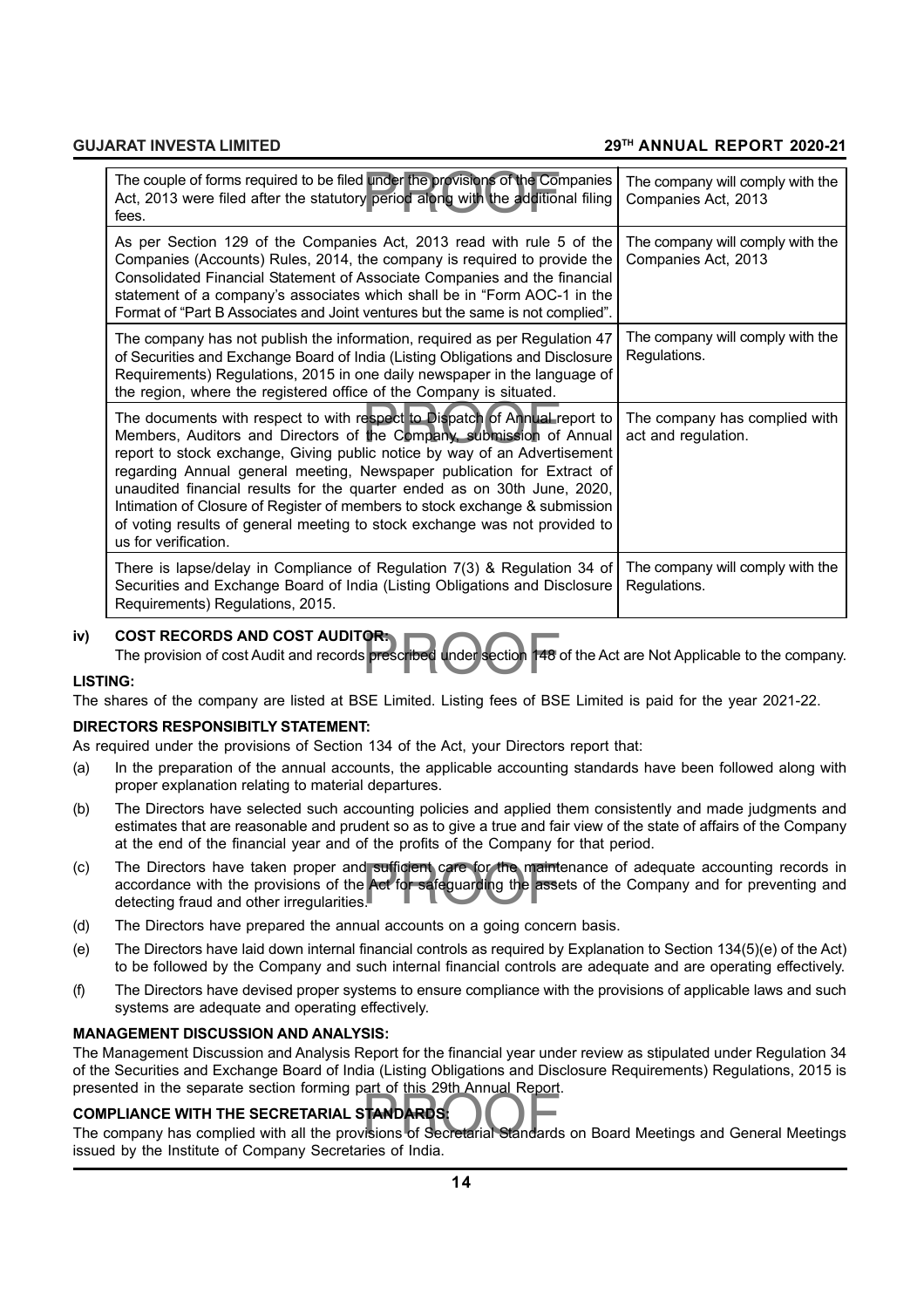#### **CORPORATE GOVERNANCE:**

**CORPORATE GOVERNANCE:**<br>The Regulation 15 (2)(a) of SEBI (Listing Obligations & Disclosure Requirements) Regulation, 2015 regarding Corporate<br>Governance is not applicable to the Company, the paid-up capital of the company The Regulation 15 (2)(a) of SEBI (Listing Obligations & Disclosure Requirements) Regulation, 2015 regarding Corporate networth being less than Rs. 25 Crores, the threshold limit as prescribed therein.

#### **RELATED PARTY TRANSACTIONS:**

During the year under review, there were no transactions entered into with the related party.

#### **PARTICULARS OF LOANS / GUARANTEES / INVESTMENT:**

The Particulars of loans, guarantee or investment made under Section 186 of the Companies Act, 2013 are furnished in the Notes to the Financial Statements for the year ended 31st March 2021.

#### **INVESTMENT IN UNQUOTED SHARES:**

The Company has investment in unquoted shares in following company.

- 1. Ambuja Synthetics Private Limited
- 2. V.R. Polyfab Private Limited
- 3. Global Aman Infratech Private Limited
- 4. Anunay Fab Limited

#### **RISK MANAGEMENT POLICY:**

The Company has a structured risk management policy. The Risk management process is designed to safeguard the organisation from various risks through adequate and timely actions. It is designed to anticipate, evaluate and mitigate risks in order to minimize its impact on the business. The potential risks are inventoried and integrated with the management process such that they receive the necessary consideration during decision making. It is dealt with in greater details in the management discussion and analysis section.

#### **STATEMENT OF INDEPENDENT DIRECTORS:**

**RS:**<br>terms of Section 149(6) of the<br>egulations, 2015: The Following Directors are independent in terms of Section 149(6) of the Companies Act, 2013 and the SEBI (Listing Obligations and Disclosure Requirement) Regulations, 2015:

- (a) Mr. Sumant Laxminarayan Periwal
- (b) Mr. Anandkumar Agarwal

The Company has received requisite declarations/confirmations from all the above Directors confirming their independence.

Your Board confirms that in their opinion the independent directors fulfill the conditions of the independence as prescribed under the SEBI (LODR), 2015 and they are independent of the management. Further, in the opinion of the Board the independent directors possess requisite expertise, experience and integrity. All the independent directors on the Board of the Company are registered with the Indian Institute of Corporate Affairs, Manesar, Gurgaon as notified by the Central Government under Section 150(1) of the Companies Act, 2013 and as applicable shall undergo online proficiency selfassessment test within the time prescribed by the IICA.

## by the IICA.<br>**F THE COMPANIES ACT, 201**<br>Form DIR-8 from its Directors b **DISCLOSURE UNDER SECTION 164(2) OF THE COMPANIES ACT, 2013:**

The Company has received the disclosure in Form DIR-8 from its Directors being appointed or re-appointed and has noted that none of the Directors are disqualified under Section 164(2) of the Companies Act, 2013 read with Rule 14(1) of the Companies (Appointment and Qualification of Directors) Rules, 2014.

#### **ANNUAL RETURN:**

Pursuant to Sub-section 3(a) of Section 134 and Sub-section (3) of Section 92 of the Companies Act, 2013 read with Rule 12 of Companies (Management and Administration) Rules, 2014, the copy of the Annual Return of the Company for the Financial Year ended on 31 March 2021 in Form MGT-7 is uploaded on website of the Company and can be accessed at www.gujaratinvesta.com.

#### **NUMBER OF BOARD MEETINGS:**

year is decided in advance by<br>vere convened and held. The g<br>ays as provided in section 17 The calendar of meetings to be held in a year is decided in advance by the Board and circulated to the Directors. During the year, 4 (Four) Board meetings were convened and held. The gap between two consecutive meetings was not more than one hundred and twenty days as provided in section 173 of the Act. The Details of Which are as under: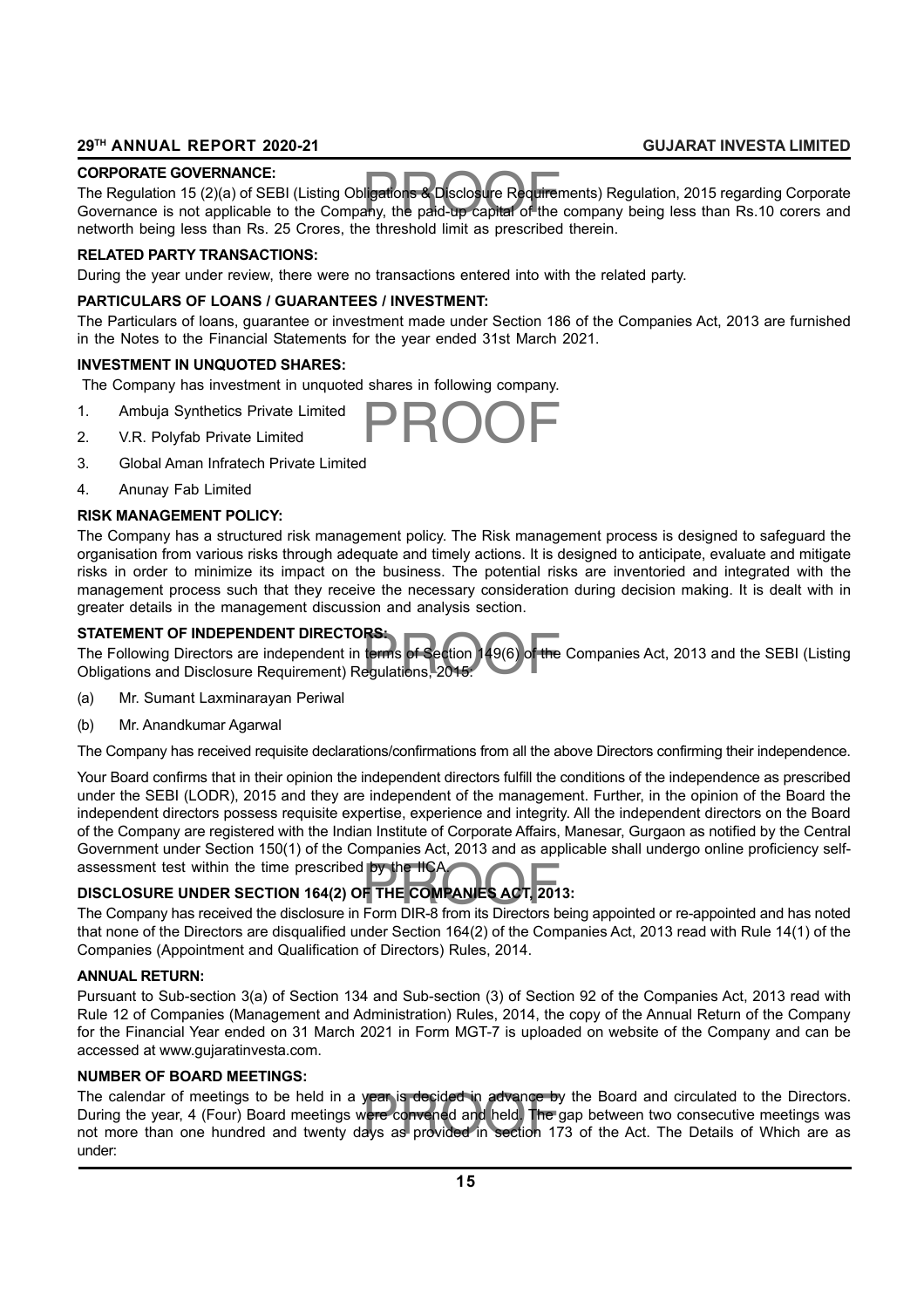| No.              | Date of Board Meeting | <b>Directors Present</b>             |  |  |
|------------------|-----------------------|--------------------------------------|--|--|
| 1.               | 31.07.2020            | Mr. Purshottam Agarwal<br>1.         |  |  |
|                  |                       | 2.<br>Mrs. Pinky Agarwal             |  |  |
|                  |                       | 3.<br>Mr. Anand Agarwal              |  |  |
|                  |                       | Mr. Sumant Periwar<br>4.             |  |  |
| 2.               | 29.08.2020            | 1.<br>Mr. Purshottam Agarwal         |  |  |
|                  |                       | 2.<br>Mrs. Pinky Agarwal             |  |  |
|                  |                       | 3.<br>Mr. Anand Agarwal              |  |  |
|                  |                       | Mr. Sumant Periwar<br>4 <sup>1</sup> |  |  |
| 3.               | 12.11.2020            | 1.<br>Mr. Purshottam Agarwal         |  |  |
|                  |                       | 2.<br>Mrs. Pinky Agarwal             |  |  |
|                  |                       | 3.<br>Mr. Anand Agarwal              |  |  |
|                  |                       | Mr. Sumant Periwar<br>4.             |  |  |
| $\overline{4}$ . | 12.02.2021            | Mr. Purshottam Agarwal<br>1.         |  |  |
|                  |                       | 2.<br>Mrs. Pinky Agarwal             |  |  |
|                  |                       | 3.<br>Mr. Anand Agarwal              |  |  |
|                  |                       | Mr. Sumant Periwar<br>4.             |  |  |

#### **SHARE CAPITAL:**

During the year under review there is no change in share capital of the Company.

SHARE CAPTIAL:<br>During the year under review there is no change in share capital of the Company.<br>- The Authortised Share Capital of the Company as at 31st March, 2021 stood at Rs.10,00,00,000/- and

- The Paid-up Equity Share Capital of the Company as at 31st March, 2021 stood at Rs.7,50,99,000/-.

During the year under review, the Company has not issued any Share Capital.

#### **REPORTING OF FRAUD:**

During the year under review there was no instance of any fraud which has been reported by any auditor to the audit committee or the board.

#### **CORPORATE SOCIAL RESPONSIBILITY:**

The Provision of Section 135 of the Companies Act, 2013 regarding Corporate Social Responsibility is not applicable to the company.

#### **ANNUAL PERFORMANCE EVALUATION:**

ANNUAL PERFORMANCE EVALUATION:<br>In compliance with the provisions of the Act and voluntarily under SEBI (LODR) Regulations, 2015, the performance evaluation was carried out as under:

#### **Board:**

In accordance with the criteria suggested by The Nomination and Remuneration Committee, the Board of Directors evaluated the performance of the Board, having regard to various criteria such as Board composition, Board processes, Board dynamics etc. The Independent Directors, at their separate meetings, also evaluated the performance of the Board as a whole based on various criteria. The Board and the Independent Directors were of the unanimous view that performance of the Board of Directors as a whole was satisfactory.

#### **Committees of the Board:**

omposition, committee, process<br>s were performing their function:<br>equirements including the provi<br>lise(Listins bilingtins and Disab The performance of the Audit Committee, the Nomination and Remuneration Committee was evaluated by the Board having regard to various criteria such as committee composition, committee, processes, committee dynamics etc. The Board was of the unanimous view that all the committees were performing their functions satisfactorily and according to the mandate prescribed by the Board under the regulatory requirements including the provisions of the Act, the Rules framed thereunder and the Securities and Exchange Board of India (Listing Obligation and Disclosure Requirements) Regulation, 2015.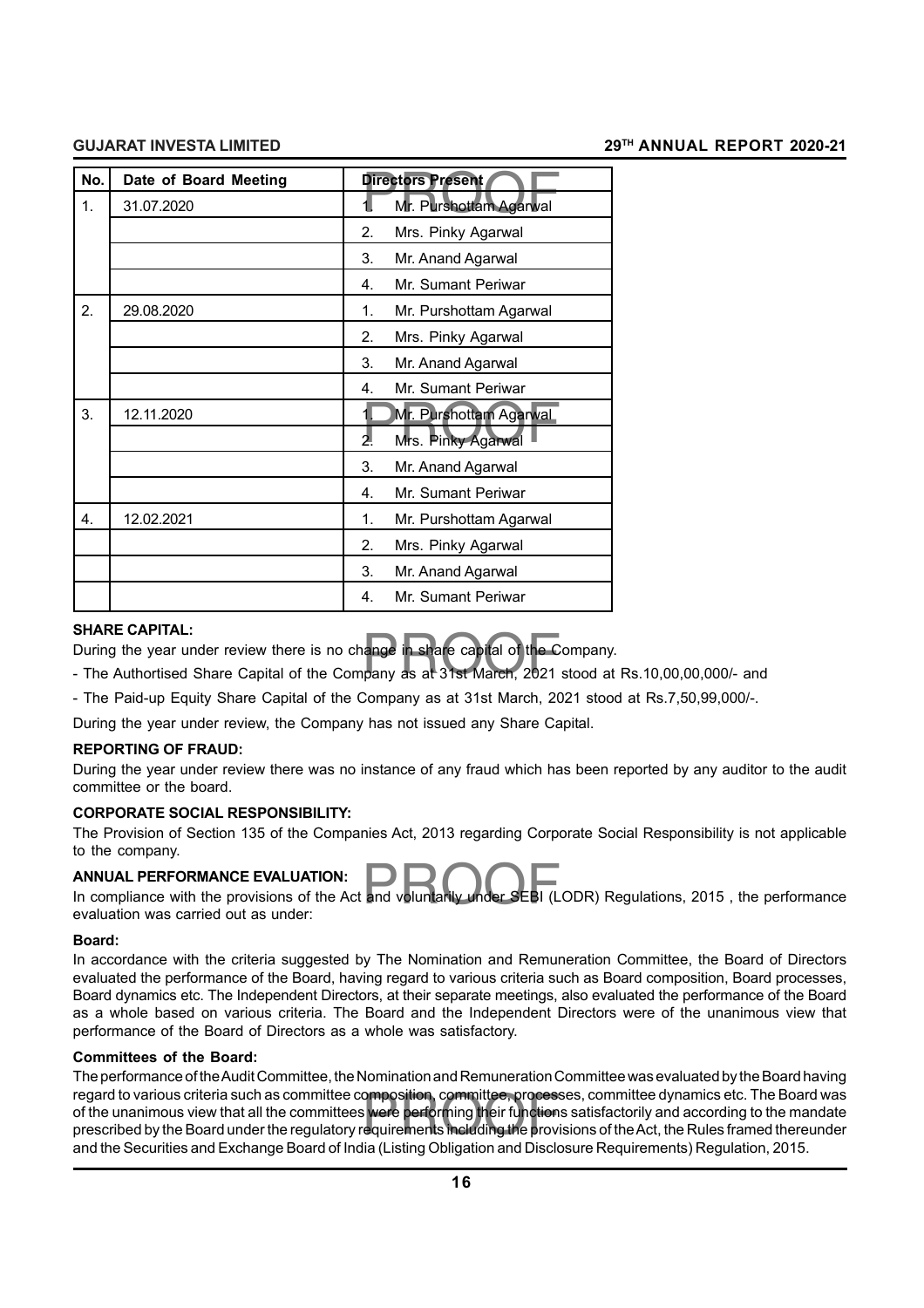#### **Individual Directors:**

- dual Directors:<br>Independent Directors: In accordance with the criteria suggested by The Nomination and Remuneration Committee,<br>the performance of each independent director was evaluated by the entire Board of Directors (ex (a) Independent Directors: In accordance with the criteria suggested by The Nomination and Remuneration Committee, being evaluated) on various parameters like engagement, leadership, analysis, decision making, communication, governance and interest of stakeholders. The Board was of the unanimous view that each independent director was a reputed professional and brought his/her rich experience to the deliberations of the Board. The Board also appreciated the contribution made by all the independent directors in guiding the management in achieving higher growth and concluded that continuance of each independent director on the Board will be in the interest of the Company.
- Directors and the Board were of the unanimous view that each of the non-independe<br>business and people leadership.<br>**MATERIAL CHANGES AND COMMITMENTS IF ANY AFTER BALANCESHEET DATE:** (b) Non-Independent Directors: The performance of each of the non-independent directors was evaluated by the Independent Directors at their separate meeting. Further, their performance was also evaluated by the Board of Directors. The various criteria considered for the purpose of evaluation included leadership, engagement, transparency, analysis, decision making, functional knowledge, governance and interest of stakeholders. The Independent Directors and the Board were of the unanimous view that each of the non-independent directors was providing good business and people leadership.

There are no material changes and commitments, if any, which may have adverse effect on the operations of the Company.

#### **VIGIL MECHANISM**

The Company has established a vigil mechanism and accordingly framed a Whistle Blower Policy. The policy enables the employees to report to the management instances of unethical behavior, actual or suspected fraud or violation of Company's Code of Conduct. Further the mechanism adopted by the Company encourages the Whistle Blower to report genuine concerns or grievances and provide for adequate safe guards against victimization of Whistle Blower who avails of such mechanism and also provides for direct access to the Chairman of the Audit Committee, in exceptional cases. The functioning of vigil mechanism is reviewed by the Audit Committee from time to time. None of the Whistle blowers has been denied access to the Audit Committee of the Board.

#### **SEXUAL HARASSMENT:**

nas been denied access to the Addit Committee of the Board.<br>**SEXUAL HARASSMENT:**<br>The Company has constituted an Internal Complaint Committee as required under Section 4 of the Sexual Harassment of Women at Workplace (Prevention, Prohibition and Redressal) Act, 2013 and the Rules made there under. During the year under review, no complaints were reported.

#### **APPRECIATION:**

Your Directors wish to convey their thanks to all the bankers, suppliers, customers and the shareholders for their continued support to the company. The Directors regret the loss of life due to Covid-19 Pandemic and have immense respect for each and every person who risked their life and safety to fight this pandemic.

> **For and on behalf of the Board GUJARAT INVESTA LIMITED**

**Dated : 31st August, 2021 Chairman**

**Palce : Ahmedabad Purshottam R. Agarwal DIN: 00396869**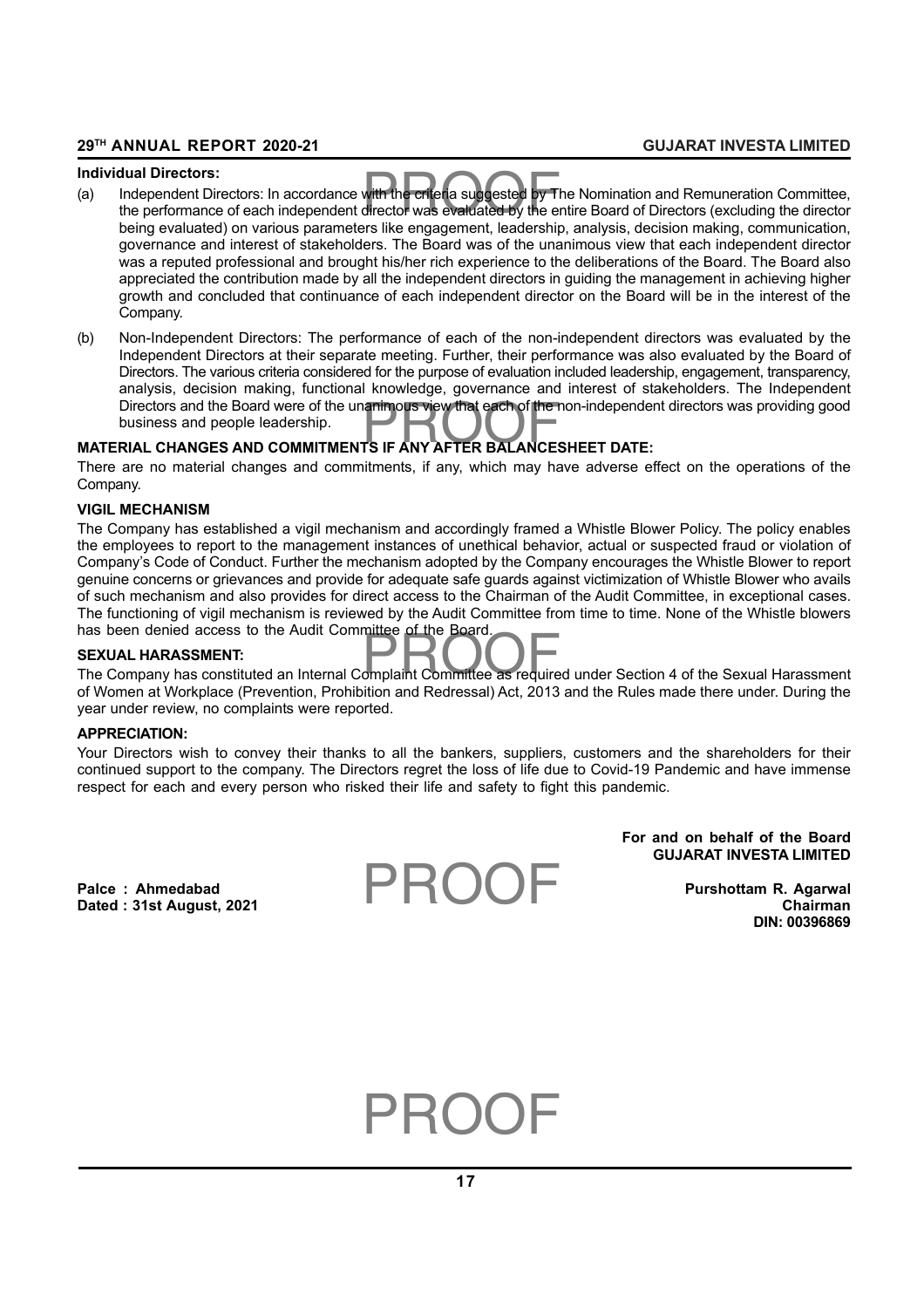## **"ANNEXURE- A"**

**ANNEXURE-A"**<br>B 5(1) of the Companies (App Disclosure under Section 197(12) and Rule 5(1) of the Companies (Appointment and Remuneration of Managerial Personnel) rules 2014.

1. Ratio of remuneration of each director to the median remuneration of the employees of the company for the financial year ended 31 March, 2021-

During the period no remuneration was paid to any Director, hence ratio of remuneration stands at 0 (Zero).

2. The percentage increase in remuneration of each director CFO, CEO, Company Secretary or Manager, if any, in the financial year 2020-2021:

| Mr. Aniruddha Vyas     | CFO | Nil    |
|------------------------|-----|--------|
| Mrs. Pinky M. Agarwal  | CFO | Nil    |
| Mr. Mansi Pratik Patel | СS  | 80,000 |

- Mr. Mansi Pratik Patel CS 80,000<br>4. Percentage increase in median remuneration of employees in the financial year NIL
- 5. The number of permanent employees on the rolls of the company as on 31 March, 2021 4 (Four) (Other than KMP and Directors)
- 6. Average percentile increase already made in the salaries of employees other than the managerial personnel in the last financial year and its comparison with the percentile increase in the managerial remuneration and justification thereof and point out if there are any exceptional circumstances for increase in the managerial remuneration. **NA**
- 7. The key parameters for any variable component of remuneration availed by the directors. **NA**
- 8. The company confirms that the remuneration is as per the remuneration policy of the company.

**For and on behalf of the Board GUJARAT INVESTA LIMITED**

**Dated : 31st August, 2021 Chairman**

Palce : Ahmedabad **Palce : Ahmedabad** Purshottam R. Agarwal **DIN: 00396869**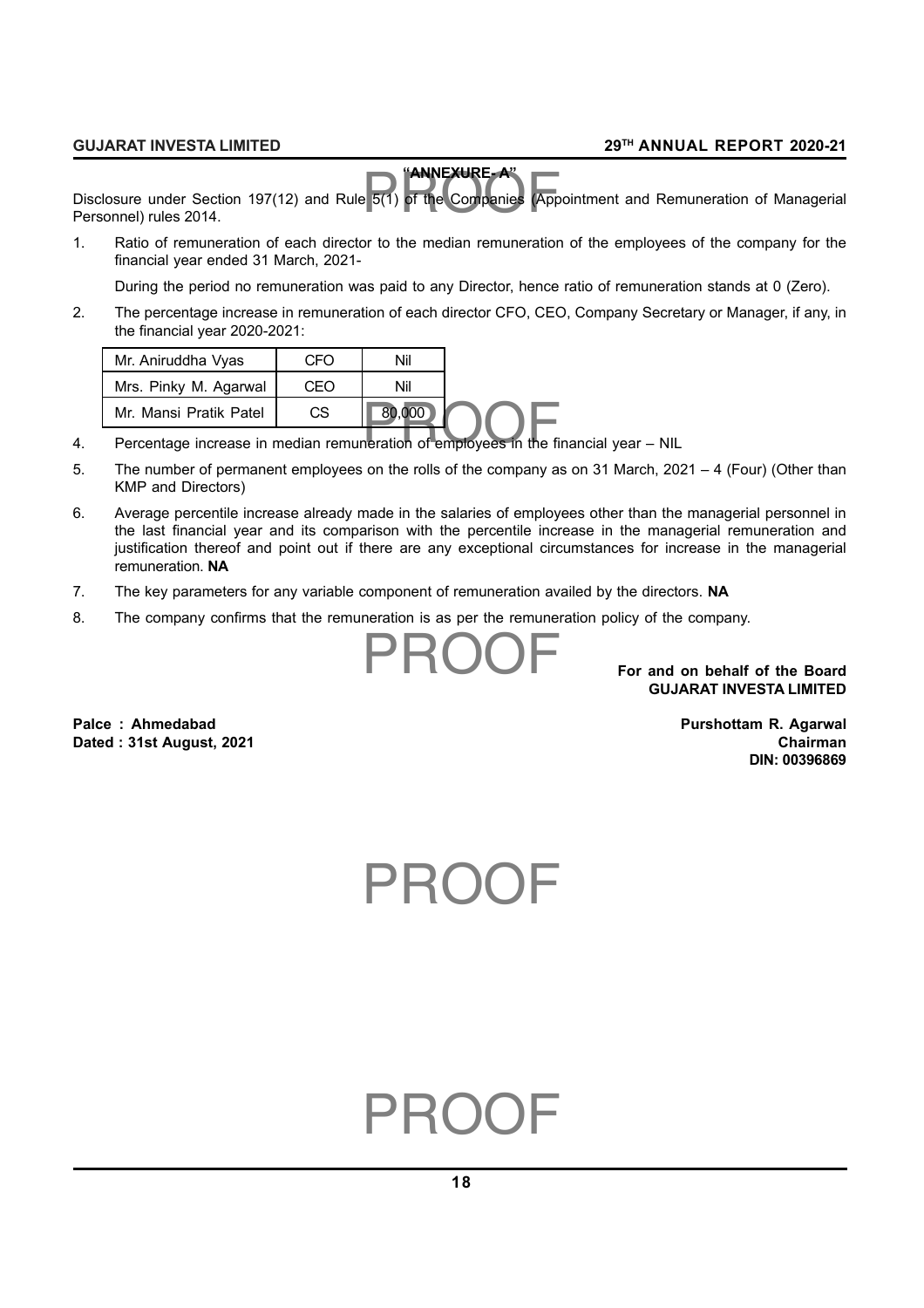**"ANNEXURE-B"**

#### **MR-3**

# MR-3<br>**SECRETARIAL AUDIT REPORT FOR THE FINANICAL YEAR ENDED ON 31ST MARCH, 2021**

**[Pursuant to section 204(1) of the Companies Act, 2013 and rule No.9 of the Companies (Appointment and Remuneration Personnel) Rules, 2014]**

To, The Members, **Gujarat Investa Limited** 3 & 4, Shivalik Plaza, Opp. Atira, Ambawadi, Ahmedabad, Gujarat-380015.

Anmedabad,<br>Gujarat-380015.<br>We have conducted the secretarial audit of the compliance of applicable statutory provisions and the adherence to good corporate practices by Gujarat Investa Limited (hereinafter called the Company).Secretarial Audit was conducted in a manner that provided us a reasonable basis for evaluating the corporate conducts/statutory compliances and expressing our opinion thereon.

Based on our verification of the Company's books, papers, minute books, forms and returns filed and other records maintained by the company and also the information provided by the Company, its officers, agents and authorized representatives in electronic form using the Information Technology Tools due to COVID- 19, during the conduct of secretarial audit, We hereby report that in our opinion, the company has, during the audit year covering the year ended on 31st March, 2021 complied with the statutory provisions listed hereunder and also that the Company has proper Board-processes and compliance-mechanism in place to the extent , in the manner and subject to the reporting made hereinafter.

The financial contriguity.<br>We have examined the books, papers, minute books, forms and returns filed and other<br>Company for the financial year ended on 31st March, 2021 according to the provisions of: We have examined the books, papers, minute books, forms and returns filed and other records maintained by the

- (i) The Companies Act, 2013 (the Act) and the rules made there under;
- (ii) The Securities Contracts (Regulation) Act, 1956 ('SCRA') and the rules made there under;
- (iii) The Depositories Act, 1996 and the Regulations and Bye-laws framed there under;
- (iv) Foreign Exchange Management Act, 1999 and the rules and regulations made there under to the extent of Foreign Direct Investment, Overseas Direct Investment and External Commercial Borrowings; **(Not Applicable to the Company during the Audit Period)**
- (v) The following Regulations and Guidelines prescribed under the Securities and Exchange Board of India Act, 1992 ('SEBI Act'):-
	- (a) The Securities and Exchange Board of India (Substantial Acquisition of Shares and Takeovers) Re<br>2011;<br>(b) The Securities and Exchange Board of India (Prohibition of Insider Trading) Regulations, 2015; (a) The Securities and Exchange Board of India (Substantial Acquisition of Shares and Takeovers) Regulations, 2011;
	-
	- (c) The Securities and Exchange Board of India (Issue of Capital and Disclosure Requirements) Regulations, 2018; **(Not Applicable to the Company during the Audit Period)**
	- (d) The Securities and Exchange Board of India (Share Based Employee Benefits) Regulations, 2014; **(Not Applicable to the Company during the Audit Period)**
	- (e) The Securities and Exchange Board of India (Issue and Listing of Debt Securities) Regulations, 2008; **(Not Applicable to the Company during the Audit Period)**
	- (f) The Securities and Exchange Board of India (Registrars to an Issue and Share Transfer Agents) Regulations, 1993 regarding the Companies Act and dealing with client;
	- (g) The Securities and Exchange Board of India (Delisting of Equity Shares) Regulations, 2009; (Not Applicable<br> **to the Company during the Audit Period) and**<br>
	(h) The Securities and Exchange Board of India (Buyback of Secu (g) The Securities and Exchange Board of India (Delisting of Equity Shares) Regulations, 2009; **(Not Applicable to the Company during the Audit Period) and**
	- September 2018); **(Not Applicable to the Company during the Audit Period).**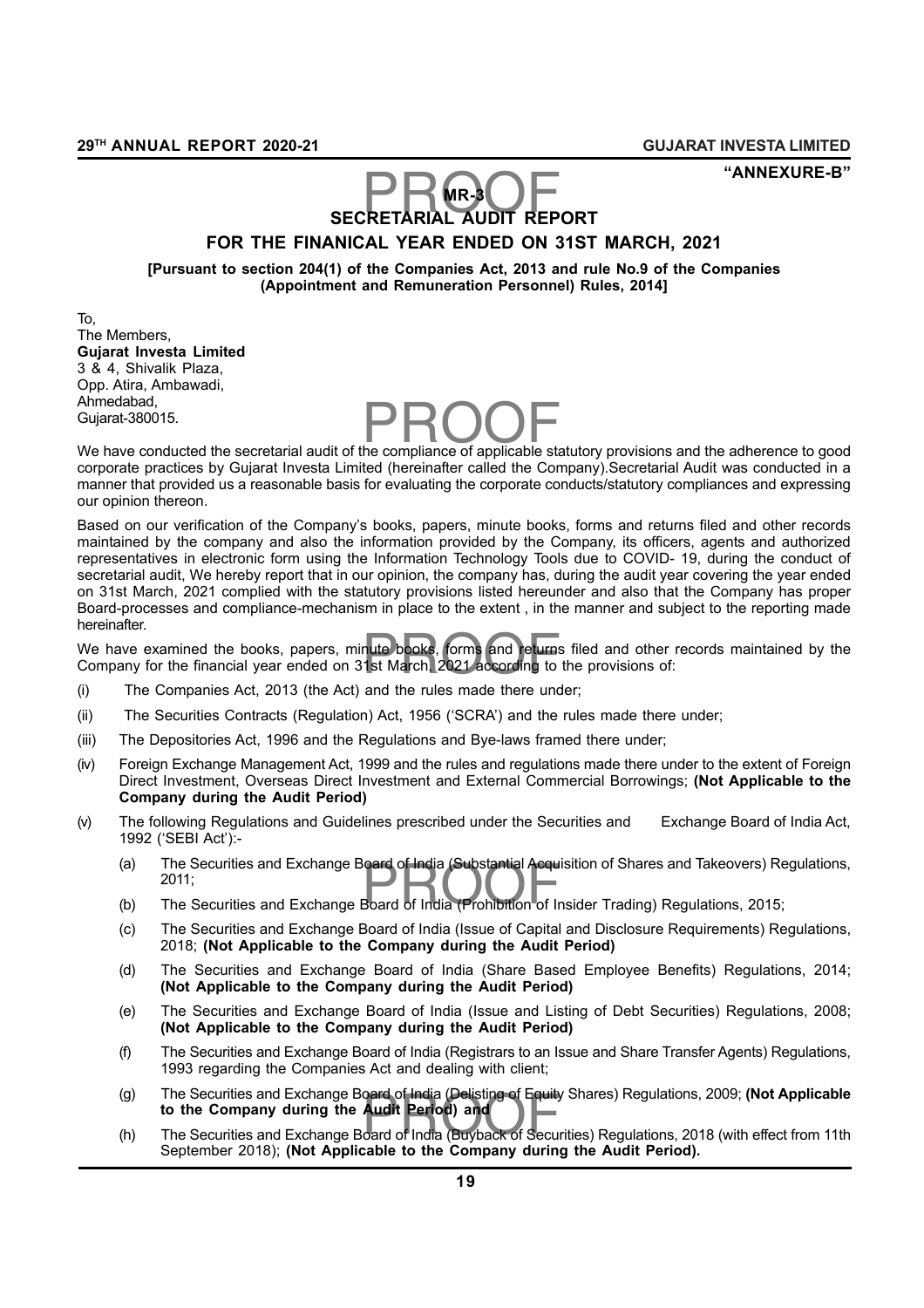made by the Company, its Offic<br>es formed by the Company to r<br>is to the Company. (vi) We have relied on the representation made by the Company, its Officers and on the reports given by designated professionals for systems and processes formed by the Company to monitor and ensure compliances under other applicable Acts, Laws and Regulations to the Company.

We have also examined compliance with the applicable clauses of the following:

- (i) Secretarial Standards issued by The Institute of Company Secretaries of India.
- (ii) The Listing Agreements entered into by the Company with Stock Exchanges read with Securities and Exchange Board of India (Listing Obligations and Disclosure Requirements) Regulations, 2015.

During the period under review the Company has complied with the provisions of the Act, Rules, Regulations, Guidelines, Standards, etc. mentioned above.

#### **We further Report That,**

There was a temporary non-compliance in the composition of the KMP in relation to appoint of Company Secretary under Section 203 of the Companies Act, 2013.

nuneration Committee is not in<br>nereof & as per Regulation 19<br>ents) Regulations, 2015. The composition of the Nomination and Remuneration Committee is not in compliance of provisions of section 178 of the Companies Act, 2013 and rules made thereof & as per Regulation 19 of Securities and Exchange Board of India (Listing Obligations and Disclosure requirements) Regulations, 2015.

There is lapse/delay in Compliance of provisions of the Reserve Bank of India Act, 1934 and Non-Banking Financial Company Regulations.

The couple of forms required to be filed under the provisions of the Companies Act, 2013 were filed after the statutory period along with the additional filing fees.

As per Section 129 of the Companies Act, 2013 read with rule 5 of the Companies (Accounts) Rules, 2014, the company is required to provide the Consolidated Financial Statement of Associate Companies and the financial statement of a company's associates which shall be in "Form AOC-1 in the Format of "Part B Associates and Joint ventures but the same is not complied"

The company has not publish the information, required as per Regulation 47 of Securities and Exchange Board of India<br>(Listing Obligations and Disclosure Requirements) Regulations, 2015 in one daily newspaper in the languag The company has not publish the information, required as per Regulation 47 of Securities and Exchange Board of India region, where the registered office of the Company is situated.

The documents with respect to with respect to Dispatch of Annual report to Members, Auditors and Directors of the Company, submission of Annual report to stock exchange, Giving public notice by way of an Advertisement regarding Annual general meeting, Newspaper publication for Extract of unaudited financial results for the quarter ended as on 30th June, 2020, Intimation of Closure of Register of members to stock exchange & submission of voting results of general meeting to stock exchange was not provided to us for verification.

There is lapse/delay in Compliance of Regulation 7(3) & Regulation 34 of Securities and Exchange Board of India (Listing Obligations and Disclosure Requirements) Regulations, 2015.

#### **We further report that:**

Board of Directors of the Company is duly constituted with proper balance of Executive Directors, Non-Executive Directors and Independent Directors. The changes in the composition of the Board of Directors that took place during

Britands and intelections. The changes in the composition of the Board of<br>the period under review were carried out in compliance with the provisions of the Act.<br>Adequate notice is given to all directors to schedule the Boa Adequate notice is given to all directors to schedule the Board Meetings, agenda and detailed notes on agenda were sent at least seven days in advance, and a system exists for seeking and obtaining further information and clarifications on the agenda items before the meeting and for meaningful participation at the meeting.

There were no dissenting views on any matter.

**We further report that** there are adequate systems and processes in the company commensurate with the size and operations of the company to monitor and ensure compliance with applicable laws, rules, regulations and guidelines.

**We further report that** during the Audit period the Company has no specific events/actions having a major bearing on the Companies Affairs in pursuant of the above referred Laws, Rules, Regulations, Guidelines, Standards etc.

**Place : Ahmedabad Umesh Ved Date : 31.08.2021 Umesh Ved & Associates** Company Secretaries FCS No.: 4411 C.P. No.: 2924 UDIN: F004411C000866195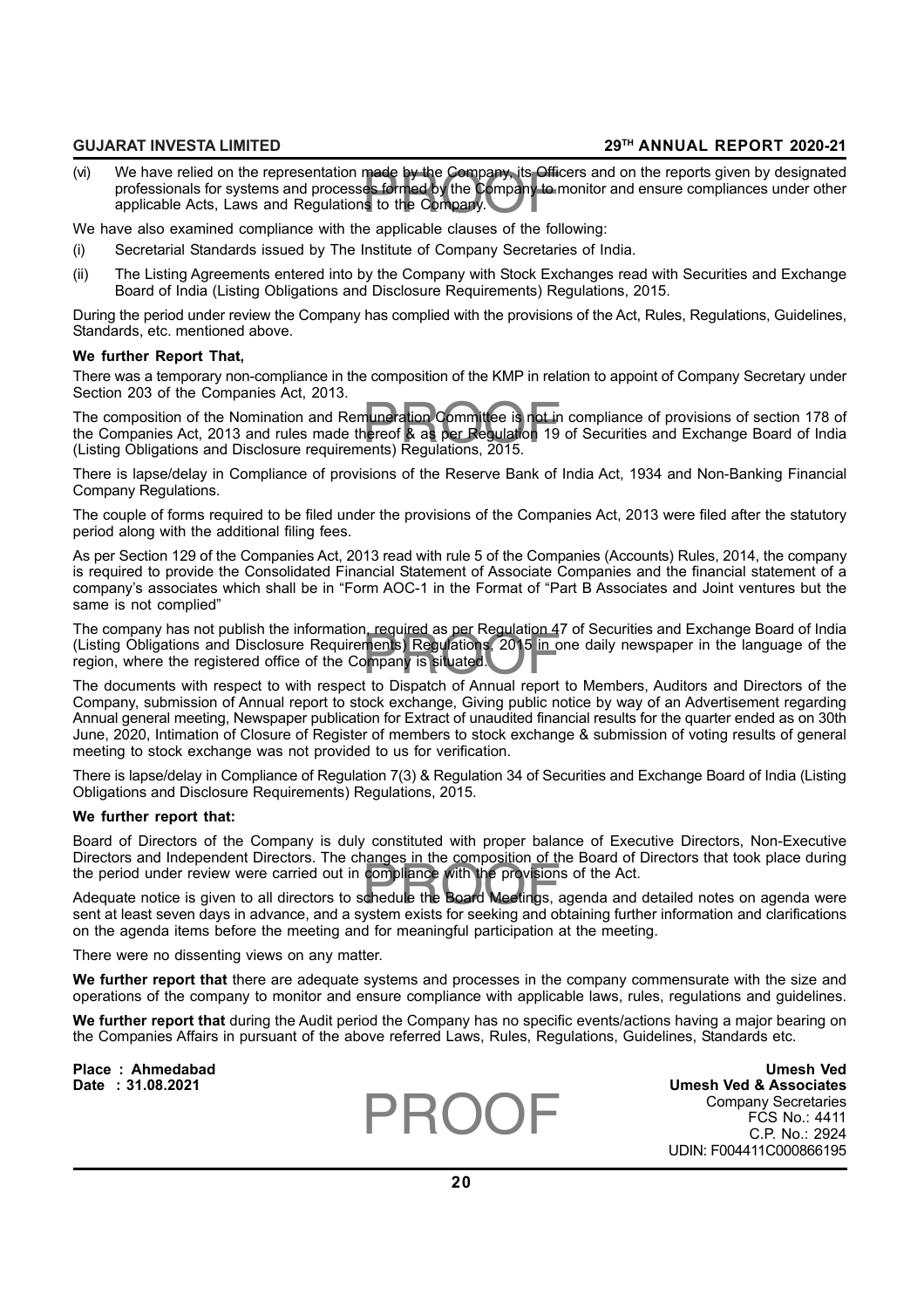To, The Members, **Gujarat Investa Limited** 3 & 4, Shivalik Plaza, Opp. Atira, Ambawadi, Ahmedabad Gujarat-380015

Our report of even date is to be read along with this letter.

- 1. Maintenance of secretarial record is the responsibility of the management of the company. Our responsibility is to express an opinion on these secretarial records based on our audit.
- Front Facts are reflected in secretarial records. We believe that the processes and practices, we followed provide<br>a reasonable basis for our opinion.<br>We have not verified the correctness and parameterses of financial reco 2. We have followed the audit practices and processes as were appropriate to obtain reasonable assurance about the correctness of the contents of the Secretarial records. The verification was done on test basis to ensure that a reasonable basis for our opinion.
- 3. We have not verified the correctness and appropriateness of financial records and Books of Accounts of the Company.
- 4. Wherever required, we have obtained the Management representation about the compliance of laws, rules and regulations and happenings of events etc.
- 5. The compliance of the provisions of Corporate and other applicable laws, rules, regulations, standards is the responsibility of management. Our examination was limited to the verification of procedures on test basis.
- 6. The secretarial Audit report is neither an assurance as to the future viability of the company nor of the efficiency or effectiveness with which the management has conducted the affairs of the company.

**Place : Ahmedabad Umesh Ved Umesh Ved & Associates** Company Secretaries FCS No.: 4411 C.P. No.: 2924 UDIN: F004411C000866195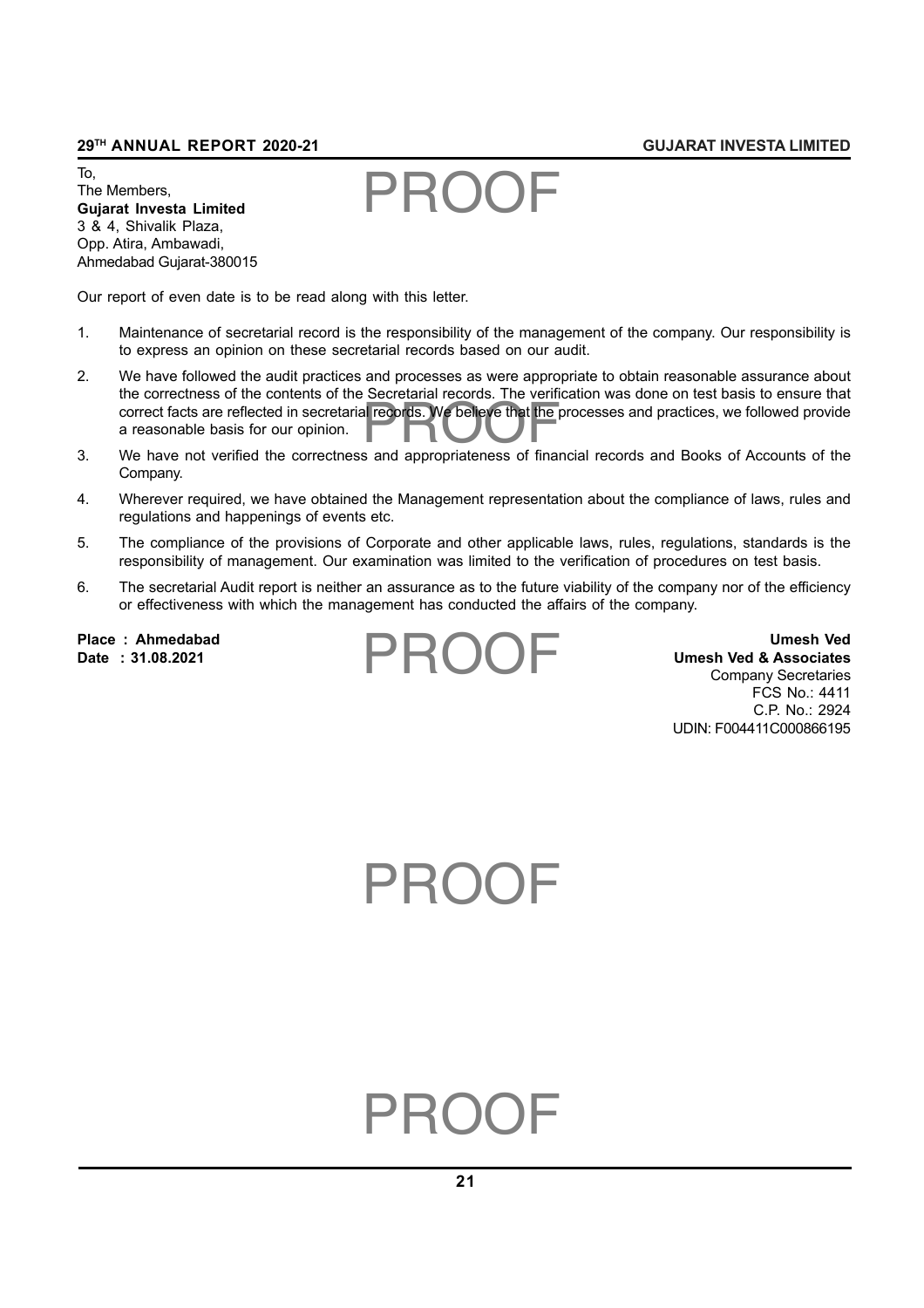## **"ANNEXURE-C"**

## "ANNEXURE-C"<br>T DISCUSION AND ANAL' **MANAGEMENT DISCUSION AND ANALYSIS REPORT**

#### **Your Directors have pleasure in presenting the management discussion and analysis report for the year ended on March 31, 2021.**

#### **GLOBAL ECONOMIC OUTLOOK**

The Global economy has been severely disrupted by the COVID-19 pandemic. The Second wave of COVID-19 has affected the momentum of economic recovery. It has badly hit the economic activities across the countries. The COVID-19 pandemic has reached almost every corner of the world.

of the policy support. The Inter<br>by 3.3% in FY20 despite bette Global economy is gradually emerging from one of its deepest recessions, caused by the COVID-19 pandemic in FY20. The strength of economic recovery differs across countries and socio-economic groups, dictated by path of the pandemic, severity of lockdown restrictions and efficacy of the policy support. The International Monetary Fund (IMF) has estimated global economic growth to have contracted by 3.3% in FY20 despite better-than-expected actual performance by key economies in the second half of FY20.

Rising vaccine rollouts, sustained accommodative monetary policies, additional fiscal stimulus by a few large advanced economies (AEs), with positive spillovers expected for the rest of the world and relatively better adaptability of most countries to the recent waves of the virus, have infused optimism that the world will survive the new virulent visits of COVID-19. Emerging market and developing economies are projected to trace diverging recovery paths as it would largely hinge on the speed of vaccination, extent and effectiveness of policy support and country-specific structural factors.

## **INDIAN ECONOMY**

alf. While agriculture sector be<br>hard by containment measures<br>tors performing better than oth Implementation of world's tightest national lockdown brought economic activity to a halt, affecting both production and consumption and resulted into deepest GDP contraction for the country. Growth was negative in the first half of the year and only modestly positive in the second half. While agriculture sector benefited from favourable weather conditions, manufacturing and services sectors were hit hard by containment measures and uncertainty. The country is experiencing a lopsided economic recovery with some sectors performing better than others. However, the scars of the pandemic are deep and the economy is likely to witness stress even if there is a V-shaped recovery.

India adopted a four-pillar strategy of containment, fiscal, financial and long-term structural reforms. During the year, government announced various stimulus packages and production linked incentive schemes to generate job opportunities and also provide liquidity support to various sectors. In response to the COVID-19 shock, the government and RBI took several monetary and fiscal policy measures to support weak firms and households, expand service delivery (with increased spending on health and social protection) and headrest the impact of the crisis on the economy. As a result of these measures, the economy is expected to get a breathing it required. Growth during next year may be better, with a strong base effect materializing in FY22, and is expected to stabilize at around 6-6.5 percent thereafter. The second wave of the pandemic has however brought in another level of uncertainty.

India's economy is likely to grow by 10-11 per cent in 2021 following a 7.1 per cent contraction last year. As per<br>Economic Survey 2020-21, India's real GDP growth for FY22 is projected at 11%. The January 2021 WEO update<br> Economic Survey 2020-21, India's real GDP growth for FY22 is projected at 11%. The January 2021 WEO update forecast a 11.5% increase in FY22 and a 6.8% rise in FY23. According to the IMF, in the next two years, India is also expected to emerge as the fastest-growing economy. However, the economy is still struggling to return to the activity levels prevailing before COVID-19 and available indicators send conflicting signals. Although confidence will return, the scars to the economy and society are lingering and it may take a couple of years for GDP to get back to pre-pandemic levels.

The path to recovery will depend on how long the pandemic lasts and how quickly the vaccine can be made available to a population of 1.3 billion people. Even if the health crisis is managed by mid-2021, the economic recovery may be slow and uneven with adverse consequences on output, employment, and financial stability. Both private consumption and investment demand may take a long time to recover.

#### **DISCUSSION ON FINANCIAL PERFORMANCE WITH RESPECT TO OPERATIONAL PERFORMANCE**

**NCE WITH RESPECT TO OPE**<br>I has incurred Profit after tax c<br>e previous financial year 2019-During the year under review, the Company has incurred Profit after tax of Rs. 2.86 Lakhs as compared to the profit after tax of Rs. 34.93 Lakh earned during the previous financial year 2019-20. The Directors are hopeful that company will do better during the current Financial Year.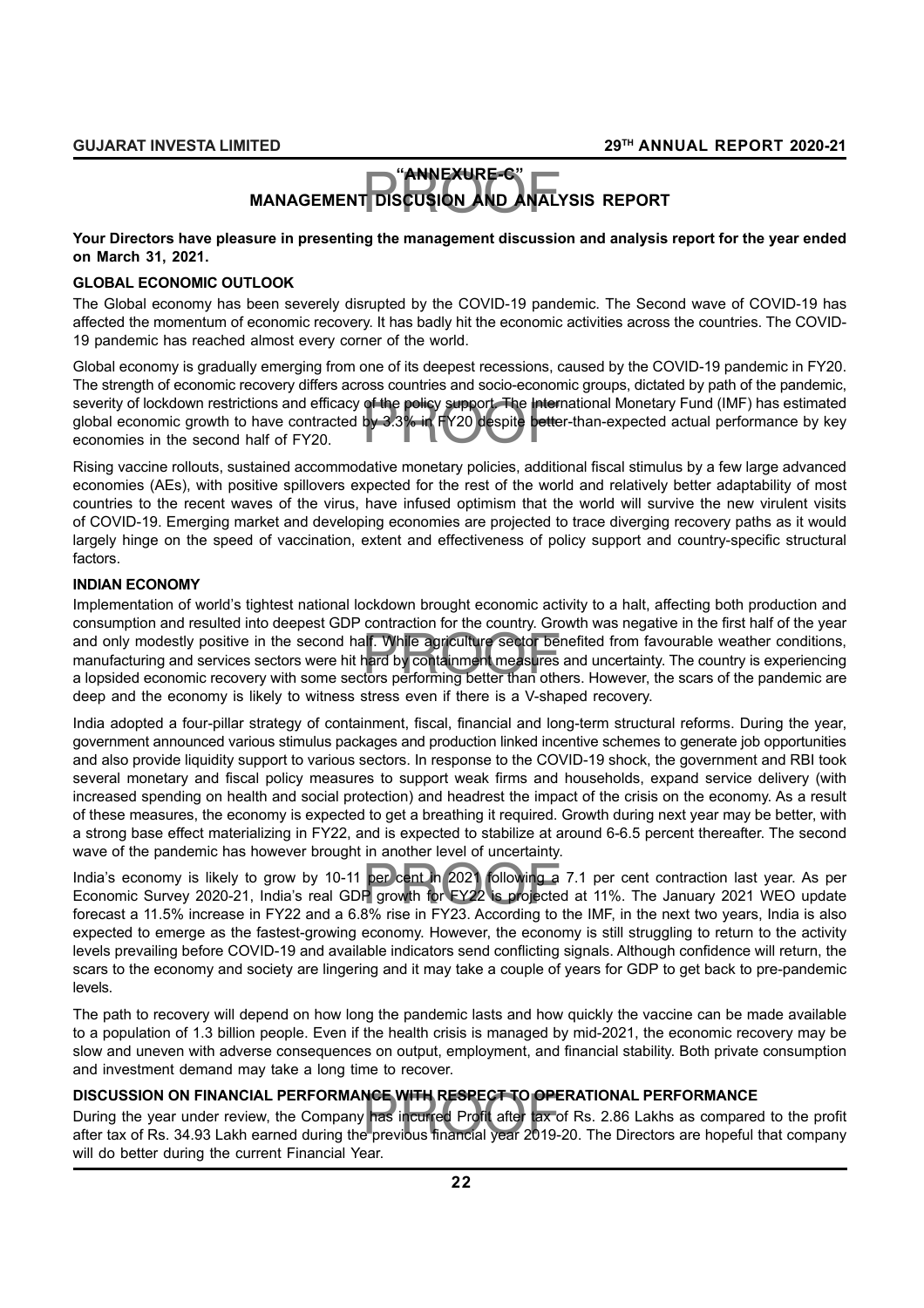#### **BRIEF:**

**IBFC companies as of today,<br>of prudent business strategies,** There is stiff competition amongst major NBFC companies as of today, the company has managed to maintain its profitability, which is due to timely adoption of prudent business strategies, measures taken to reduce cost of funds and cost of operations, improved fund management and effective steps taken to maintain the level of the company. The company has also strengthened its financial position.

#### **OPPORTUNITIES & THREATS:**

The Government is committed to encourage the healthy growth of Capital Market for development of the Economy. While the government seems committed to reforms to address the challenges, political compromises and high populist spending in an election year will mean that tough decisions are more likely to be deferred. However, steps by RBI to stabilize the exchange rate by reducing liquidity support to the banking system will create a challenging environment for investments

#### **SEGMENT-WISE PERFORMANCE:**

renue generation in finance.<br>
. The company has primary segments for revenue generation in finance.

#### **OUTLOOK**

The Company continues to explore the possibilities of expansion and will make the necessary investments when attractive opportunities arise. The company remains confident of the long term growth prospects & opportunities ahead of it in its business.

#### **RISK & CONCERNS**

Effective risk management is central to ensuring arobust and healthy finance for the Company. The Company is exposed to specific risks that are particular to its business, including interest rate volatility, economic cycle, market risk and credit risk. The management continuously assesses the risks and monitors the business and risk management policies to minimize the risk.

#### **INTERNAL CONTROL SYSTEMS & THEIR ADEQUEACY**

ADEQUEACY<br>ernal control systems comme<br>is facilitated by the executives The Company has in place, adequate internal control systems commensurate with the nature and volume of its business. Efficient maintenance of accounts is facilitated by the executives and employees of the Company. Thereafter, the same is audited periodically by the Internal Auditors. The scope of internal audit is well defined and is very exhaustive to take care of all crucial functions and business of the Company. Based on their report, steps are taken at regular intervals to further strengthen the existing systems and procedures. Their significant observations are discussed in the Audit Committee Meetings regularly. Besides, as mandated under Companies Act, 2013, the Statutory Auditors have certified as part of their Audit Report, the effectiveness of Internal Financial Control over financial reporting.

The Directors have appointed M/s. Kamal M. Shah & Co, Chartered Accountants as the Internal Auditors of the Company for the FY 2021-22.

#### **HUMAN RESOURCE DEVELOPMENT**

d one of the most important<br>ues to provide them with a s Human resources have always remained one of the most important assets and a key variable in achieving operational performance. Company continues to provide them with a safe and comfortable working environment. During the difficult pandemic times, the company has taken numerous precautions to protect its staff and workers. The Company believes that the human resources are vital in giving the Company a Competitive edge in the current business environment. The Company's philosophy is to provide congenial work environment, performance oriented work culture, knowledge acquisition / dissemination, creativity and responsibility. While selecting the training programme, the Company lays emphasis on development of skill and knowledge of its executives in the new vistas of Finance and Information Technology, besides developing the leadership and managerial skills for the future.

The Company continues to run an in-house training program held at regular intervals and aimed at updating their knowledge about issues.

#### **ACCOUNTING TREATMENTS**

ACCOUNTING TREATMENTS<br>During the under review, all the accounting treatments are done as per the prescribed sections and IND AS applicable to the company.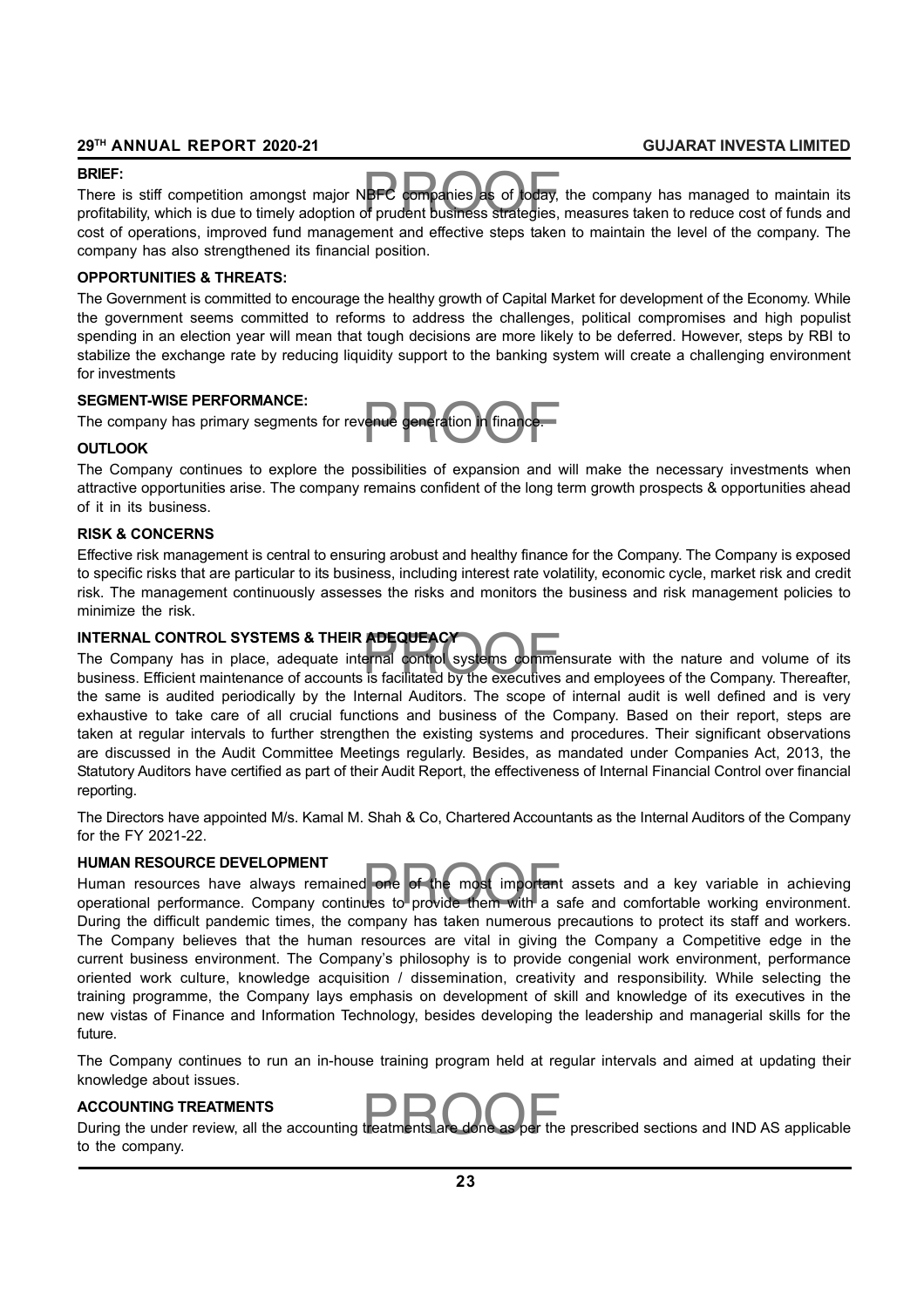CHANGE OF 25% OR MOR .<br>NCIAL RATIOS, ALONG WITH<br>Interest Covera **DETAILS OF SIGNIFICANT CHANGES (I.E. CHANGE OF 25% OR MORE AS COMPARED TO THE IMMEDIATELY PREVIOUS FINANCIAL YEAR) IN KEY FINANCIAL RATIOS, ALONG WITH DETAILED EXPLANATIONS THEREFOR:**

| <b>Debtors Turnover</b> |                            |                          | <b>Interest Coverage Ratio</b> |
|-------------------------|----------------------------|--------------------------|--------------------------------|
| 2020-21                 | 0.01                       | 2020-21                  | 1.15                           |
| 2019-20                 | <b>NIL</b>                 | 2019-20                  | 100                            |
| <b>Current Ratio</b>    |                            | <b>Debt Equity Ratio</b> |                                |
| 2020-21                 | 38.57                      | 2020-21                  | 0.01                           |
| 2019-20                 | 57.46                      | 2019-20                  | 1.43                           |
|                         | <b>Return on Net Worth</b> |                          |                                |
| 2020-21                 | 0.003                      |                          |                                |
| 2019-20                 | 0.04                       |                          |                                |

## **CAUTIONERY STATEMENT**

2019-20<br>CAUTIONERY STATEMENT<br>Statements in the Management discussion and analysis describing the company's objectives, projections, estimates and expectations may be "forward looking statements" within the meaning of applicable laws and regulations. Actual results could differ materially from those expressed or implied. Important factors that could make a difference to the company's operations include economic conditions affecting demand/supply and prices, conditions in the domestic and overseas markets in which the company operates/ going to operate, changes in government regulations, tax laws and other statutes and other incidental factors.

> **For and on behalf of the Board GUJARAT INVESTA LIMITED**

Palce : Ahmedabad **Palce : Ahmedabad** Purshottam R. Agarwal **Dated : 31st August, 2021 Chairman**

**DIN: 00396869**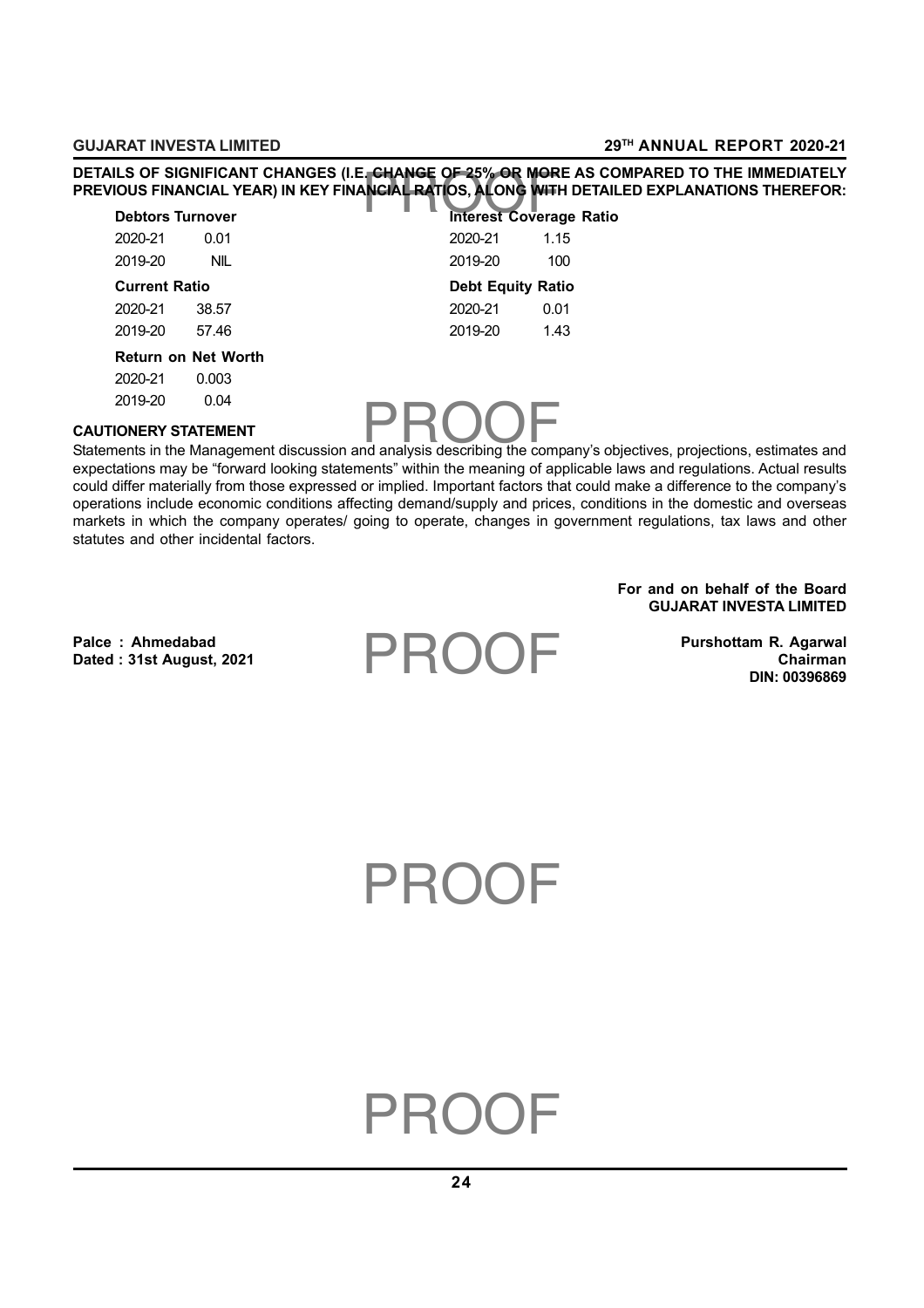# PROOF **Independent Auditors report to the members of Gujarat Investa Limited**

#### **Opinion**

We have audited the accompanying financial statements of Gujarat Investa Limited ("the Company") which comprise the Balance Sheet as at 31st March, 2021, the Statement of Profit & Loss, Statement of Change of Equity and the Cash Flow Statement for the year ended on that date and a summary of significant accounting policies and other explanatory information which we have signed under reference to this report.

In our opinion and to the best of our information and according to the explanations given to us, the aforesaid financial statements give the information required by the Companies Act, 2013 (the Act) in the manner so required and give a true and fair view in conformity with the Indian Accounting Standards prescribed under section 133 of the Act read with the Companies (Indian Accounting Standards) Rules 2015, as amended (IND AS) and other accounting principles generally accepted in India, of the state of affairs of the Company as at 31st March, 2021, the Profit and Loss, Change in Equity and its Cash Flows for the year ended on that date.

#### **Basis of Opinion**

<mark>Basis of Opinion</mark><br>We conducted our audit of the financial statements in accordance with the Standards on Auditing (SAs) specified under<br>section 143(10) of the Act. Our responsibilities under those Standards are further de We conducted our audit of the financial statements in accordance with the Standards on Auditing (SAs) specified under for the Audit for the Financial Statements section of our report. We are Independent of the Company in accordance with the Code of Ethics issued by the Institute of Chartered Accountants of India (ICAI) together with the Independence requirements that are relevant to our audit of the financial statements under the provisions of the Act and the Rules made thereunder and we have fulfilled our other ethical responsibilities in accordance with these requirements and the ICAI's Code of Ethics. We believe that the audit evidence we have obtained is sufficient and appropriate to provide a basis for our audit opinion on the Financial Statements

#### **Kay Audit Matters**

have determined that there are no key audit matters to communicate in our report.<br>
Other Information – Board of Directors' Report<br>
The Company's Board of Directors is responsible for the preparation and presentati Key audit matters are those matters that, in our professional judgment, were of most significance in our audit of the financial statements of the current period. These matters were addressed in the context of our audit of the Financial Statements as a whole, and in forming our opinion thereon, we do not provide separate opinion on these matters. We

#### **Other Information – Board of Directors' Report**

The Company's Board of Directors is responsible for the preparation and presentation of its report [herein after called as "Boards Report"] which comprises various information required under section 134(3) of the Companies Act, 2013 but does not include the financial statements and our auditor's report thereon.

Our opinion on the financial statements does not cover the Board Report and we do not express any form of assurance conclusion thereon.

In connection with our audit of the Financial Statements, our responsibility is to read the Board Report and in doing so, consider whether the information is materially inconsistent with the financial statements or our knowledge obtained during the course of our audit or otherwise appears to be materially misstated.

If based on the work we have performed, we conclude that there is a material misstatement in the Board's Report, we are required to report that fact. We have nothing to report in this regard.

#### **Management's Responsibility for the Financial Statements**

are required to report that fact, we have nothing to report in this regard.<br>**Management's Responsibility for the Financial Statements**<br>The Company's Board of Directors is responsible for the matters stated in Section 134(5 with respect to the preparation and presentation of these financial statements that give a true and fair view of the financial position, financial performance, change in equity and cash flows of the Company in accordance with the Ind As and other accounting principles generally accepted in India. This responsibility also includes maintenance of adequate accounting records in accordance with the provisions of the Act for safeguarding the assets of the Company and for preventing and detecting frauds and other irregularities, selection and application of appropriate accounting policies; making judgments and estimates that are reasonable and prudent; and design implementation and maintenance of adequate internal financial controls, that were operating effectively for ensuring the accuracy and completeness of the accounting records, relevant to the preparation and presentation of the financial statements that give a true and fair view and are free from material misstatement, whether due to fraud or error.

, matters related to going con<br>ends to liquidate the company In preparing the financial statements, managements is responsible for assessing the company's ability or continue as a going concern, disclosing, as applicable, matters related to going concern and using the going concern basis of accounting unless management either intends to liquidate the company or to cease operation, or has no realistic alternative but to do so.

The Board of Directors are responsible for overseeing the company's financial reporting process.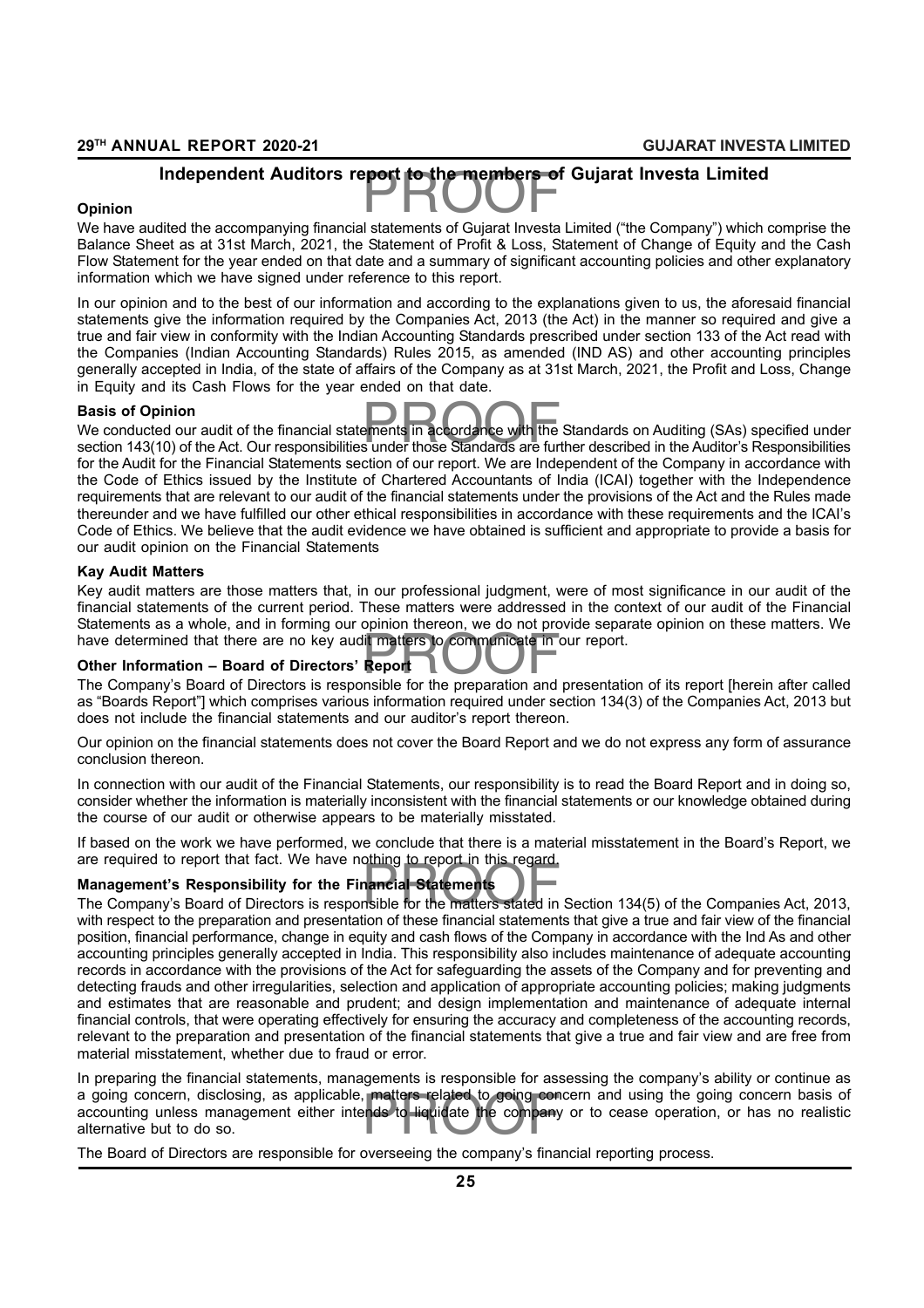#### **Auditor's Responsibility for the Audit of the Financial Statements**

Auditor's Responsibility for the Audit of the Financial Statements<br>Our objectives are to obtain reasonable assurance about whether the financial statements as a whole are free from<br>material misstatement, whether due to fra Our objectives are to obtain reasonable assurance about whether the financial statements as a whole are free from Reasonable assurance is a high level of assurance, but is not a guarantee that an audit conducted in accordance with SAs will always detect a material misstatement when is exists. Misstatements can arise from fraud or error and are considered material if individually or in the aggregate, they could reasonably be expected to influence the economic decisions of users taken on the basis of these

#### **Financial Statements**

As part of an audit in accordance with SAs, we exercise professional judgment and maintain professional skepticism throughout the audit. We also:

- is higher than for one resulting from error, as fraud may involve collusion, forgery, intentional omissions, misrepresentations, or the override of internal control.<br>Obtain an understanding of internal financial controls r i) Identify and assess the risks of material misstatement of the financial statements, whether due to fraud or error, design and perform audit procedures responsive to those risks, and obtain audit evidence that is sufficient and appropriate to provide a basis for our opinion. The risk of not detecting a material misstatement resulting from fraud misrepresentations, or the override of internal control.
- ii) Obtain an understanding of internal financial controls relevant to the audit in order to design audit procedures that are appropriate in the circumstance. Under section 143(3)(i) of the Act, we are also responsible for expressing our opinion on whether the Company has adequate Internal financial controls system in place and the operating effectiveness of such control.
- iii) Evaluate the appropriateness of accounting policies used and the reasonableness of accounting estimates and related disclosure made by management.
- evidence obtained up to the date of our auditor's report. However, future events or conditions may cause the<br>Company to cease to continue as a going concern.<br>Evaluate the overall presentation, structure and content of the iv) Conclude the appropriateness of management's use of the going concern basis of accounting and based on the audit evidence obtained, whether a material uncertainty exists related to events or conditions that may cast significant doubt on the Company's ability to continue as a going concern. If we conclude that a material uncertainty exists, we are required to draw attention in our auditor's report to related disclosures in the financial statements or, If such disclosures are inadequate, to modify our opinion. Our conclusions are based on the audit Company to cease to continue as a going concern.
- v) Evaluate the overall presentation, structure and content of the Financial Statements, including the disclosures and whether the financial statements represent the underlying transaction and events in a manner that achieves fair presentation.

Materiality is the magnitude of misstatements in the Financial Statement that, individually or in aggregate, makesit probable that the economic decisions of a reasonably knowledgeable user of the Financial Statements may be influenced. We consider quantitative materiality and qualitative factors in (i) planning the scope of our audit work and in evaluating the results of our work; and (ii) to evaluate the effect of any identified misstatement in the Financial Statements.

We communicate with those charged with governance regarding, among other matters, the planned scope and timing of the audit and significant audit findings, including any significant deficiencies in internal control that we identify during our audit.

ce with a statement that we have<br>te with them all relationships<br>here applicable, related safequ We also provide those charged with governance with a statement that we have complied with relevant ethical requirements regarding independence and to communicate with them all relationships and other matters that may reasonably be thought to bear on our independence and where applicable, related safeguards.

From the matters communicated with those charged with governance, we determine those matters that were of most significance in the audit of Financial Statements of the current period and are therefore the key audit matters. We describe these matters in our auditor's report unless law or regulation precludes public disclosure about the matter or when in extremely rare circumstances, we determine that a matter should not be communicated in our report because the adverse consequences of doing so would reasonably be expected to outweigh the public interest benefits of such communication.

#### **Report on other Legal and Regulatory Requirements**

- 1. As required by section 143(3) of the Act, based on our audit we report that:
	- a. We have sought and obtained all the information and explanations which to the best of our knowledge and<br>belief were necessary for the purpose of our audit;<br>b. In our opinion, proper Books of Account as required by law h a. We have sought and obtained all the information and explanations which to the best of our knowledge and belief were necessary for the purpose of our audit;
	- appears from our examination of those books;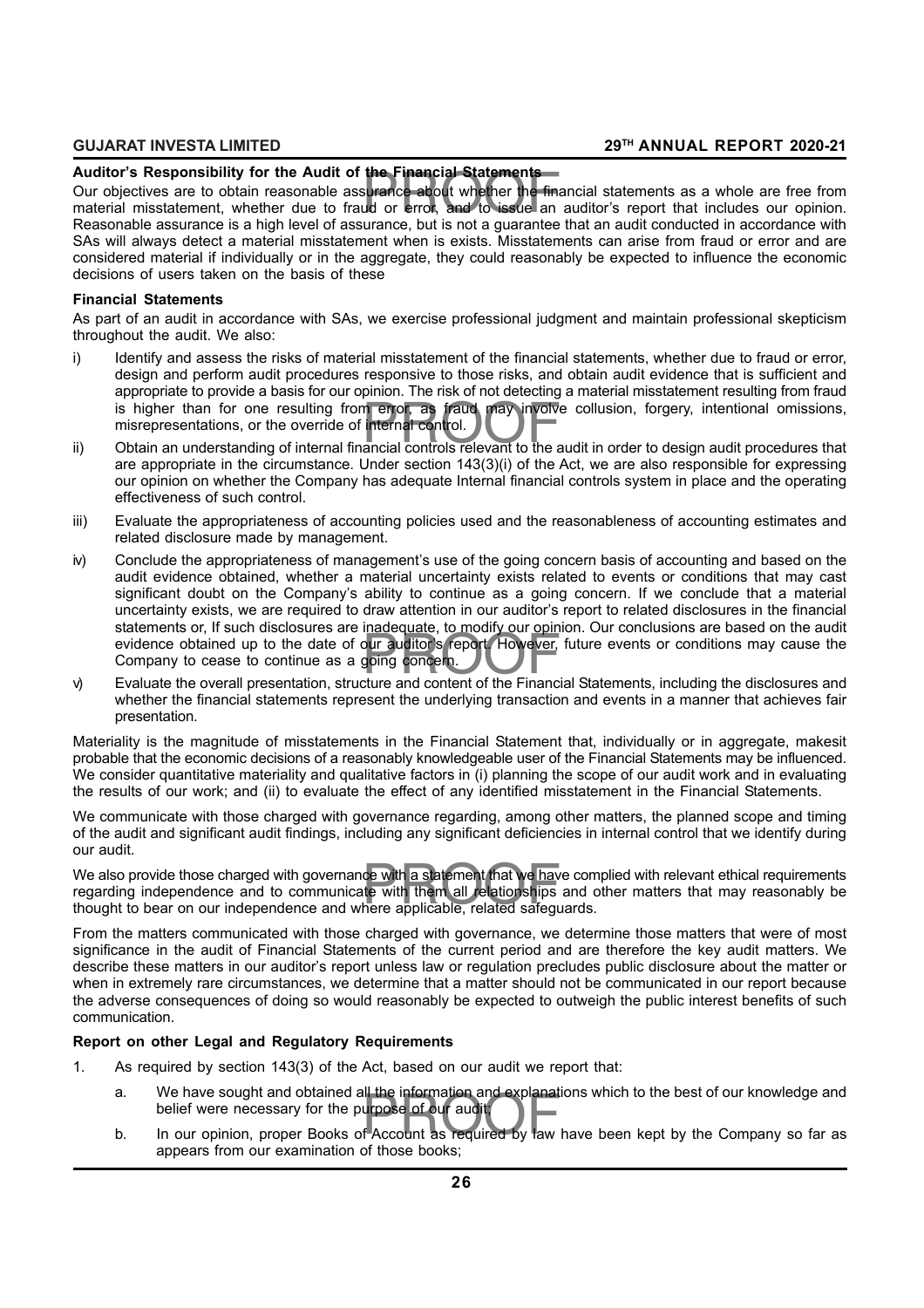- c. The Balance-Sheet,the Statement of Profit and Loss, Statement of Change of Equity and the Statement of<br>Cash Flowdealt with by this Report are in agreement with the Books of Account;<br>d. In our opinion, the aforesaid Fina c. The Balance-Sheet,the Statement of Profit and Loss, Statement of Change of Equity and the Statement of Cash Flowdealt with by this Report are in agreement with the Books of Account;
- Section 133 of the Companies Act, 2013, read with Rule 7 of the Companies (Accounts) Rules, 2014;
- e. On the basis of written representations received from the Directors as on March, 31,2021 and taken on record by the Board of Directors, none of the directors is disqualified as on March, 31, 2021, from being appointed as a director in terms of Section 164 (2) of the Act.
- f. With respect to the adequacy of internal financial controls over financial reporting of the Company and operating effectiveness of such controls, refer to our specific report in Annexure A. Our report expresses an unmodified opinion on the adequacy and operating effectiveness of the Company's internal financial controls over financial reporting
- g. With respect to the other mattes to be included in the Auditor's Report in accordance with the requirements of section 197(16) of the Act, as amended;

as amended;<br>r information and according to tl<br>ectors during the year is in acc In our opinion and to best of our information and according to the explanations given to us, the remuneration paid by the Company to its directors during the year is in accordance with the provision of section 197 of the Act.

- h) With respect to other matters to be included in the Auditor's Report in accordance with Rule 11 of the Companies (Audit and Auditors) Rules, 2014, as amended in our opinion and to the best of our information and according to the explanations given to us:
	- i. The Company does not have any such pending litigations which would impact its financial position.
	- ii. The Company has made provision, as required under the applicable law or accounting standards, for material foreseeable losses, if any, on long-term contracts including derivative contracts.
- sums to investor Education and Protection Fund. Therefore the question of delay in transferring such<br>sums does not arise.<br>2. As required by the Companies (Auditor's Report) Order 2020 ('the Order') issued by the Central Go iii. There has not been an occasion in case of the Company during the year under report to transfer any sums to Investor Education and Protection Fund. Therefore the question of delay in transferring such sums does not arise.
- term of section 143(11) of the Act, we give in Annexure B" a statement on the matters specified in paragraphs 3 and 4 of the order.

**For Tantiya & Co., Chartered accountants** Firm Registration No.: 140806W

**(CA Ravindra Tantiya),** Proprietor. Place : Ahmedabad, **Place : Ahmedabad, Place : Ahmedabad,** Membership No.: 119812<br>Date : 29th June, 2021 **Date : 29th June, 2021** UDIN : 21119812AAAAFR8111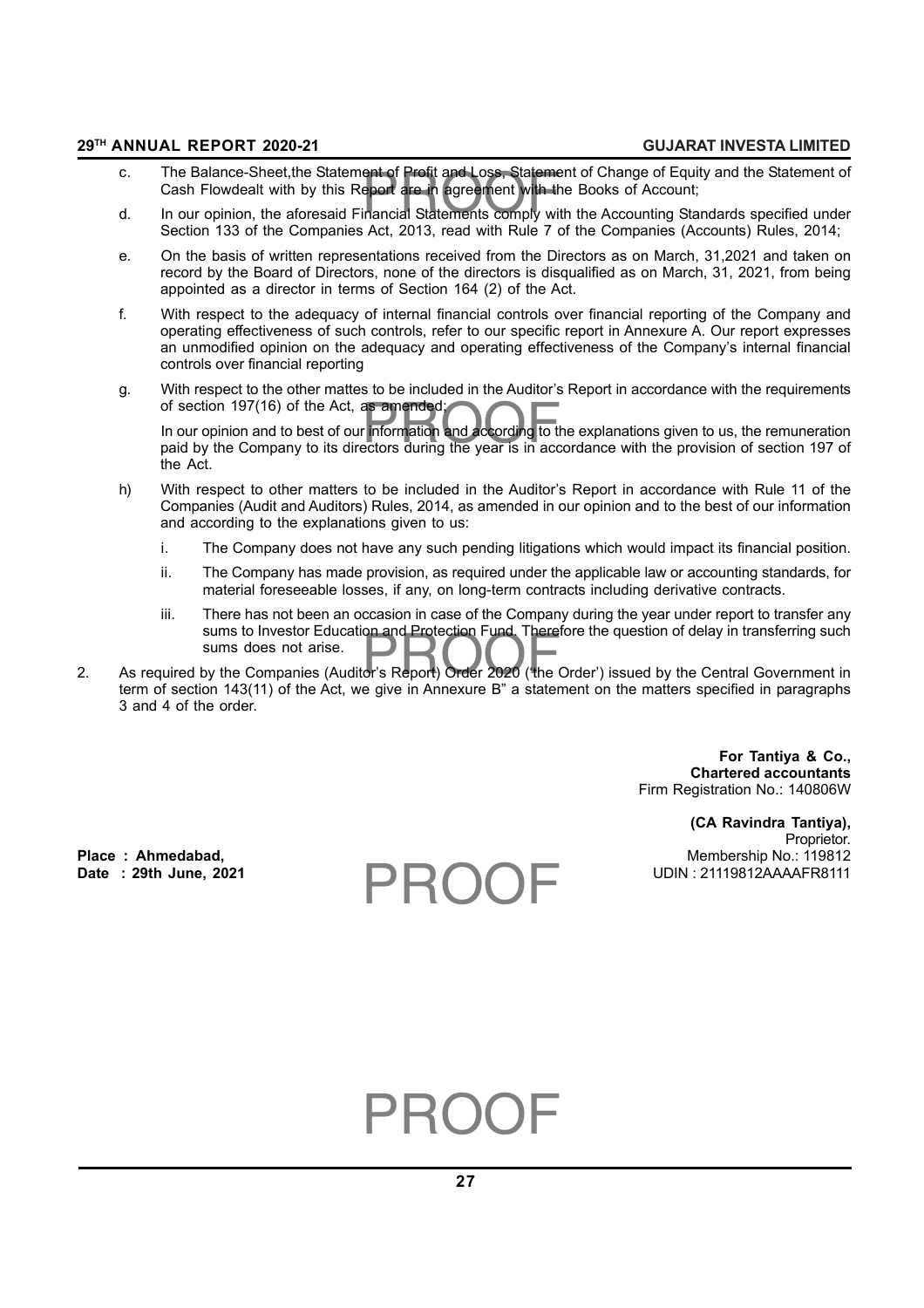## Report on the Internal Financial Controls under Clause (i) of Sub Section 3 of Section 143 of the<br>Companies Act, 2013 ("the Act")<br>. **Companies Act, 2013 ("the Act")**

- 1. In respect of the Company's Property, Plant and Equipment:
	- a) (A) The Company has maintained proper records showing full particulars, including quantitative detail and situation of Property. Plant and Equipment.
		- (B) The Company has maintained proper records showing full particulars of intangible assets
	- b) According to the information and explanations given to us, Property, Plant and Equipment have beenphysically verified by the management at regular intervals during the year and no material discrepancies were noticed on such verification. In our opinion, the frequency of physical verification of Property, Plant and Equipment is reasonable.
	- c) According to the information and explanations given to us and on the basis of our examination of the records of the Company, the title deeds of immovable properties are held in the name of the Company.
	- For immovable properties are<br>dexplanations given to us, the desets. d) According to the information and explanations given to us, the company has not revalued its Property, Plant and Equipment or intangible assets.
	- e) According to the information and explanations given to us, there are no proceedings initiated or pending against the company for holding any benami property under the Benami Transactions (Prohibition) Act, 1988 (45 of 1988) and rules made thereunder.
- 2. According to the information and explanations given to us:
	- a) Physical verification of Inventory has been conducted at regular intervals during the year and no material discrepancies were noticed on such verification. In our opinion, the coverage and procedure of such verification by the management is appropriate.
	- b) The Company has not been sanctioned any working capital limits in excess of five crore rupees, in aggregate, from banks or financial institutions on the basis of security of current assets.
- According to the information and explanations given to us, during the year,t<br>in, provided any guarantee or security or granted loans or advances in natur<br>Companies, firms, Limited Liability Partnerships or any other partie 3. According to the information and explanations given to us, during the year,the Company has made investments in, provided any guarantee or security or granted loans or advances in nature of loans, secured or unsecured, to

According to the information and explanations given to us,

- a) During the year the company has provided loans or provided advances in nature of loans, or stood guarantee or provided security to any other entity (Not applicable to the company, as thePrincipal Business of the Company is to give loans).
- 4. In our opinion and according to information and explanations given to us, the Company has complied with the provisions of Section 185 and 186 of the Act, with respect to the loans and investments made.
- 5. The Company has not accepted any deposits from the public during the year, covered under the direction issued by the Reserve Bank of India and the provisions of Section 73 to 76 of the Companies Act, 2013 and Rules framed there under.
- From the maintenance of the cost records has not been prescribed by the Central Government under Section 148 (1)<br>of the Companies Act, 2013, for the year under review.<br>7. (a) According to the information and explanations g 6. The maintenance of the cost records has not been prescribed by the Central Government under Section 148 (1) of the Companies Act, 2013, for the year under review.
- is regular in depositing undisputed statutory dues including Provident Fund, Income Tax, Goods and Service Tax, Sales-Tax, Employees' state insurance, Sales Tax, Service Tax, Custom Duty, Excise Duty, Value Added Tax, Cess and other statutory dues with the appropriate authorities except following Income Tax Demand pending fort a period of more than six months from the date they become payable

| Name of the<br><b>Statute</b> | Name of Dues | Amount<br>Rs. | <b>Period which</b><br>amount relates | Forum where the<br>dispute is pending |
|-------------------------------|--------------|---------------|---------------------------------------|---------------------------------------|
| Income Tax Act, 1961          | Demand       | 32247916      | Assessment<br>Year 2012-13            | Appeal pending with<br>CIT(A)         |
| Income Tax Act, 1961          | Demand       | 20814563      | Assessment<br>Year 2013-14            | Appeal pending with<br>CIT(A)         |

rea 8. Based on the information given to us, there have been no transactions which have not been recorded in the books of account, but disclosed as income during the year in the tax assessments under the Income Tax Act, 1961 (43 of 1961).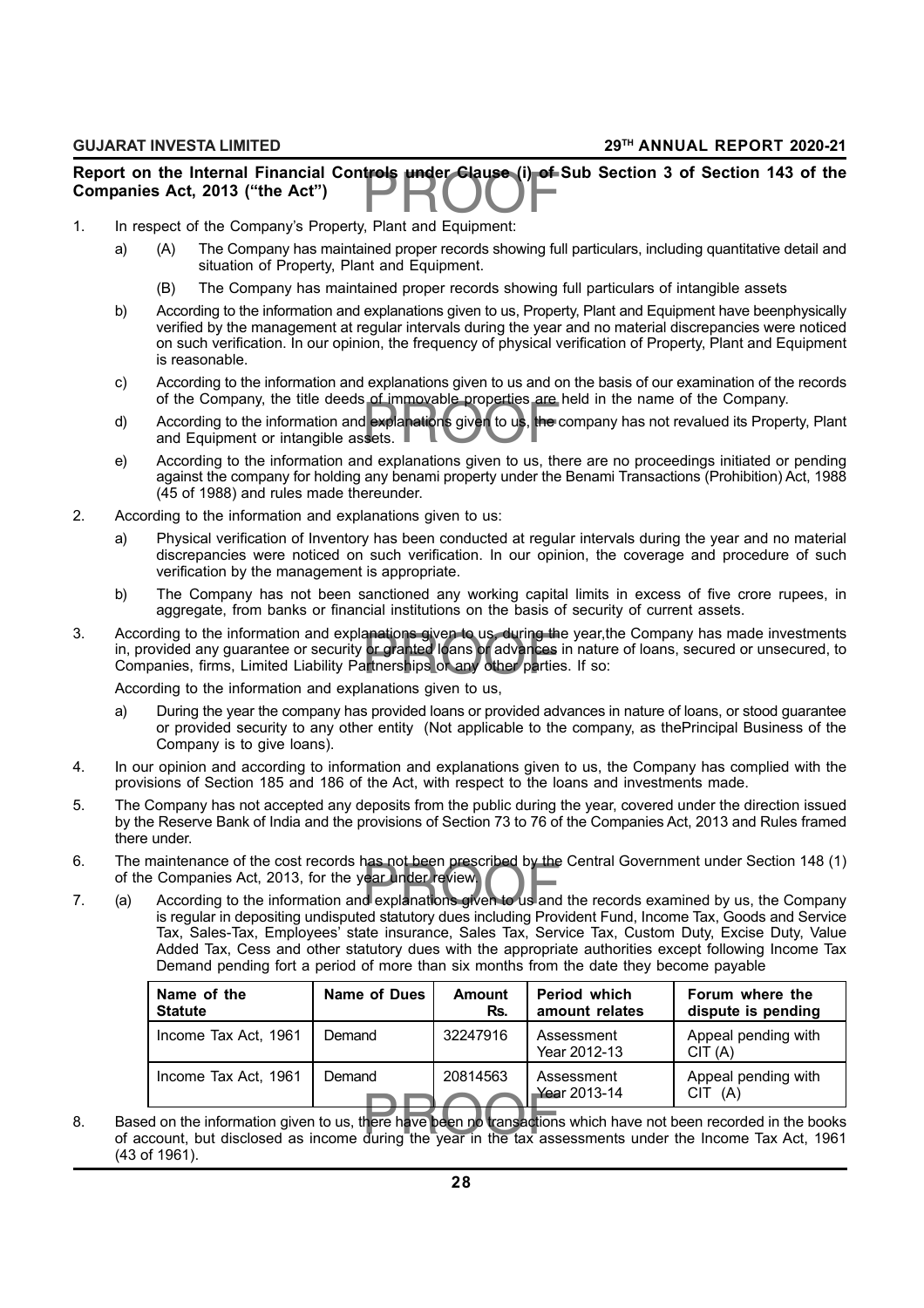- 9. Based on the information and explanations given to us:
	- iations given to us:<br>d in repayment of any dues to<br>:d willful defaulter by any bank a) the Company has not defaulted in repayment of any dues to financial institutions and banks.
	- (b) the Company is not a declared willful defaulter by any bank or financial institution or other lender.
	- (c) the term loans obtained were used for the purpose for which the loans were obtained.
	- (d) the funds raised on short-term basis have not been utilized for long-term basis.
	- (e) the Company has not taken any funds from any entity or person on account of or to meet the obligations of its subsidiaries, associates or joint ventures.
	- (f) the Company has not raised any loans during the year on the pledge of securities held in its subsidiaries, joint ventures or associate companies.
- 10. (a) The Company has not raised any money by way of initial public offer or further public offer (including debt instruments) during the year, and hence details related for the same are not applicable.
	- The Company has not made any preferential allotment or private placement of shares or convertible<br>debentures (fully, partially or optionally convertible) during the year, and hence section 42 and section 62<br>of the Companie (b) The Company has not made any preferential allotment or private placement of shares or convertible of the Companies Act, 2013 are not applicable.
- 11. (a) As per the information given to us, no fraud on or by the Company has been noticed or reported during the course of our audit.
	- (b) We, the auditors, have not filed any report under sub-section (12) of section 143 of the Companies Act in Form ADT-4 as prescribed under Rule 13 of Companies (Audit and Auditors) Rules,2014 with the Central Government.
	- (c) As per the information given to us, the Company has not received any whistle-blower complaints.
- 12. As the company is not a Nidhi Company, the provisions of clause 3(xii) of the Companies (Auditors Report) Order 2020 are not applicable to the Company.
- 13. According to the information and explanations given to us, transaction with the related parties are in compliance with Section 177 and 188 of the Companies Act, 2013 and details of same have been disclosed in the Financial Statement etc. as required by the applicable accounting standards.
- ven to us, the Company has in<br>S. 14. a) According to the information given to us, the Company has internal audit system commensurate with the size and nature of its business.
	- b) As statutory auditors of the company, we have considered the reports of the internal auditors for the period under audit.
- 15. According to the information and explanations given to us, the Company has not entered into any non-cash transactions with directors or persons connected with him.
- 16. The Company has been registered under Section 45-IA of the Reserve Bank Of India Act, 1934 as a NBFC Company.
- 17. Based on the information given to us, the Company has not incurred cash losses in this or immediately preceding financial year.
- 18. There has been no resignation of the Statutory Auditors during the year.
- ial ratios, ageing and expecter<br>information accompanying the<br>nent, no material uncertainty exits 19. In our Opinion, on the basis of financial ratios, ageing and expected dates of realization of financial assets and payments of financial liabilities, other information accompanying the financial statements and our interaction with the Board of Directors and management, no material uncertainty exists as on the date of audit report that the Company will be incapable of meeting its liabilities existing as on 31st of March, 2021 as and when they fall due within a period of one year from the balance sheet date.
- 20. (a) In respect of other than ongoing projects, the second proviso to sub-section (5) of section 135 of the company Act, related to transferring unspent amount to a Fund specified in Schedule VII to the Companies Act within a period of six months of the expiry of the financial year, is not applicable to the Company.
	- (b) Second proviso of sub-section (6) of section 135 of Companies Act is not applicable to the Company.

**For Tantiya & Co., Chartered accountants** Firm Registration No.: 140806W

**(CA Ravindra Tantiya),** Proprietor. **Place : Ahmedabad,** Membership No.: 119812 **Date : 29th June, 2021** UDIN : 21119812AAAAFR8111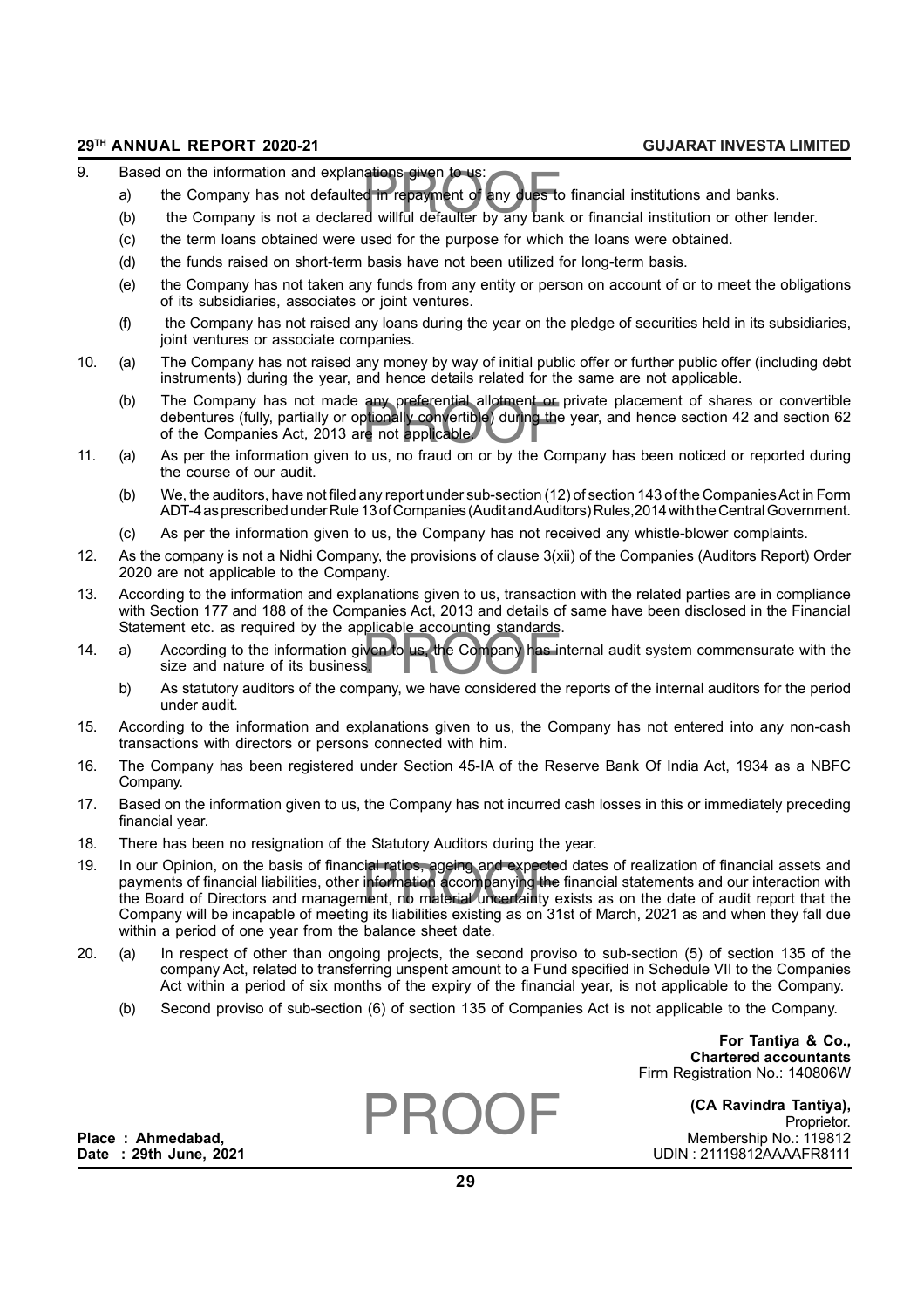| <b>BALANCE SHEET AS AT MARCH 31, 2021</b><br>(Amount in INR) |                |                         |                         |  |
|--------------------------------------------------------------|----------------|-------------------------|-------------------------|--|
| <b>Particulars</b>                                           | <b>Notes</b>   | As at<br>March 31, 2021 | As at<br>March 31, 2020 |  |
| <b>ASSETS</b>                                                |                |                         |                         |  |
| <b>Non Current Assets</b>                                    |                |                         |                         |  |
| <b>Property, Plant and Equipments</b>                        |                |                         |                         |  |
| <b>Financial assets</b>                                      | 4              | 12,733                  | 12,733                  |  |
| Investments                                                  | 5              | 81,870,000              | 87,920,000              |  |
|                                                              |                | 81,882,733              | 87,932,733              |  |
| <b>Current Assets</b>                                        |                |                         |                         |  |
| Inventories                                                  | $6\phantom{1}$ | 789,035                 | 329,120                 |  |
| <b>Financial Assets</b>                                      |                |                         |                         |  |
| <b>Trade Receivables</b>                                     | $\overline{7}$ | 10,481                  | 0                       |  |
| Cash & Cash Equivalent                                       | 8              | 187,901                 | 1,012,621               |  |
| <b>Other Current Assets</b>                                  | 9              | 22,639,112              | 23,921,285              |  |
|                                                              |                | 23,626,529              | 25,263,026              |  |
| <b>TOTAL ASSETS</b>                                          |                | 105,509,262             | 107,145,759             |  |
| <b>EQUITY AND LIABILITIES</b>                                |                |                         |                         |  |
| <b>Equity</b>                                                |                |                         |                         |  |
| <b>Equity Share Capital</b>                                  | 10             | 75,099,000              | 75,099,000              |  |
| <b>Other Equity</b>                                          | 11             | 29,793,496              | 29,507,065              |  |
| <b>Total Equity</b>                                          |                | 104,892,496             | 104,606,065             |  |
| <b>Liabilities</b>                                           |                |                         |                         |  |
| Non- Current Liabilties                                      |                |                         |                         |  |
| <b>Financial Liabilities</b>                                 |                |                         |                         |  |
| <b>Borrowings</b>                                            | 12             | 0                       | 2,100,000               |  |
| <b>Total Non Current Liabilities</b>                         |                | $\mathbf 0$             | 2,100,000               |  |
| <b>Current Liabilities</b>                                   |                |                         |                         |  |
| <b>Financial Liabilities</b>                                 |                |                         |                         |  |
| <b>Trade Payables</b>                                        | 13             | 613,016                 | 439,694                 |  |
| <b>Other Current Liabilities</b>                             | 14             | 3,750                   | 0                       |  |
|                                                              |                | 616,766                 | 439,694                 |  |
| <b>TOTAL EQUITY AND LIABILITIES</b>                          |                | 105,509,262             | 107,145,759             |  |
|                                                              |                |                         |                         |  |

The accompanying Notes are an integral part of the Financial Statements

Firm Registration No. 140806W Chartered Accountants,

# **For Tantiya & Co.**<br>For and on behalf of the Board of Directors<br>Firm Registration No. 140806W<br>**Gujarat Investa Limited**

| <b>CA Ravindra Tantiya</b> | Purshottam R. Agarwal     | <b>Sumant Periwal</b>         |
|----------------------------|---------------------------|-------------------------------|
| Proprietor                 | (Director)                | (Director)                    |
| Membership No. 119812      | DIN - 00396869            | DIN - 02561862                |
| UDIN: 21119812AAAAFR8111   |                           |                               |
| Place: Ahmedabad           | <b>Mansi Pratik Patel</b> | Anirudha Vyas                 |
| Dated: 29th June, 2021     | Company Secretary         | <b>Chief Financial Office</b> |
|                            |                           |                               |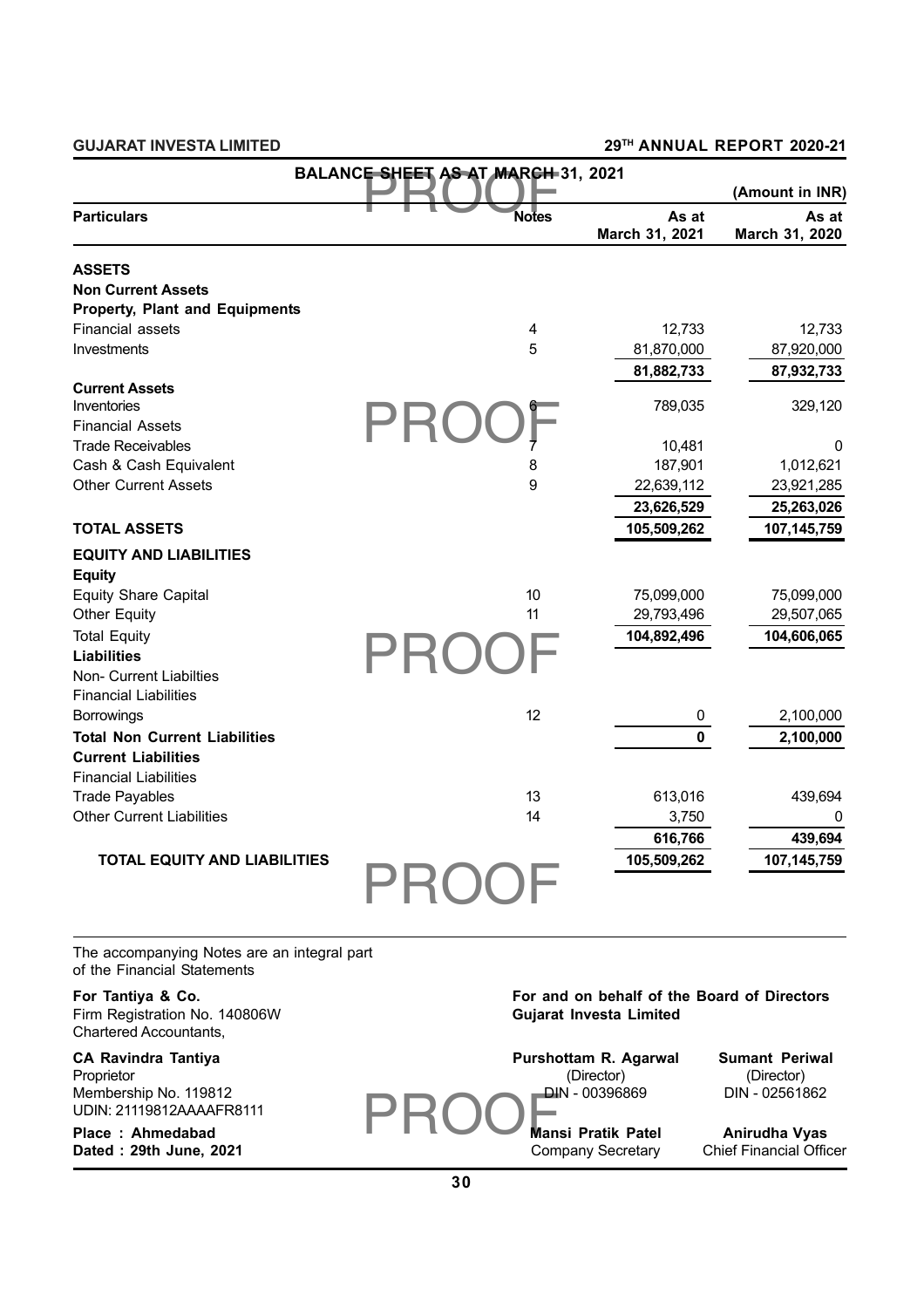|                                                                                                                |              |                                         | (Amount in INR)                         |
|----------------------------------------------------------------------------------------------------------------|--------------|-----------------------------------------|-----------------------------------------|
| <b>Particulars</b>                                                                                             | <b>Notes</b> | For the<br>year ended<br>March 31, 2021 | For the<br>year ended<br>March 31, 2020 |
| <b>INCOME</b>                                                                                                  |              |                                         |                                         |
| Revenue From Operations                                                                                        | 15           | 1,735,512                               | 4,242,106                               |
| Other Income                                                                                                   | 16           | 1,028                                   | 2,969                                   |
| <b>Total Income</b>                                                                                            |              | 1,736,540                               | 4,245,075                               |
| <b>EXPENDITURE</b>                                                                                             |              |                                         |                                         |
| Purchase                                                                                                       |              | 490,329                                 | 0                                       |
| Change in Inventories                                                                                          | 17           | (459, 915)                              | 0                                       |
| <b>Finance Cost</b>                                                                                            | 18           | 0                                       | 0                                       |
| <b>Employee benefits Expenses</b>                                                                              | 19           | 290,000                                 | 95,000                                  |
| Administrative and Other Expenses                                                                              | 20           | 807,921                                 | 656,650                                 |
| <b>Total Expenses (II)</b>                                                                                     |              | 1,128,334                               | 751,650                                 |
| Profit before Tax                                                                                              |              | 608,206                                 | 3,493,425                               |
| <b>Tax Expenses</b>                                                                                            |              |                                         |                                         |
| (a) Current Tax                                                                                                |              | 175,000                                 | 350,000                                 |
| (b) Previous Year                                                                                              |              | 146,775                                 | 8,640                                   |
| Profit after tax                                                                                               |              | 286,431                                 | 3,134,785                               |
| <b>Other Comprehensive Income</b>                                                                              |              |                                         |                                         |
| Items that will not be reclassified to profit and loss<br>A<br>(i)<br>remeasurent of the defined benefit plans |              | 0                                       | 0                                       |
| (ii) Income tax relating to items that will not                                                                |              |                                         |                                         |
| be reclassified to Profit and Loss                                                                             |              | 0                                       | 0                                       |
| Items that will be reclassified to profit and loss<br>В<br>(1)                                                 |              | 0                                       | 0                                       |
| (ii) Income tax relating to items that will                                                                    |              |                                         |                                         |
| be reclassified to Profit and Loss                                                                             |              | 0                                       | 0                                       |
| Total Other Comprehensive Income (A+B)                                                                         |              | 0                                       | 0                                       |
| Total Comprehensive Income for the year                                                                        |              | 286,431                                 | 3,134,785                               |
| Earnings per Equity Shares                                                                                     |              |                                         |                                         |
| Basic & Diluted Earning per Share - Rs.                                                                        |              | 0.04                                    | 0.42                                    |

The accompanying Notes are an integral part of the Financial Statements

| For Tantiya & Co.<br>Firm Registration No. 140806W<br>Chartered Accountants,                  | For and on behalf of the Board of Directors<br>Gujarat Investa Limited |                                                       |  |
|-----------------------------------------------------------------------------------------------|------------------------------------------------------------------------|-------------------------------------------------------|--|
| <b>CA Ravindra Tantiya</b><br>Proprietor<br>Membership No. 119812<br>UDIN: 21119812AAAAFR8111 | Purshottam R. Agarwal<br>(Director)<br>DIN - 00396869                  | <b>Sumant Periwal</b><br>(Director)<br>DIN - 02561862 |  |
| Place: Ahmedabad<br>Dated: 29th June, 2021                                                    | Mansi Pratik Patel<br>Company Secretary                                | Anirudha Vyas<br><b>Chief Financial Officer</b>       |  |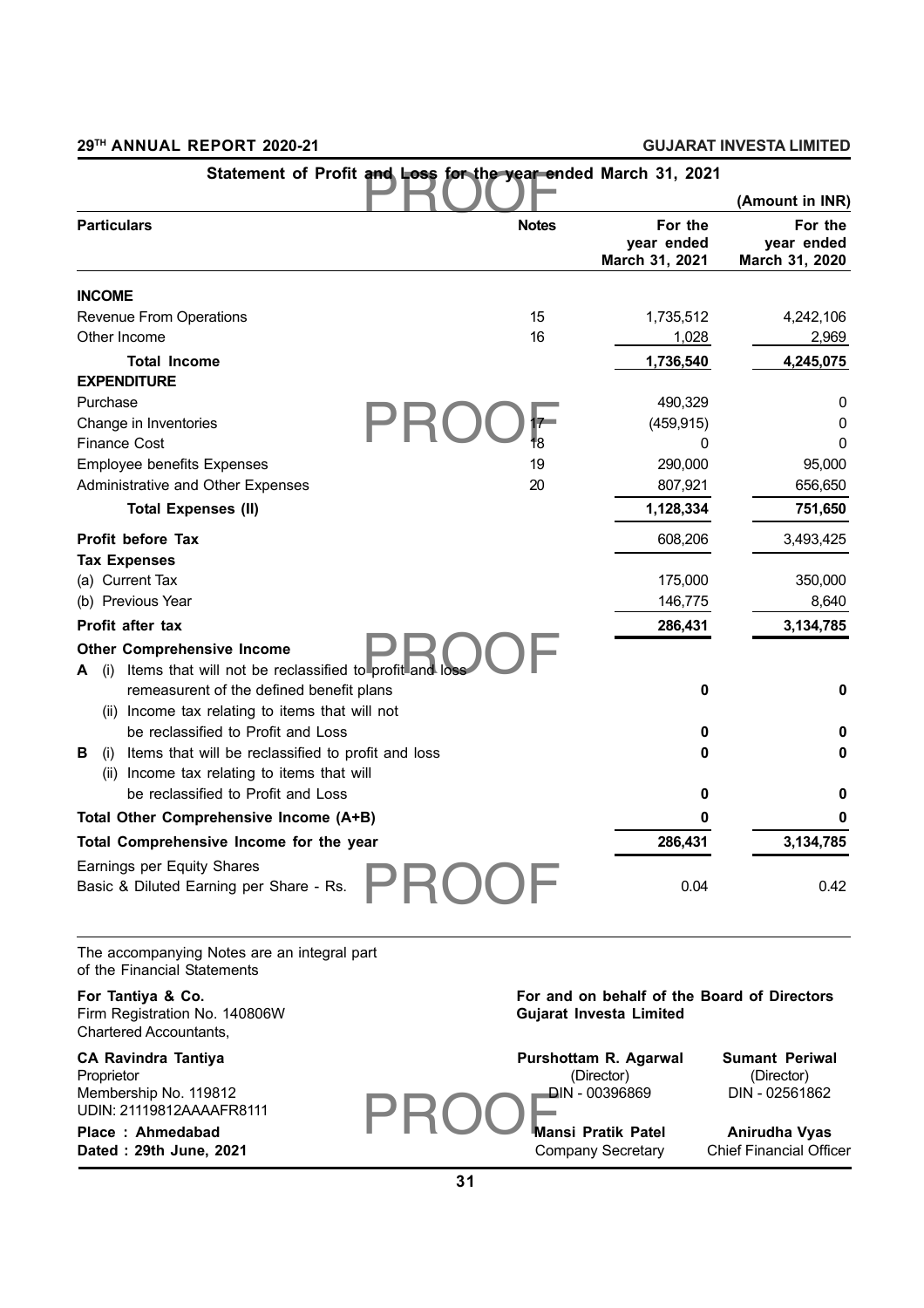**GUJARAT INVESTA LIMITED 29TH ANNUAL REPORT 2020-21**

|    | <b>PARTICULARS</b>                                                                                                                                                                                                          | For the year ended<br>March 31, 2021        | For the year ended<br>March 31, 2020 |
|----|-----------------------------------------------------------------------------------------------------------------------------------------------------------------------------------------------------------------------------|---------------------------------------------|--------------------------------------|
|    | A. CASH FLOW FROM OPERATING ACTIVITIES :                                                                                                                                                                                    |                                             |                                      |
|    | Net Profit Before Tax and Extra Ordinary Items                                                                                                                                                                              | 608,206                                     | 3,493,425                            |
|    | Adjustment for:                                                                                                                                                                                                             |                                             |                                      |
|    | Dividend Received                                                                                                                                                                                                           | (1,028)                                     | (2,969)                              |
|    |                                                                                                                                                                                                                             | (1,028)                                     | (2,969)                              |
|    | Operating profit before working capital changes                                                                                                                                                                             | 607,178                                     | 3,490,456                            |
|    | Adjustment for:                                                                                                                                                                                                             |                                             |                                      |
|    | <b>Trade Receivables</b>                                                                                                                                                                                                    | (10, 481)                                   | 0                                    |
|    | Inventories<br><b>Other Current Assets</b>                                                                                                                                                                                  | (459, 915)<br>1,282,173                     | 0<br>(6,074,864)                     |
|    | <b>Current Liabilities</b>                                                                                                                                                                                                  | 177,072                                     | (99,665)                             |
|    |                                                                                                                                                                                                                             | 988,849                                     | (6, 174, 529)                        |
|    | Net Cashflow from Operations Activities before Extra Ordinary Items                                                                                                                                                         | 1,596,027                                   | (2,684,073)                          |
|    | Direct Tax Paid                                                                                                                                                                                                             | (175,000)                                   | (350,000)                            |
|    | Extra Ordinary Items (Previous Year's Tax)                                                                                                                                                                                  | (146, 775)                                  | (8,640)                              |
|    |                                                                                                                                                                                                                             | (321, 775)                                  | (358, 640)                           |
|    | NET CASHFLOW FROM OPERATING ACTIVITIES                                                                                                                                                                                      | 1,274,252                                   | (3,042,713)                          |
|    | <b>B. CASH FLOW FROM INVESTING ACTIVITIES:</b>                                                                                                                                                                              |                                             |                                      |
|    | Long Term Investments                                                                                                                                                                                                       | 0                                           | 6,050,000                            |
|    | Dividend Received                                                                                                                                                                                                           | 1,028                                       | 2,969                                |
|    | NET CASH FLOW FROM INVESTING ACTIVITIES                                                                                                                                                                                     | 1,028                                       | 6,052,969                            |
|    | C. CASH FLOW FROM FINANCING ACTIVITIES :                                                                                                                                                                                    |                                             |                                      |
|    | Long Term Borrowings                                                                                                                                                                                                        | $-2,100,000$                                | $-2,116,152$                         |
|    | NET CASH OUTFLOW FROM FINANCING ACTIVITIES                                                                                                                                                                                  | (2, 100, 000)                               | (2, 116, 152)                        |
|    | NET INCREASE/(DECREASE) IN CASH AND CASH EQUIVALENT                                                                                                                                                                         | (824, 720)                                  | 894,104                              |
|    | Opening Balance of Cash and Cash Equivalent                                                                                                                                                                                 | 1,012,621                                   | 118,517                              |
|    | Closing Balance of Cash and Cash Equivalent                                                                                                                                                                                 | 187,901                                     | 1,012,621                            |
|    | <b>Explanatory Notes to Cash Flow Statement:</b>                                                                                                                                                                            |                                             |                                      |
|    | 1. The Cash Flow Statement is prepared in accordance with the format prescribed by as Accounting Standard 3 as                                                                                                              |                                             |                                      |
|    | Prescribed by the Institute of Chartered Accountants of India.                                                                                                                                                              |                                             |                                      |
|    | 2. In Part A of the Cash Flow Statements, figures in brackets indicates deductions made from the net profit for deriving                                                                                                    |                                             |                                      |
| 3. | the cash flow from operating activities. In part B & part C, figures in brackets indicates cash outflows.<br>Figures of the previous year have been regrouped wherever necessary, to confirm to current years presentation. |                                             |                                      |
|    |                                                                                                                                                                                                                             |                                             |                                      |
|    | The accompanying Notes are an integral part<br>of the Financial Statements                                                                                                                                                  |                                             |                                      |
|    | For Tantiya & Co.<br>AAOOOQIM                                                                                                                                                                                               | For and on behalf of the Board of Directors |                                      |

Firm Registration No. 140806W **Guide Institute Investment** Chartered Accountants,

**CA Ravindra Tantiya**<br>Proprietor Membership No. 119812 UDIN: 21119812AAAAFR8111

|                         |  | For and on behalf of the Board of Directors |
|-------------------------|--|---------------------------------------------|
| Gujarat Investa Limited |  |                                             |

| CA Ravindra Tantiya                               | Purshottam R. Agarwal     | Sumant Periwal |
|---------------------------------------------------|---------------------------|----------------|
| Proprietor                                        | (Director)                | (Director)     |
| Membership No. 119812<br>UDIN: 21119812AAAAFR8111 | DIN - 00396869            | DIN - 02561862 |
| Place: Ahmedabad                                  | <b>Mansi Pratik Patel</b> | Anirudha Vyas  |

**Place : Ahmedabad Mansi Pratik Patel Anirudha Vyas Dated : 29th June, 2021** Company Secretary Chief Financial Officer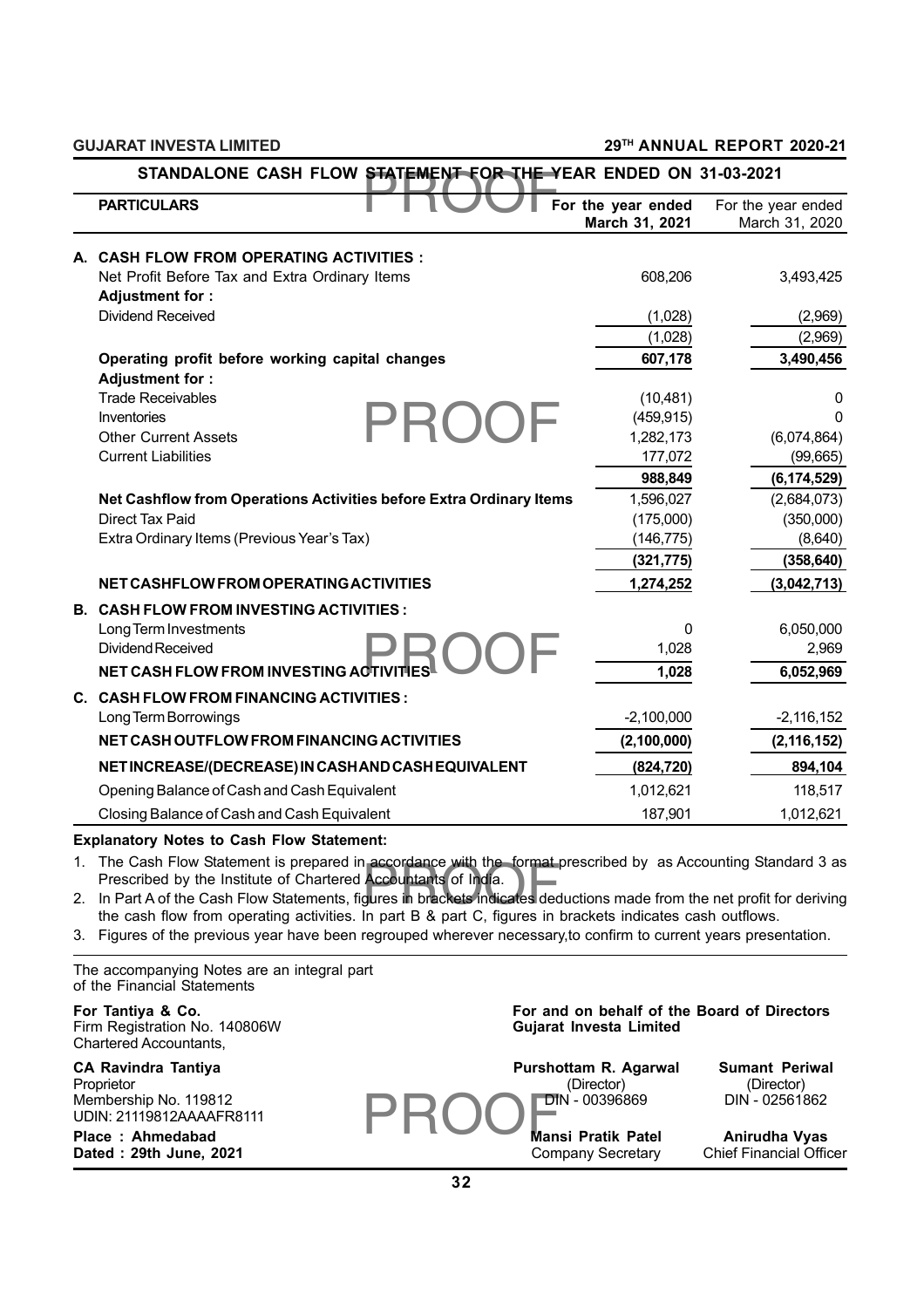| Standalone Statement of changes in equity for the year ended March 31, 2021 |                 |  |
|-----------------------------------------------------------------------------|-----------------|--|
| A. Equity Share Capital:                                                    | (Amount in INR) |  |
| <b>Particular</b>                                                           | Total           |  |
| Balance as at April 1, 2020                                                 | 75,099,000      |  |
| Changes in Equity Share Capital during the year 2020-21                     |                 |  |
| Balance as at March 31, 2021                                                | 75,099,000      |  |

| <b>Particulars</b><br><b>Reserves and Surplus</b>                                                                     |                                         |                    |                                                              | Item of Other<br>Compre-<br>hensive<br>income | <b>Total</b>                         |            |
|-----------------------------------------------------------------------------------------------------------------------|-----------------------------------------|--------------------|--------------------------------------------------------------|-----------------------------------------------|--------------------------------------|------------|
|                                                                                                                       | <b>Securities</b><br>premium<br>reserve | Capital<br>Reserve | Special<br>Reserve<br>$U/s$ 45-IC of<br><b>RBI Act. 1934</b> | Retained<br>earnings                          | Remea-<br>surement of<br>net defined |            |
|                                                                                                                       |                                         |                    |                                                              |                                               | benefit plans                        |            |
| Balance as at April 1, 2020                                                                                           | 8,255,500                               | 2,340,655          | 3,782,182                                                    | 15,128,728                                    | 0                                    | 29,507,065 |
| Profit for the year                                                                                                   | 0                                       | 0                  | 0                                                            | 286,431                                       | 0                                    | 286,431    |
| Other comprehensive income for the year, net of<br>income tax                                                         | 0                                       | 0                  | 0                                                            | 0                                             | 0                                    | 0          |
| Total comprehensive income for the year                                                                               | 0                                       | 0                  | 0                                                            | 286,431                                       | 0                                    | 286,431    |
| Transfer to Special Reserve U/s 45-IC of<br>RBIAct. 1934                                                              |                                         |                    | 57,286                                                       | (57, 286)                                     |                                      | 0          |
| Premium on conversion of FCCB                                                                                         | 0                                       | 0                  | 0                                                            |                                               | 0                                    | 0          |
| Recognition of share-based payments                                                                                   | 0                                       | 0                  | 0                                                            | 0                                             | 0                                    | 0          |
| Transfer to debenture redemption reserve                                                                              | 0                                       | 0                  | 0                                                            | 0                                             | 0                                    |            |
| Transfer to general reserve                                                                                           | 0                                       | 0                  | 0                                                            | 0                                             | 0                                    |            |
| Receipt from ESOP trust                                                                                               | 0                                       | 0                  | 0                                                            | 0                                             | 0                                    | 0          |
| Transfer to general reserve                                                                                           | 0                                       | 0                  | 0                                                            | 0                                             | 0                                    |            |
| Interest on FCCB                                                                                                      | 0                                       | 0                  | 0                                                            | 0                                             | 0                                    |            |
| Transfer to Equity share capital                                                                                      | 0                                       | 0                  | 0                                                            | 0                                             | 0                                    | 0          |
| Amount recovered from ESOP Trust                                                                                      | 0                                       | 0                  | 0                                                            | 0                                             | 0                                    | 0          |
| Transfers from retained earnings                                                                                      | 0                                       | 0                  | 0                                                            | 0                                             | 0                                    | 0          |
| Foreign exchange variations during the year                                                                           | 0                                       | 0                  | 0                                                            | 0                                             | 0                                    | 0          |
| Dividends proposed to be distributed to equity<br>shareholders Rs.0.70 per share (Previous year<br>Rs.0.70 per share) | 0                                       | 0                  | 0                                                            | 0                                             | 0                                    | 0          |
| Dividend on equity shares arising on<br>conversion of share warrants and FCCB                                         | 0                                       | 0                  | 0                                                            | 0                                             | 0                                    | 0          |
| Tax on dividend                                                                                                       | 0                                       | 0                  | 0                                                            | 0                                             | 0                                    | 0          |
| Conversion of Foreign currency<br>convertible bonds into equity shares                                                | 0                                       | 0                  | 0                                                            | 0                                             | 0                                    |            |
| Buy-back of equity shares                                                                                             | 0                                       | 0                  | 0                                                            |                                               | 0                                    |            |
| Payment of dividends (including tax on dividends)                                                                     | 0                                       | 0                  |                                                              |                                               | 0                                    |            |
| Others                                                                                                                | 0                                       | 0                  | 0                                                            |                                               | 0                                    | 0          |
| Balance as at March 31, 2021                                                                                          | 8,255,500                               | 2,340,655          | 3,839,468                                                    | 15,357,872                                    | $\pmb{0}$                            | 29,793,496 |

## **B. Other Equity: (Amount in INR)**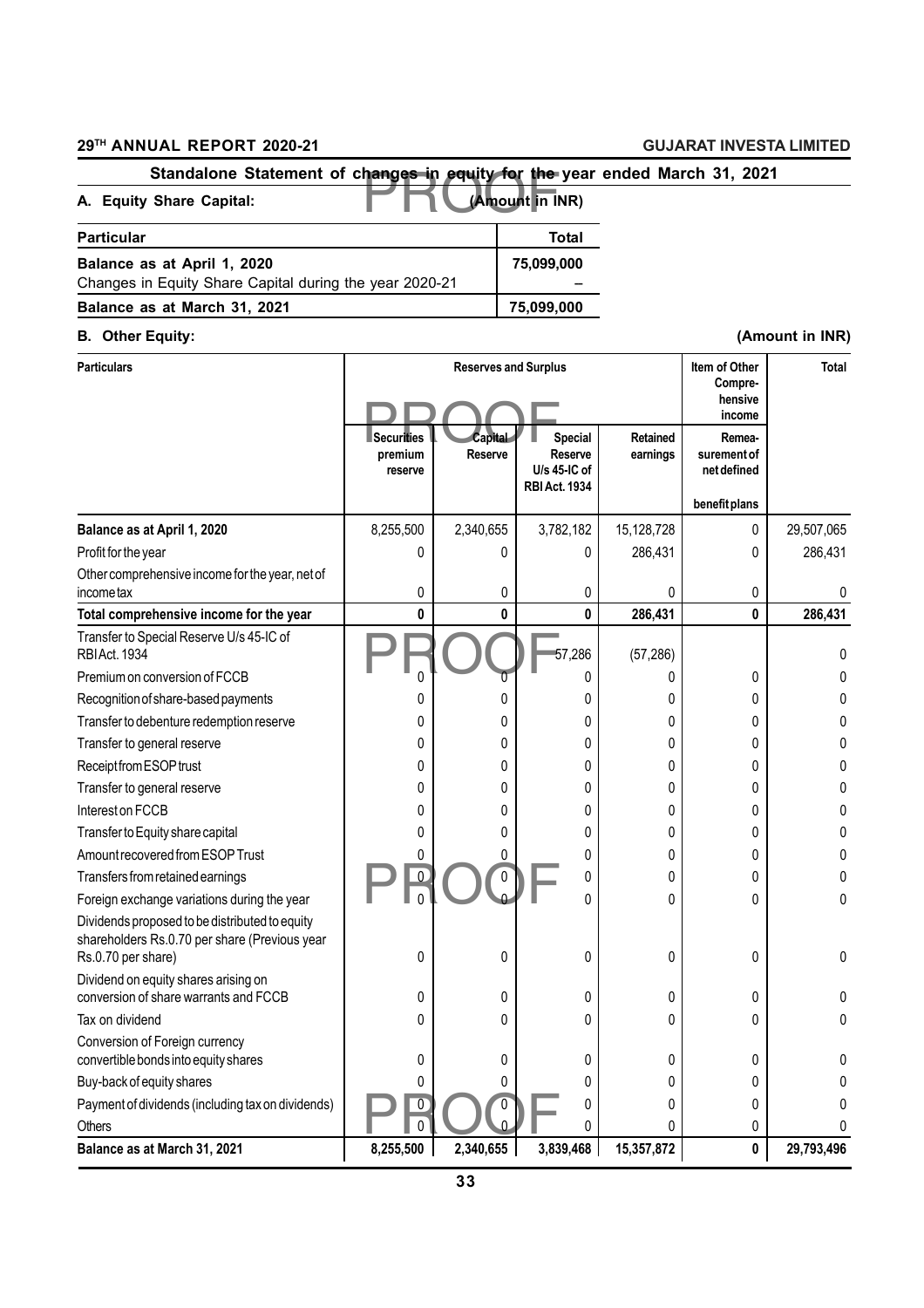# Note No. 1: Statement of Significant Accounting Policies<br>1. GENERAL INFORMATION

#### **1. GENERAL INFORMATION**

The Company is a registered non-banking finance Company engaged in the business of providing finance. The Company is registered with the Reserve Bank of India as a Non Banking Finance Company (NBFC).

#### **2. BASIS OF PREPARATION**

These financial statement have been prepared in accordance with the generally accepted accounting principles in India under the historical cost convention on accrual basis. Pursuant to section 133 of the Companies Act, 2013 read with Rule 7 of the Companies (Accounts) Rules 2014The ministry of Corporate Affairs (MCA) has notified Companies (Accounting Standards) Amendment Rules, 2016 vide its notification dated 30th March, 2016. The said notification is applicable to accounting period commencing on or after the date of notification i.e 1st April, 2016.

ochedde if to the companies<br>of assets for processing and the<br>perating cycle as 12 months All assets and liabilities have been classified as current or non current as per the Company's normal operating cycle and other criteria set out in the Schedule II to the Companies Act, 2013. Based on the nature of products and the time between the acquisition of assets for processing and their realization in cash and cash equivalents, the Company has ascertained its operating cycle as 12 months for the purpose of current – non current classification of assets and liabilities.

#### **A) System of Accounting**

- (i) The Company follows the mercantile system of accounting and recognises income and expenditure on an accrual basis except in case of significant uncertainties.
- (ii) Financial Statements are based on historical cost. These costs are not adjusted to reflect the impact of changing value in the purchasing power of money.
- and assumption used in the available<br>s could differ from those estim<br>ely in current and future period (iii) The preparation of financial statements in conformity with generally accepted accounting principles requires managements to make estimates and assumption that affect the reported amounts of assets, liabilities, revenue and expenses and disclosure of contingent liabilities as on date of financial statement. The estimates and assumption used in the accompanying financial statements are based upon management's evaluation of the relevant facts and cirmumstances as of the date of the financial statements. Actual results could differ from those estimates. Any revision to accounting estimates is recognised prospectively in current and future periods.

#### **INFLATION**

Assets and liabilities are recorded at historical cost to the Company (except so far as they relate to (a) revaluation of fixed assets and providing for deprecation on revalued amounts and (b) items covered under "Accounting Standard (AS) – 30" on Financial Instruments; Recognition and Measurement" which have been measured at their fair value). These costs are not adjusted to reflect the changing value in the purchasing power of money.

#### **B) FIXED ASSETS AND DEPRECIATION**

#### **Tangible Assets**

Fixed assets are stated at their original cost of acquisition less accumulated depreciation and impairment losses. Cost comprises of all costs incurred to bring the asses to their location and working condition.

Fixed assets are stated at their original cost of adquisition less accumulated approach of and impairment<br>Till 1st April, 2014, Depreciation on Fixed Assets was provided on pro rate basis for the period of use on<br>etrainty straight line method (SLM) as per rates specified in the Schedule XIV of the Companies Act, 1956.

Effective from 1st April, 2014, the Company depreciates its fixed assets over useful life in the manner prescribed in Schedule II of the Companies Act, 2013.

#### **(C) INVESTMENTS**

Investments are classified as Long Term Investments and Current Investments. Long Term Investments are stated at cost less permanent diminution in value, if any. Current Investments are stated at lower of cost and net realizable value.

Investments in associates are valued at cost less any provision for impairment. Investments are reviewed for impairment if events or changes in circumstances indicate that the carrying amount may not be recoverable.

nents in building that are not ir<br>ompany have been classified a Investments in property, Investments in building that are not intended to be occupied substantially for use by, or in the operations of the Company have been classified as investment property. Investment properties are carried at cost less accumulated depreciation.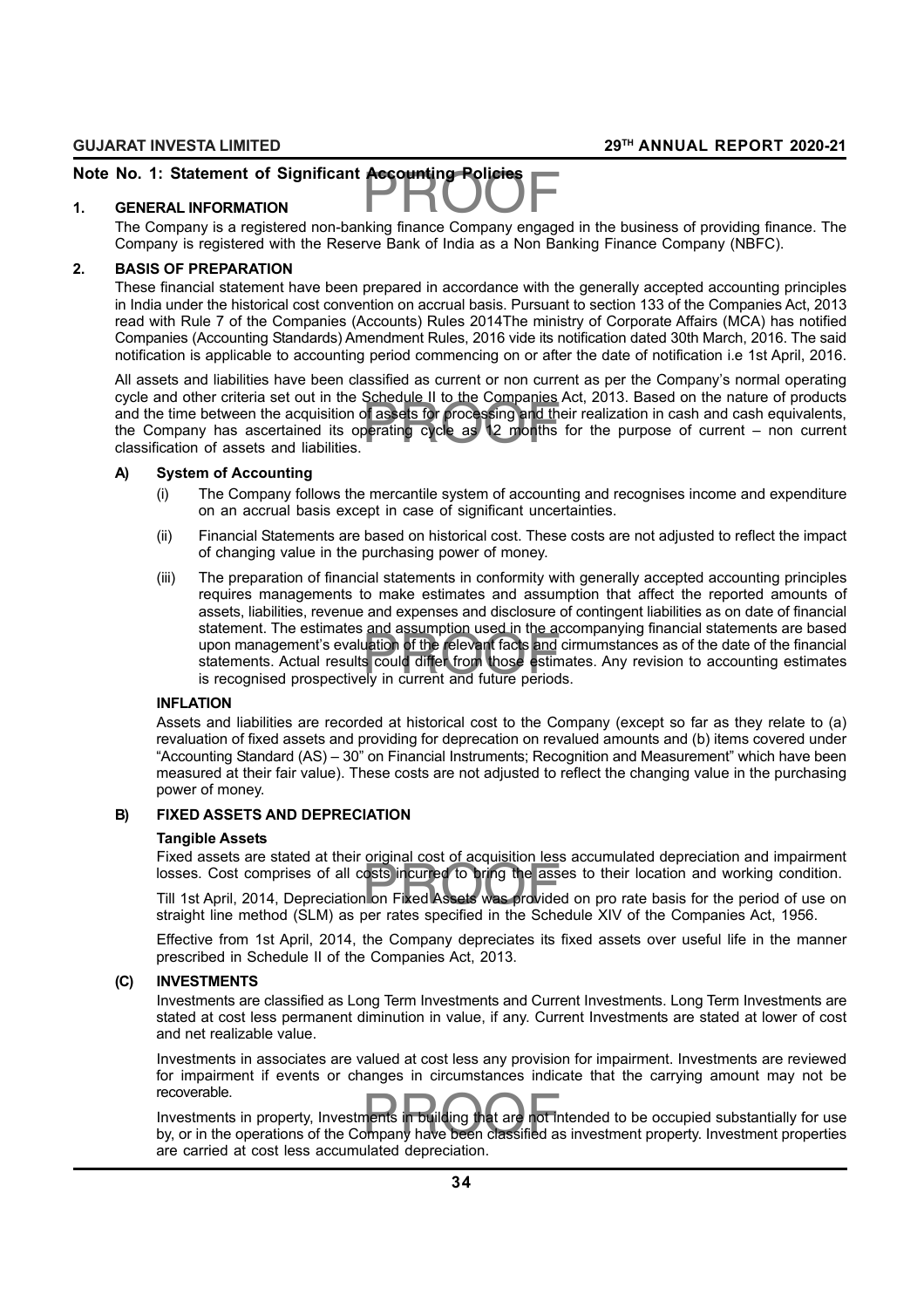#### **D) REVENUE RECOGNITION**

rice Charge etc are recognised<br> Interest, Finance Charge, Service Charge etc are recognised as income on accrual basis in accordance with the terms of contracts.

#### **E) VALUATION OF INVENTORY**

Inventories are valued at cost or net realizable value whichever is lower.

#### **F) BORROWING COST**

All borrowing cost are recognised in the Statement of Profit and Loss in the period in which they are incurred.

#### **G) EMPLOYEE BENEFITS**

No provision for gratuity has been made during the year and the liability for the same has not been ascertained by the company till the end of the accounting year and same will be accounted on cash basis.

#### **H) TAXES ON INCOME**

urrent as well as deferred tax.<br>ble U/s 115JB, if any, in resp Tax expense consists of both current as well as deferred tax. Current tax represent amount of income tax payable including the tax payable U/s 115JB, if any, in respect of taxable income for the year.

Minimum Alternate Tax Credit is recognized as an asset only when and to the extent there is convincing evidence that the Company will pay normal income tax within the specified period.

Deferred tax is recognized on timing difference between the accounting income and taxable income for the year that originates in one period and capable of reversal in one or more subsequent period. Such deferred tax is quantified using the tax rates and laws enacted or substantively enacted as on the Balance sheet date.

Deferred Tax asset is recognized and carried forward to the extent that there is a virtual certainty supported by convincing evidence that sufficient future taxable income will be available against which such deferred tax assets can be realized.

**I)** PROVISIONS, CONTINGENT LIABILITIES AND CONTINGENT ASSETS<br>Provisions involving a substantial degree of estimation in measurement and it is probable that there is Provisions involving a substantial degree of estimation in measurement are recognized when there is a preset obligation as a result of past events and it is probable that there will be an outflow or resources. Contingent liabilities are not recognized but are disclosed in the accounts by way of a note. Contingent assets are neither recognized nor disclosed in the financial statements.

## **J) RELATED PARTY TRANSACTIONS**

## **(A) Relationship**

#### **(i) Key Management Personnel and Relatives**

narayan Penwar, Director<br>h Agarwal, Director Sri Purshottam Agarwal, Director Sri Anandkumar Agarwal, Director Sri Sumant Laxminarayan Periwal, Director Smt Pinky Mukesh Agarwal, Director

#### **(ii) Associates**

Global Aman Infratech Private Limited Anunay Fab Limited

- **(iii)** Enterprises over which key management personnel and/or their relatives have significant influence – Nil
- **(B)** No Transactions during the year with related parties in normal course of business in the financial year.

#### **K) EARNING PER SHARE**

20 on Earnings Per Shares. Basic EPS is computed by dividing the net profit or loss for the year by the weighted average number of Equity Shares outstanding during the year. Diluted EPS is computed by dividing<br>the net prof The Company reports basic and diluted Earnings Per Share (EPS) in accordance with Accounting Standard – weighted average number of Equity Shares outstanding during the year. Diluted EPS is computed by dividing the net profit or loss for the year by the weighted average number of equity shares outstanding during the year, as adjusted for the effects of all dilutive potential equity shares, except where the results are anti dilutive.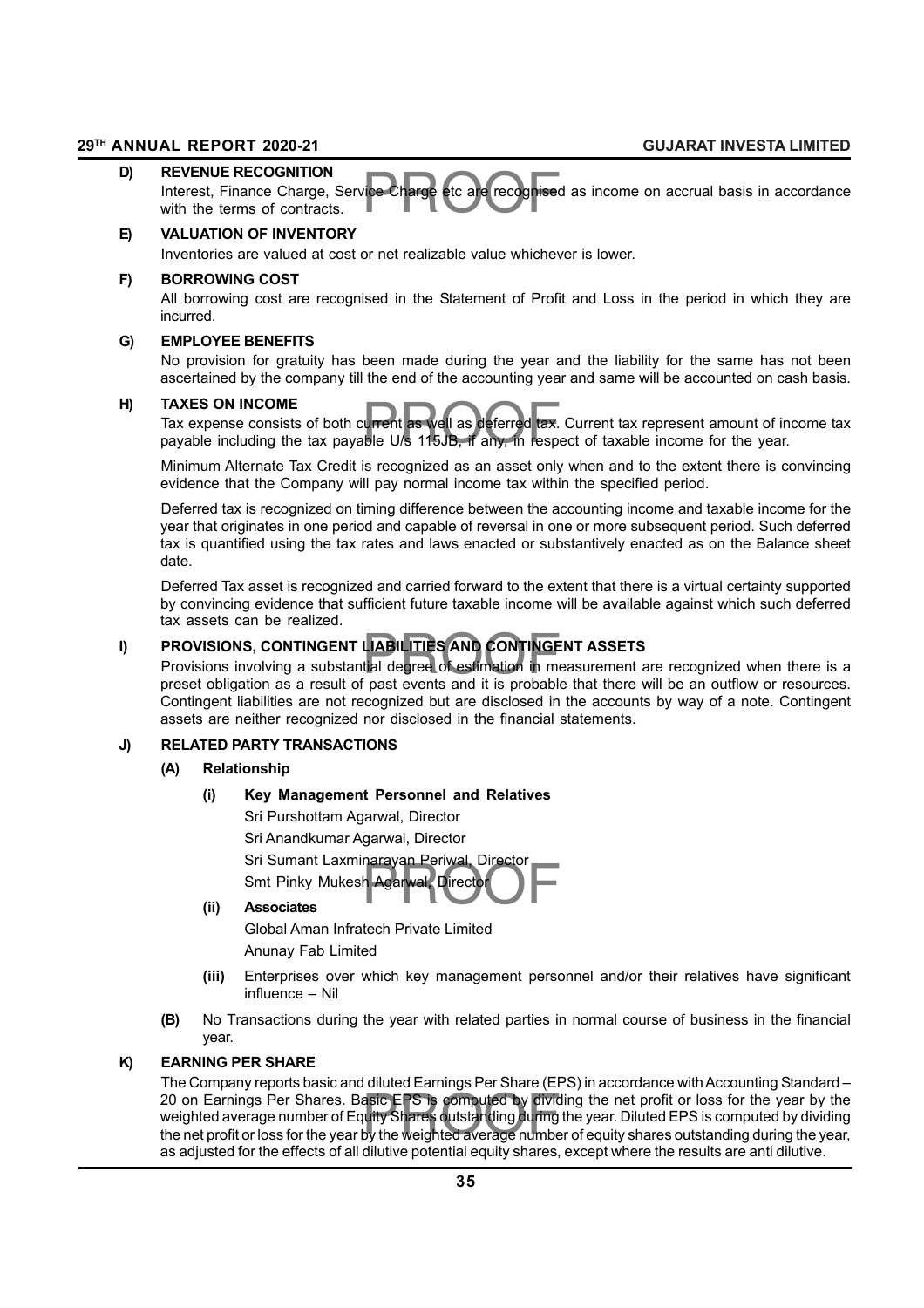Statement showing calculation of Earning per Share, as per AS-20, issued by the Institute of Chartered<br>Accountants of India.<br>2019-2020 Accountants of India.

|                                                                       | 2020-21  | 2019-2020 |
|-----------------------------------------------------------------------|----------|-----------|
| <b>Profit After Tax</b>                                               | 2.86.431 | 31,34,785 |
| Weighted average number of Equity Shares of Rs. 10 each fully paid up | 7509900  | 7509900   |
| Earning Per Share (in Rs.) (Basic & Diluted)                          | 0.04     | 0.421     |

## **NOTES ON ACCOUNTS**

- 1. Balance of Trade Receivables, Trade Payables, Advances and Deposits are as per the books of accounts and are subject to confirmation from respective parties.
- 2. Previous year's figures have been regrouped and rearranged wherever applicable.
- 3. Value of imports accounted on C.I.F. Basis Rs.Nil.
- 2. Provious years ngares nave seem egrouped and reananged where with the Value of imports accounted on C.I.F. Basis Rs. Nil.<br>4. Expenditure in foreign currency Rs. Nil (Previous year Rs. Nil)
- 5. Earning in foreign exchange accounted on F.O.B. Rs. NIL
- 6. Expenditure on employees employed throughout the year drawing Rs. 60,00,000/- or more per annum or for a part of the year and drawing is 5,00,000/- or more per month. Rs. NIL
- 7. Segment Reporting as per AS-17 issued by the Institute of Chartered Accountants of India, for the year ended 31st March, 2021 is Not Applicable.
- 8. Following companies are associates of the Company as the Company hold more than 20% of the Share Capital of those Companies.

| Sr.<br>No. | Name of Company                 | Percentage<br>of Holding | CIN No.               |
|------------|---------------------------------|--------------------------|-----------------------|
| 1          | Global Aman Infratech Pyt. Ltd. | 29%                      | U45201GJ2006PTC049212 |
| 2.         | Anunay Fab Ltd.                 | 31%                      | U17110GJ1992PLC017717 |

Company has not consolidated the financials of the above mentioned associates with Standalone Financial statement of Company as Company has claimed exemption as given by Companies (Accounts) Amendment Rules, 2014 in respect of consolidation.

> **For Tantiya & Co., Chartered accountants** Firm Registration No.: 140806W

**(CA Ravindra Tantiya),** Proprietor. **Place : Ahmedabad,** Membership No.: 119812 **Date : 29th June, 2021** UDIN : 21119812AAAAFR8111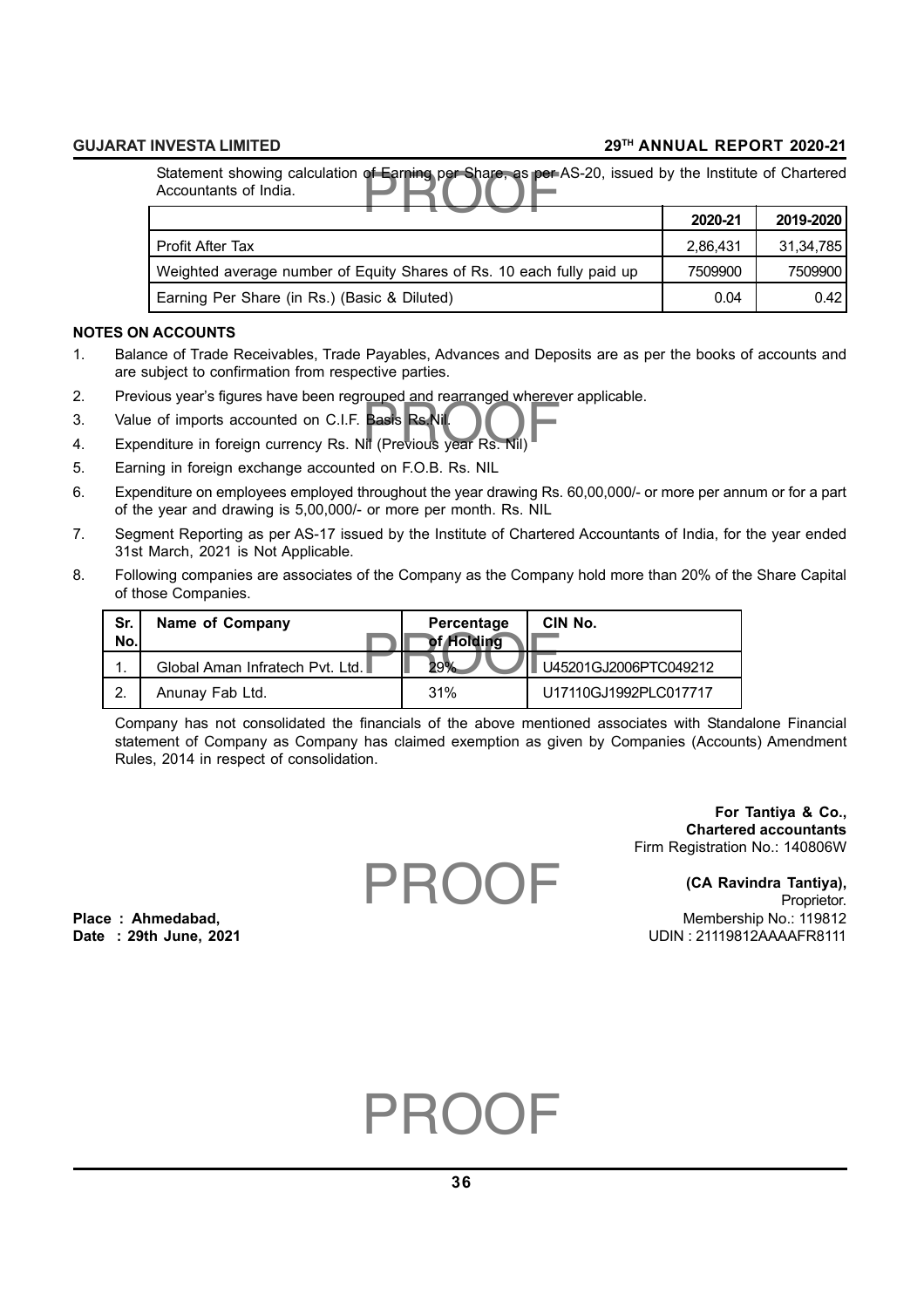# Notes forming part of the standalone financial statements<br> **Notes** forming part of the standalone financial statements

## **4. FIXED ASSETS**

## **TANGIBLE ASSETS**

|                 | <b>GROSS BLOCK</b>                              |                     |                                        | <b>DEPRECIATION</b> | <b>NET BLOCK</b>    |                                       |                            |                     |                     |
|-----------------|-------------------------------------------------|---------------------|----------------------------------------|---------------------|---------------------|---------------------------------------|----------------------------|---------------------|---------------------|
| SR.             | <b>Details Of Assets</b>                        | As at<br>01/04/2020 | <b>Additions</b><br>during<br>the year | Total<br>31/03/2021 | As at<br>01/04/2020 | <b>Additions</b><br>during<br>theyear | <b>Total</b><br>31/03/2021 | AS ON<br>31/03/2021 | AS ON<br>31/03/2020 |
| $\vert$ 1       | <b>MOTOR CAR</b>                                | 1,788,438           | 0                                      | 1,788,438           | 1,788,437           |                                       | 1,788,437                  |                     |                     |
| $\overline{2}$  | MOTOR CYCLE                                     | 118,529             | 0                                      | 118,529             | 118,528             |                                       | 118,528                    |                     |                     |
| $\overline{3}$  | <b>SCOOTER</b>                                  | 29,200              | 0                                      | 29,200              | 29,199              |                                       | 29,199                     |                     |                     |
| $\overline{4}$  | <b>MOBILE PHONES &amp;</b><br><b>TELEPHONES</b> | 73,686              | 0                                      | 73,686              | 71,202              | 0                                     | 71,202                     | 2,484               | 2,484               |
| $5\overline{5}$ | <b>COMPUTER</b>                                 | 204,907             |                                        | 204,907             | 194,661             |                                       | 194.661                    | 10,246              | 20,491              |
|                 | <b>TOTAL</b>                                    | 2,214,760           | 0                                      | 2,214,760           | 2,202,027           | 0                                     | 2,202,027                  | 12,733              | 22,978              |
|                 | <b>PREVIOUS YEAR</b>                            | 2,641,082           | 0                                      | 2,641,082           | 2,615,617           | 0                                     | 2,615,617                  | 25,465              | 45,955              |

### **4. PROPERTY, PLANT AND EQUIPMENTS (Amount in INR)**

| <b>Particulars</b>                      | <b>Mobile Phone</b><br>Rs. | Computer<br>Rs. | <b>Vehicles</b><br>Rs. | <b>Total</b><br>Rs. |
|-----------------------------------------|----------------------------|-----------------|------------------------|---------------------|
| <b>Cost or Deemed cost</b>              |                            |                 |                        |                     |
| Balance as at April 1, 2020             | 73,686                     | 204,907         | 1,936,167              | 2,214,760           |
| Additions                               | 0                          | 0               | 0                      | 0                   |
| Disposals                               | 0                          | 0               | $\bf{0}$               | 0                   |
| Gross Block as at March, 31,2021        | 73,686                     | 204,907         | 1,936,167              | 2,214,760           |
| Accumulated depreciation and Impairment |                            |                 |                        |                     |
| Balance as at April 1, 2020             | 71,202                     | 194,661         | 1,936,164              | 2,202,027           |
| Depreciation charge for the year        | 0                          | 0               | 0                      | 0                   |
| <b>Disposals</b>                        | 0                          | 0               | $\bf{0}$               | 0                   |
| Balance as at March, 31, 2021           | 71,202                     | 194.661         | 1,936,164              | 2,202,027           |
| <b>Net Book Value</b>                   |                            |                 |                        |                     |
| As at April, 2020                       | 2,484                      | 10,246          | 3                      | 12,73               |
| As at March, 2021                       | 2,484                      | 10,246          | 3                      | 12,733              |

#### **Notes:**

The Company evaluates impairment losses on the fixed assets whenever events or changes in circumstances indicate that their carrying amounts may not be recoverable. If such assets are considered to be impaired,the impairment loss is then recognised for the amount by which the carrying amount of the assets exceeds its recoverable amount, which is the higher of an asset's net selling price and value in use. For the purpose of assessing impairment, assets are grouped at the smallest level for which there are separately identifiable cash flows.

The Management has reviewed the recoverability of the assets and has concluded that no indication of impairment exists and hence, no impairment of asset is required.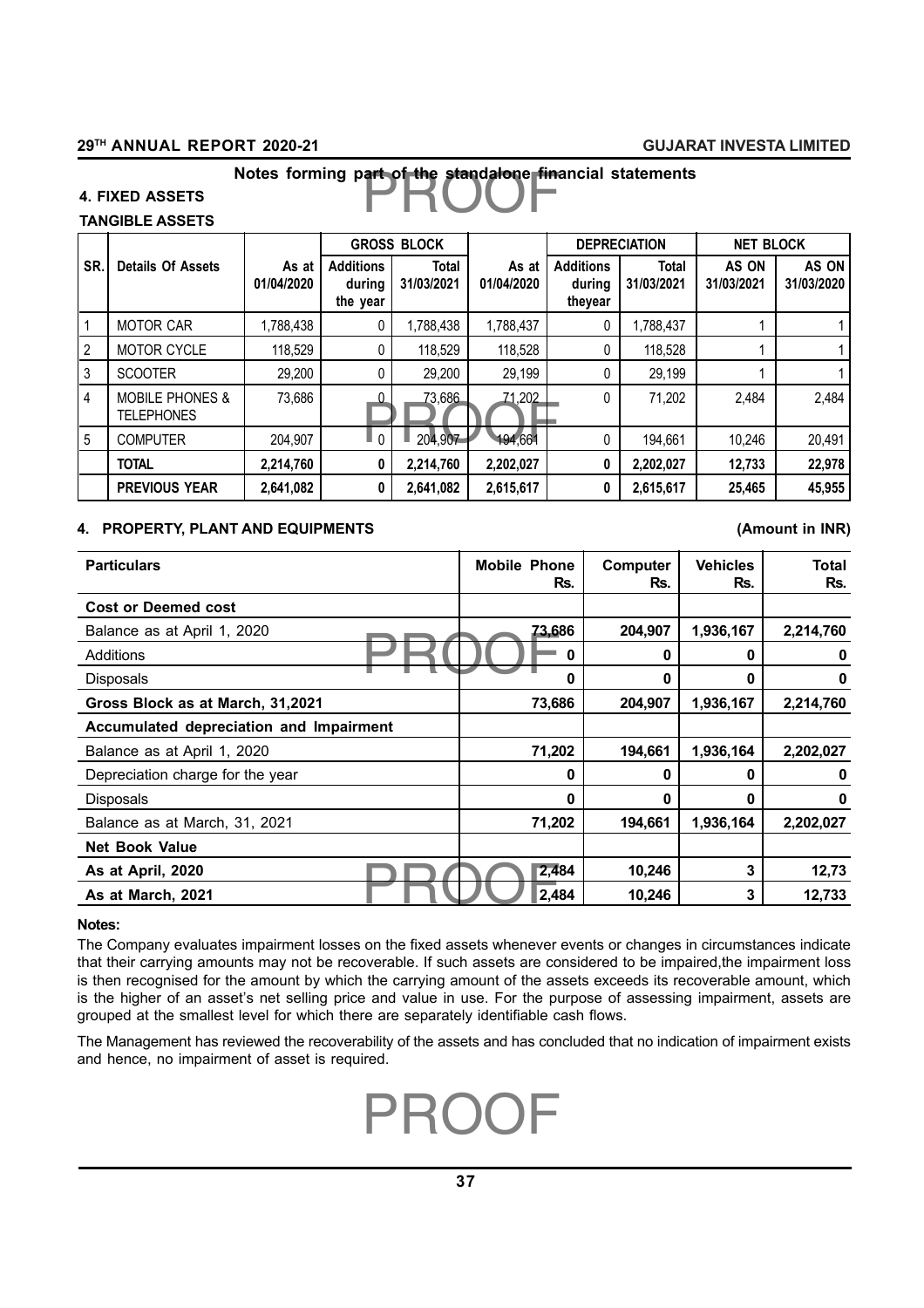|    |                                                                                                       |                         | (Amount in INR)         |
|----|-------------------------------------------------------------------------------------------------------|-------------------------|-------------------------|
|    | <b>Particulars</b>                                                                                    | As at March<br>31, 2021 | As at March<br>31, 2020 |
| 5. | <b>INVESTMENT</b> (unecured, considered good)                                                         |                         |                         |
|    | <b>Financial Instrument at Cost</b><br>Investment in Associates                                       |                         |                         |
|    | <b>Global Aman Infratech Private Ltd</b><br>100000 (Previous Year 100000) Equity Shares of Rs.10 Each | 10,000,000              | 10,000,000              |
|    | Anunay Fab Ltd.<br>2702000 (Previous Year 2702000) Equity Shares of Rs.10 Each                        | 71,020,000              | 71,020,000              |
|    | <b>Other Financial Instrument</b>                                                                     |                         |                         |
|    | Ambuja synthetics limited<br>15000 (Previous year 15000) Equity Shares of Rs. 10 Each                 | 150,000                 | 150,000                 |
|    | V.R. Polyfab Pvt. Ltd.<br>70000 (Previous Year 70000) Equity Shares of Rs.10 Each                     | 700,000                 | 700,000                 |
|    |                                                                                                       | 81,870,000              | 87,920,000              |
|    | Aggregate amount of quoted Investments and market value there of                                      | 0                       | 0                       |
|    | Aggregate amount of unquoted Investments                                                              | 81,870,000              | 87,920,000              |
|    | * Fair value is equal to Cost price only.                                                             |                         |                         |
|    | 6. INVENTORIES (At lower of cost and net realisable value)                                            |                         |                         |
|    | <b>Stock of Securities</b>                                                                            | 789,035                 | 329,120                 |
|    | <b>Total</b>                                                                                          | 789,035                 | 329,120                 |
|    | Fair Value and Cost price is same.                                                                    |                         |                         |
| 7. | <b>TRADE RECEIVABLES</b>                                                                              |                         |                         |
|    | Unsecured, considered good                                                                            | 10,481                  | 0                       |
|    | <b>Total</b>                                                                                          | 10,481                  | $\mathbf 0$             |
|    | Age of receivables                                                                                    |                         |                         |
|    | $<$ 180 days                                                                                          | 10,481                  | 0                       |
|    | More than 180 days                                                                                    | $\mathbf 0$             | $\pmb{0}$               |
|    | <b>Total</b>                                                                                          | 10,481                  | 0                       |
|    | Movement in the expected credit loss allowance on trade receivable                                    |                         |                         |
|    | Balance at beginning of the year                                                                      | 0                       | 0                       |
|    | Loss allowance calculated at lifetime expected credit losses                                          | 0                       | 0                       |
|    | Balance at the end of the year                                                                        | 0                       | 0                       |
| 8. | <b>CASH AND CASH EQUIVALENTS</b>                                                                      |                         |                         |
|    | (a) Cash on hand                                                                                      | 28,987                  | 37,086                  |
|    | (b) Balances with banks - In Current Accounts                                                         | 158,914                 | 975,535                 |
|    | <b>Total</b>                                                                                          | 187,901                 | 1,012,621               |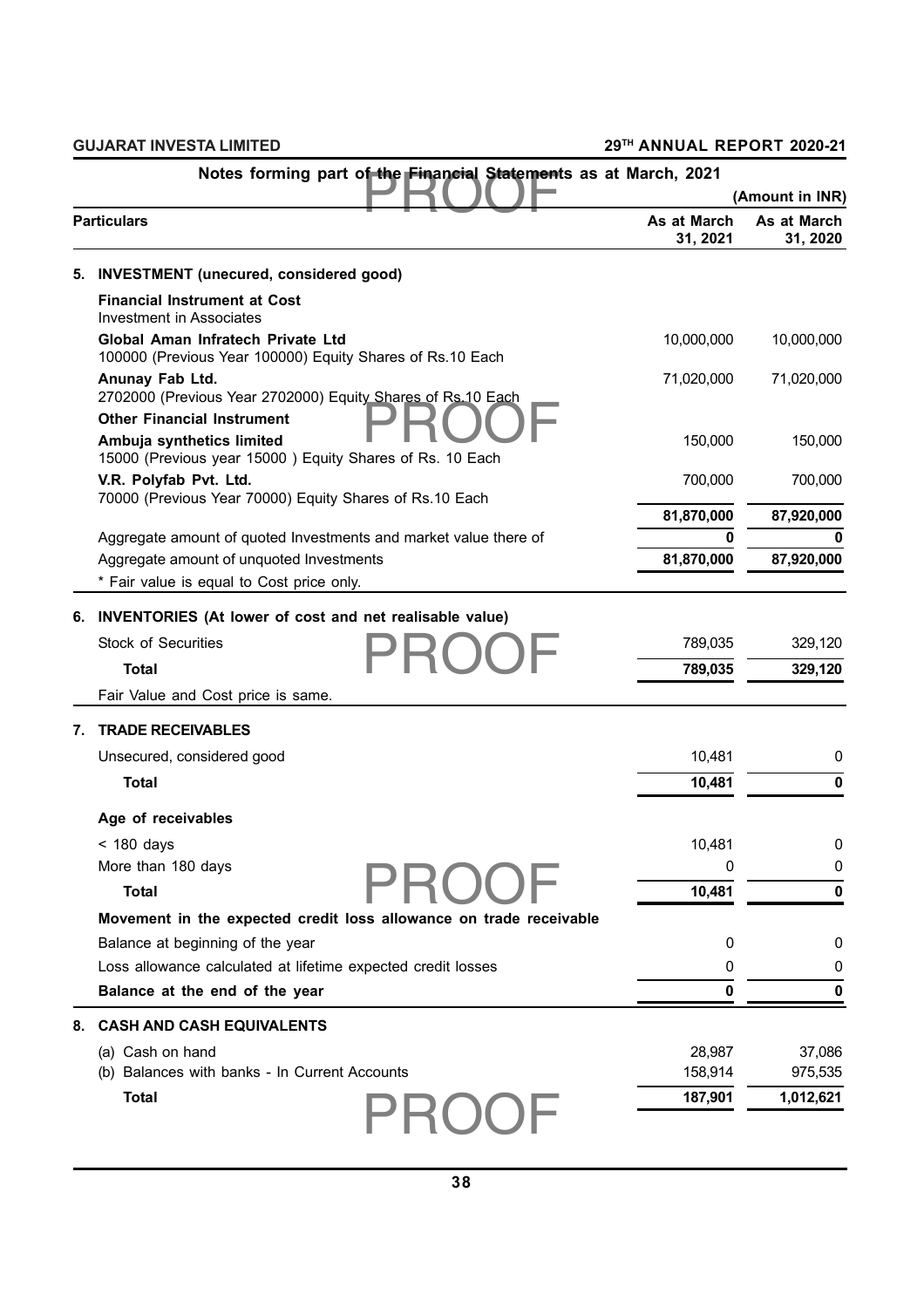|    |                                                                                                                     |                         | (Amount in INR)         |
|----|---------------------------------------------------------------------------------------------------------------------|-------------------------|-------------------------|
|    | <b>Particulars</b>                                                                                                  | As at March<br>31, 2021 | As at March<br>31, 2020 |
| 9. | <b>OTHER CURRENT ASSETS</b>                                                                                         |                         |                         |
|    | Unsecured, considered good, unless otherwise stated                                                                 |                         |                         |
|    | (a) Advances recoverable in cash or in kind<br>Considered good                                                      | $\mathbf 0$             | 25,000                  |
|    | (b) Considered doubtful<br>Less: Provision for doubtful advances                                                    | $\Omega$                | 0                       |
|    | (b) Inter-Corporate Loans                                                                                           | 22,252,197              | 23,799,648              |
|    | (c) Deposits                                                                                                        | 0                       |                         |
|    | (d) TDs and Income Tax Refundable (Net to Tax)                                                                      | 386,915                 | 96,637                  |
|    | <b>Total</b>                                                                                                        | 22,639,112              | 23,921,285              |
|    | <b>10. EQUITY SHARE CAPITAL</b>                                                                                     |                         |                         |
|    | <b>Authorised share</b>                                                                                             |                         |                         |
|    | 10,00,000 Equity Shares of Rs 10/- each<br>(Previous year Rs 1000000 Equity Shares)                                 | 100,000,000             | 100,000,000             |
|    |                                                                                                                     | 100,000,000             | 100,000,000             |
|    | <b>Issued Capital</b><br><b>Issued</b>                                                                              |                         |                         |
|    | 75,00,900 Equity Shares of Rs 10/- each fully paid up<br>with voting rights (Previous year 75,00,900 Equity Shares) | 75,099,000              | 75,099,000              |
|    |                                                                                                                     | 75,099,000              | 75,099,000              |
|    | Subscribed and Fully paid-up                                                                                        |                         |                         |
|    | 75,00,900 Equity Shares of Rs 10/- each fully paid up                                                               | 75,099,000              | 75,099,000              |
|    | Notes:                                                                                                              |                         |                         |
|    | alliation of Nicordoon of Obsesse and as                                                                            |                         |                         |

(i) **Reconciliation of Number of Shares and amount outstanding at the beginning and at the end of the reporting year.**

| <b>Particulars</b>        | <b>Shares Issued</b><br>During the Year | Closing<br><b>Balance</b> |  |
|---------------------------|-----------------------------------------|---------------------------|--|
| <b>Equity Shares</b>      |                                         |                           |  |
| Year ended March 31, 2020 |                                         |                           |  |
| Amount (Amount in INR)    |                                         | $\mathbf{0}$              |  |
| Year ended March 31, 2021 |                                         |                           |  |
| Amount (Amount in INR)    | $\Omega$                                | $\Omega$                  |  |

## **(ii) Rights, Preferences and Restrictions**

The Company has only one class of equity shares having a par value of Rs. 10/- per share. Each Shareholder is eligible for one vote per share held. The dividend proposed by the Board of Directors, if any is subject to the approval of shareholders in the ensuing Annual General Meeting.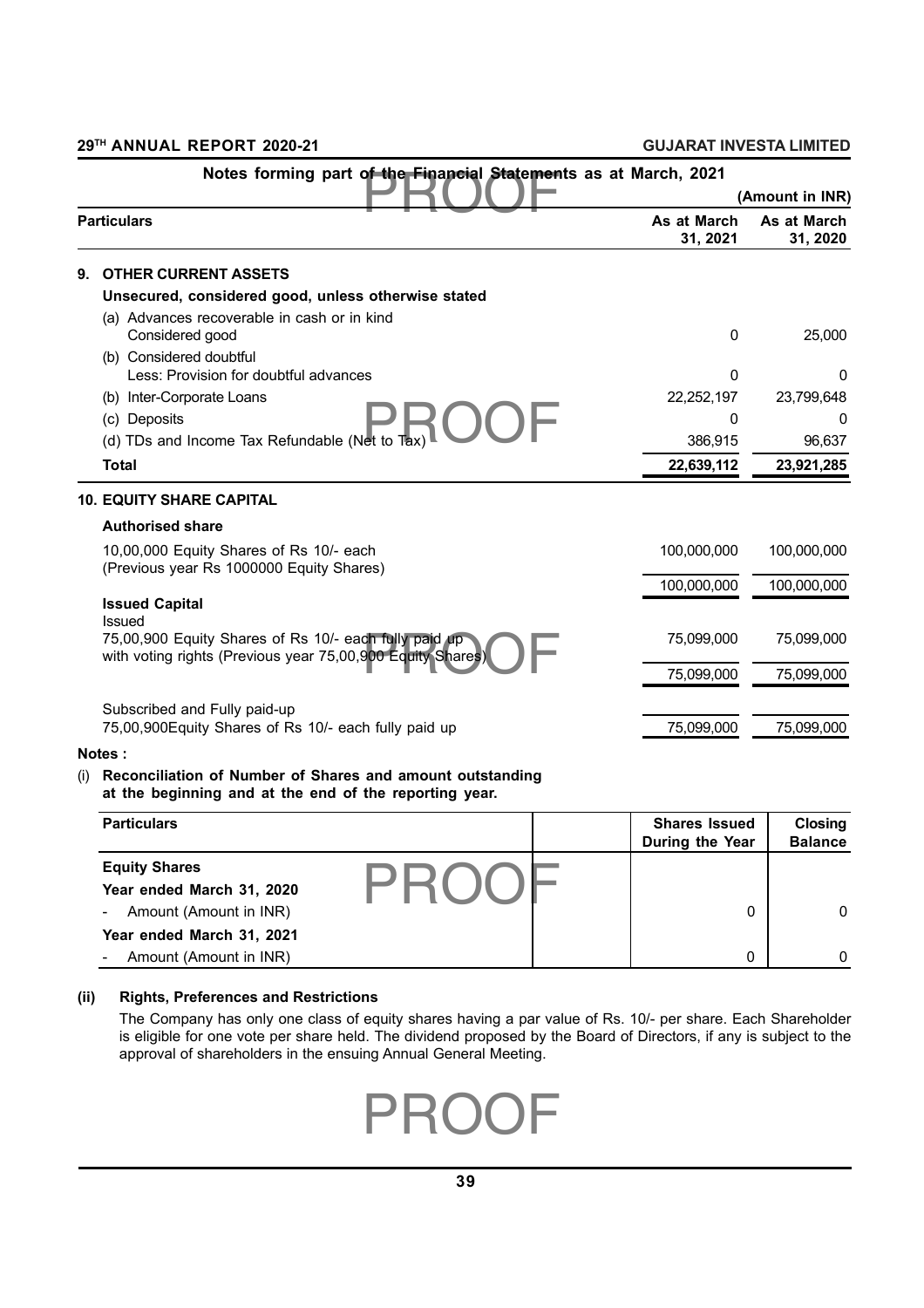# Notes forming part of the Financial Statements as at March, 2021<br>E CAPITAL (CONTD.....)

#### **10. EQUITY SHARE CAPITAL (CONTD.....) (Amount in INR)**

**(iii) Equity shareholder holding more than 5% of equity shares along with the number of equity shares held is as given below:**

| Class of shares /<br>Name of shareholder | As at<br>March 31, 2021  |                                            | As at<br>April 01, 2020                        |                               |
|------------------------------------------|--------------------------|--------------------------------------------|------------------------------------------------|-------------------------------|
|                                          | Number of<br>shares held | % holding<br>in that<br>class of<br>shares | Number of $\frac{1}{2}$ holding<br>shares held | in that<br>class of<br>shares |
| Somna Agarwal                            | 1161000                  | 15.48                                      | 1161000                                        | 15.48                         |
| Purshottam Agarwal                       | 1664419                  | 22.19                                      | 1664419                                        | 22.19                         |
| Anjani R. Agarwal                        | 947500                   | 12.63                                      | 947500                                         | 12.63                         |
| Purshottam Agarwal HUF                   | 575000                   | 7.67                                       | 575000                                         | 7.67                          |

As per records of the Company, including its register of share holders/members and other declaration received from the share holders regarding beneficial interest the above share holding represent both legal and beneficial ownership of the shares.

| <b>Particulars</b>                                                           | As at March<br>31, 2021 | As at March<br>31, 2020 |
|------------------------------------------------------------------------------|-------------------------|-------------------------|
| <b>11. OTHER EQUITY</b>                                                      |                         |                         |
| Refer Statement of Changes in Equity for detailed movement in Equity Balance |                         |                         |
| A. Summary of Other Equity Balance                                           |                         |                         |
| (a) Security Premium Account                                                 |                         |                         |
| <b>Opening Balance</b>                                                       | 8,255,500               | 8,255,500               |
| Add: Addition during the year                                                |                         |                         |
|                                                                              | 8,255,500               | 8,255,500               |
| (b) Capital Reserve Account                                                  |                         |                         |
| <b>Opening Balance</b>                                                       | 2,340,655               | 2,340,655               |
| AddL Transferred from surplus in Statement of Profit and Loss                | O                       | 0                       |
|                                                                              | 2,340,655               | 2,340,655               |
| Special Reserve U/s 45-IC of RBI Act. 1934<br>(C)                            |                         |                         |
| Opening balance                                                              | 3,155,225               | 3,076,076               |
| Additon during the year - 20% of the Profit                                  | 57,286                  | 626,957                 |
|                                                                              | 3,839,468               | 3,782,182               |
| Surplus in Statement of Profit and Loss<br>(d)                               |                         |                         |
| Opening balance                                                              | 15,128,728              | 12,620,900              |
| Net Profit for the year                                                      | 286,431                 | 3,134,785               |
| Less: Transfer to Special Reserve U/s 45-IC-of RBI Act, 1934                 | (57, 286)               | (626, 957)              |
|                                                                              | 15,357,873              | 15,128,728              |
|                                                                              | 29,793,496              | 29,507,065              |
| <b>B.</b> Nature and purpose of Reserves                                     |                         |                         |

#### (i) **Securities Premium**

Securities premium reserve is used to record the premium on issue of shares. The reserve is utillised in accordance with the provisions of the Act.

#### (ii) **Capital Reserve** The reserve is utillised in accordance with the provision of the Act.

#### (iii) **Special Reserve U/s 45-IC of RBI Act. 1934**

The reserve is created as per the provision of Section 45-IC of the RBI Act, 1934

#### (iv) **Retained Earnings**

The reserve is created as per the provision of Section 45-IC of the RBI Act, 1934<br>**Retained Earnings**<br>The amount that can be distributed by the Company as dividends to its Equity Shareholders is deternubed based on the balance in this reserve and also considering the requirements of the Companies Act, 2013.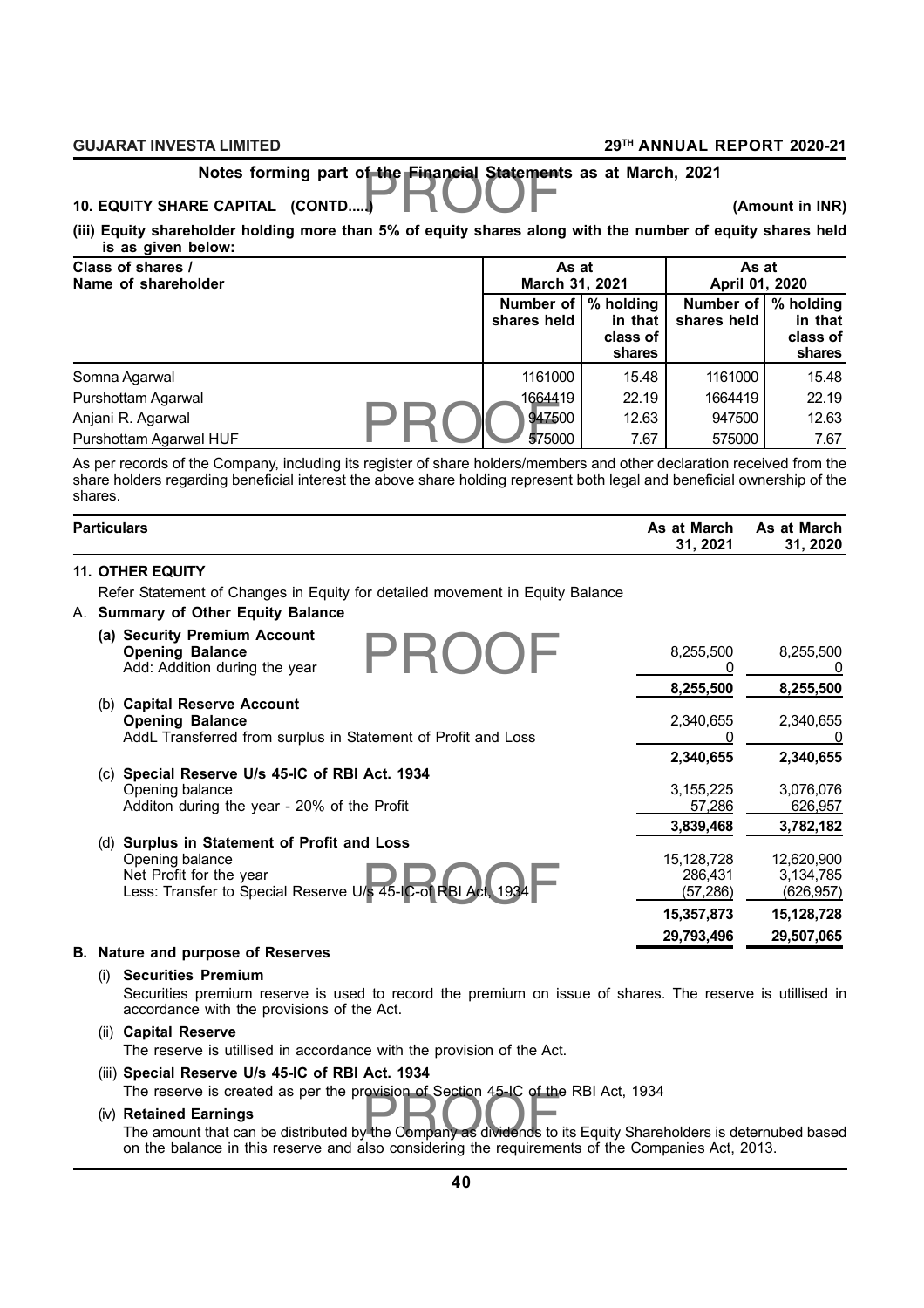| Notes forming part of the Financial Statements as at March, 2021 |                         |                        |
|------------------------------------------------------------------|-------------------------|------------------------|
|                                                                  |                         | (Amount in INR)        |
| <b>Particulars</b>                                               | As at March<br>31, 2021 | As at March<br>31,2020 |
| 12. BORROWINGS (Non Current)                                     |                         |                        |
| Unsecured - at amortised cost                                    |                         |                        |
| (a) Inter Corporate Loans                                        | 0                       | $\mathbf 0$            |
| (b) Loans from others                                            | 0                       | 2,100,000              |
| <b>Total</b>                                                     | 0                       | 2,100,000              |
| <b>13. TRADE PAYABLES</b>                                        |                         |                        |
| Trade payables for expenses                                      | 613.016                 | 439,694                |
| <b>Total</b>                                                     | 613,016                 | 439,694                |

#### **Dues payable to Micro and Small Enterprise :**

As per information given to us there were no amount overdue and remaining outstanding to small scale and /or ancillary Industrial suppliers on account of principal and /or interest as at the close of the year. Based on the information available with company, there are no dues outstanding to Micro and Small Enterprises as defined under Micro, Small and Medium Enterprises Development Act, 2006 for more than 45 days as at March 31, 2019.

| <b>Particulars</b>                                                                                                                              | As at March<br>31, 2021                 | As at March<br>31,2020                  |
|-------------------------------------------------------------------------------------------------------------------------------------------------|-----------------------------------------|-----------------------------------------|
| Principal amount remaining unpaid to any supplier                                                                                               |                                         |                                         |
| as at the year end                                                                                                                              |                                         | $\mathbf 0$<br>$\mathbf{0}$             |
| Interest due on the above mentioned principal amount<br>remaining unpaid to any supplier as at the year end                                     |                                         | 0<br>0                                  |
| Amount of the interest paid by the Company in terms<br>of Section16                                                                             |                                         | $\mathbf{0}$<br>$\mathbf{0}$            |
| Amount of interest due and payable for the period of<br>delay in making payment but without adding the interest<br>specified under the MSM Act. |                                         | $\mathbf 0$<br>$\mathbf{0}$             |
| Amount of interest accrued and remaining unpaid at the<br>end of the accounting year                                                            | 0                                       |                                         |
| <b>14. OTHER CURRENT LIABILITIES</b>                                                                                                            |                                         |                                         |
| Statutory remittances                                                                                                                           | 3,750                                   | 0                                       |
| <b>Total</b>                                                                                                                                    | 3,750                                   |                                         |
| <b>Particulars</b>                                                                                                                              | For the<br>year ended<br>March 31, 2020 | For the<br>year ended<br>March 31, 2019 |
| <b>15. REVENUE FROM OPERATIONS</b>                                                                                                              |                                         |                                         |
| Interest Received                                                                                                                               | 1,735,512                               | 1,174,856                               |
| Profit on Sale of Investments                                                                                                                   | 0                                       | 3,067,250                               |
| Total                                                                                                                                           | 1,735,512                               | 4,242,106                               |
| <b>16. OTHER INCOME</b>                                                                                                                         |                                         |                                         |
| Dividend Income                                                                                                                                 | 1,028                                   | 2,969                                   |
| <b>Total</b>                                                                                                                                    | 1,028                                   | 2,969                                   |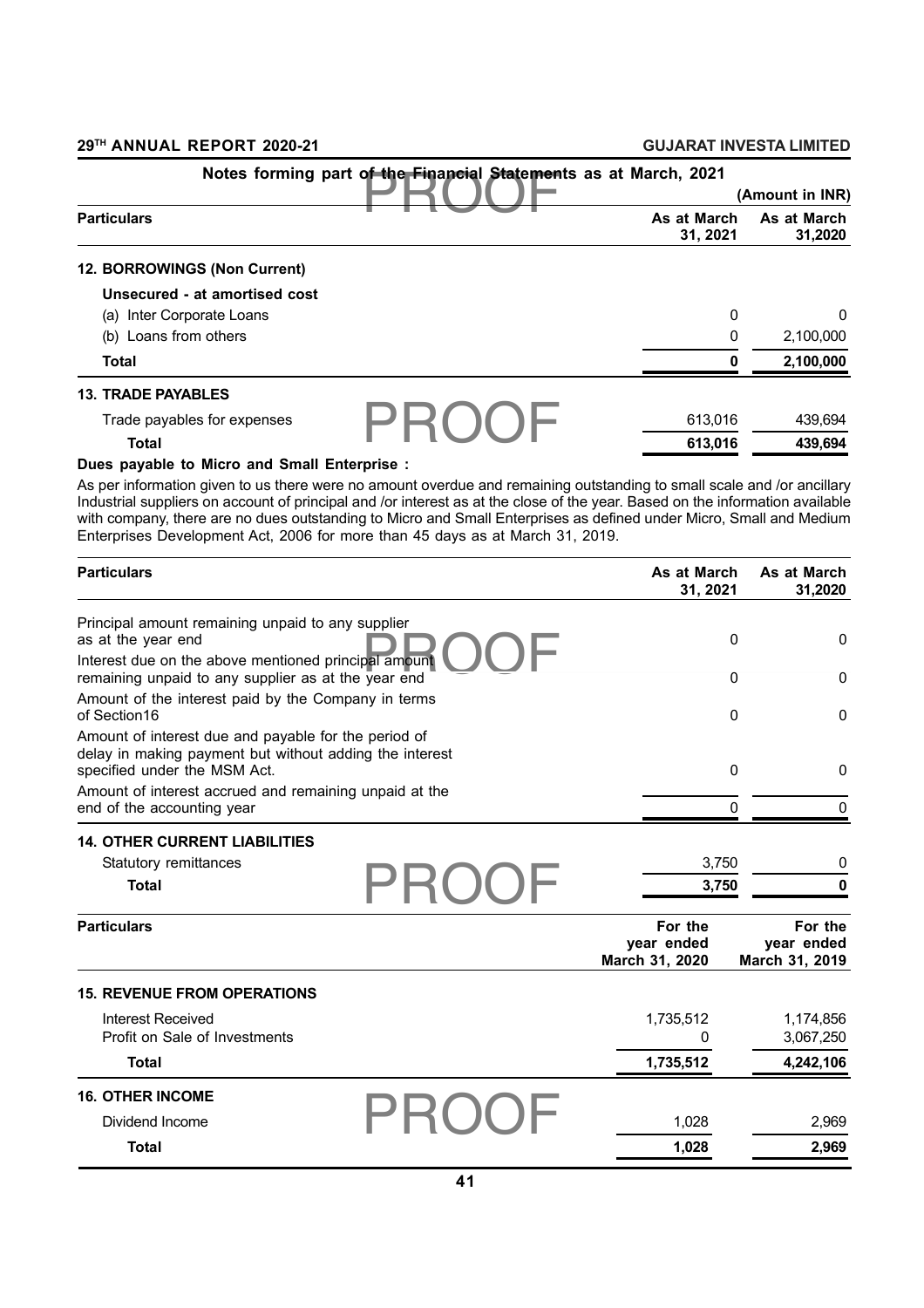|                                                                                                        |                                         | (Amount in INR)                         |
|--------------------------------------------------------------------------------------------------------|-----------------------------------------|-----------------------------------------|
| <b>Particulars</b>                                                                                     | For the<br>year ended<br>March 31, 2021 | For the<br>year ended<br>March 31, 2020 |
| <b>17. CHANGES IN INVENTORIES OF FINISHED GOODS</b><br>(INCLUDING STOCK IN TRADE) AND WORK-IN-PROGRESS |                                         |                                         |
| Inventroies at the end of the year                                                                     | 789,035                                 | 329,120                                 |
| Inventroies at the beginning of the year                                                               | 329,120                                 | 329,120                                 |
| Increase/Decrease in Stock                                                                             | (459, 915)                              | 0                                       |
| <b>18. FINANCE COST</b>                                                                                |                                         |                                         |
| Interest paid                                                                                          | $\pmb{0}$                               | 0                                       |
|                                                                                                        | 0                                       | 0                                       |
| <b>19. EMPLOYEE BENEFIT EXPENSES</b>                                                                   |                                         |                                         |
| Salary                                                                                                 | 290,000                                 | 95,000                                  |
|                                                                                                        | 290,000                                 | 95,000                                  |
| <b>20. ADMINISTRATIVE EXPENSES AND OTHER EXPENSES</b>                                                  |                                         |                                         |
| <b>Bank Charges</b>                                                                                    | 765                                     | 2,623                                   |
| <b>Advertisement Expense</b>                                                                           | 37,236                                  | 19,050                                  |
| <b>Listing Fees</b>                                                                                    | 407,100                                 | 421,850                                 |
| <b>Consulting Expenses</b>                                                                             | 0                                       | 78,500                                  |
| <b>ROC Expenses</b>                                                                                    | 1,890                                   | 17,700                                  |
| <b>Appeal Fees</b>                                                                                     | 2,000                                   | 0                                       |
| <b>Stock Registration Fees</b>                                                                         | 33,040                                  | 7,485                                   |
| Printing & Stationery Expenses                                                                         | 4,500                                   | 8,950                                   |
| <b>Professional Fees</b>                                                                               | 212,070                                 | 38,820                                  |
| NSDL and CDSL Service                                                                                  | 56,695                                  | 0                                       |
| Claim                                                                                                  | 0                                       | 152                                     |
| <b>Annual Return Charges</b>                                                                           | 2,625                                   | 2,520                                   |
| Payment to Auditors                                                                                    | 50,000                                  | 50,000                                  |
| <b>Brokerage</b>                                                                                       | 0                                       | 9,000                                   |
| <b>Payment to Auditors</b>                                                                             | 807,921                                 | 656,650                                 |
| (a) Audit Fee and Tax Audit Matters                                                                    | 50,000                                  | 54,000                                  |

The accompanying Notes are an integral part of the Financial Statements

Firm Registration No. 140806W Chartered Accountants,

## For Tantiya & Co. **For and on behalf of the Board of Directors**

| <b>CA Ravindra Tantiya</b> | Purshottam R. Agarwal | <b>Sumant Periwal</b>          |
|----------------------------|-----------------------|--------------------------------|
| Proprietor                 | (Director)            | (Director)                     |
| Membership No. 119812      | DIN - 00396869        | DIN - 02561862                 |
| UDIN: 21119812AAAAFR8111   |                       |                                |
| Place: Ahmedabad           | Mansi Pratik Patel    | Anirudha Vyas                  |
| Dated: 29th June, 2021     | Company Secretary     | <b>Chief Financial Officer</b> |
|                            |                       |                                |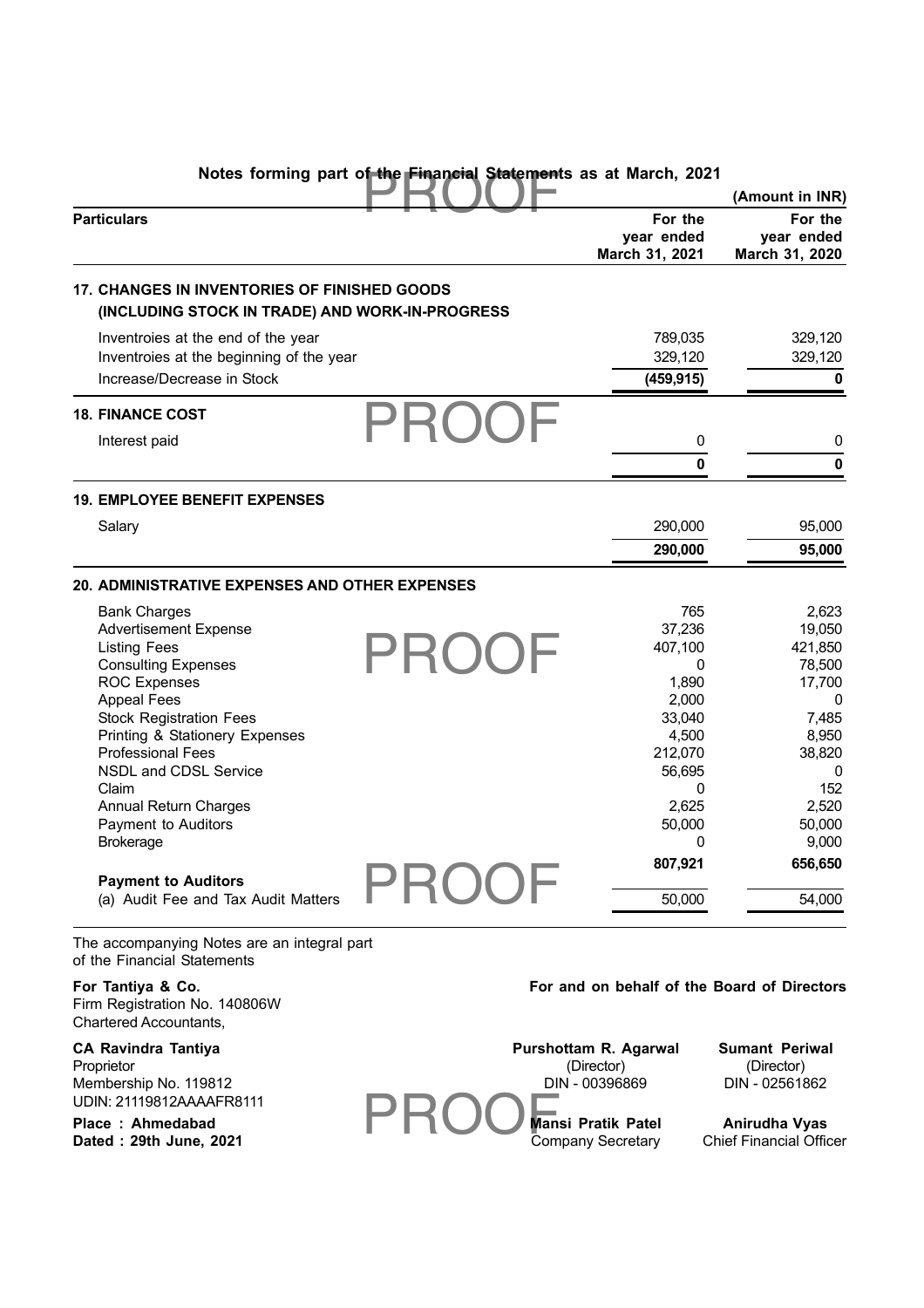#### **GUJARAT INVESTA LIMITED**

#### **CIN No.: L65910GJ1993PLC018858**

Plaza, Opp. Atira, Ambawadi, A<br>38. Email: Gujarat.investa@gma<br>MGT-11 PROXY FORM **Regd Office : 3 & 4 Shivalik Plaza, Opp. Atira, Ambawadi, Ahmedabad - 380015. Gujarat.**

**Phone: 079-26307831 Fax: +91-79-26307838. Email: Gujarat.investa@gmail.com Website: www.gujaratinvesta.com**

## **MGT-11 PROXY FORM**

**[Pursuant to Section 105(6) of the Companies Act, 2013 and Rule 19(3) of the Companies**

**(Management and Administration) Rules, 2014]**

| (2)                      |                                                                                                                                                                                                                                                                                                                                                                                                                           |                                     |                              |  |  |  |
|--------------------------|---------------------------------------------------------------------------------------------------------------------------------------------------------------------------------------------------------------------------------------------------------------------------------------------------------------------------------------------------------------------------------------------------------------------------|-------------------------------------|------------------------------|--|--|--|
|                          |                                                                                                                                                                                                                                                                                                                                                                                                                           |                                     |                              |  |  |  |
|                          |                                                                                                                                                                                                                                                                                                                                                                                                                           |                                     |                              |  |  |  |
|                          | sas my/ our proxy to attend and vote (on a poll) for me/ us and on my/ our behalf at 29TH the Annual General Meeting of the<br>Company, to be held on Thursday, the 30th day of September, 2021 at 12:30 P.M.at the 252, New Cloth Market, O/S. Raipur<br>Gate, Ahmedabad - 380 002 and at any adjournment thereof in respect of such resolutions set out in the Notice convening<br>the meeting, as are indicated below: |                                     |                              |  |  |  |
| No.                      | <b>Ordinary Business</b>                                                                                                                                                                                                                                                                                                                                                                                                  | For                                 | Against                      |  |  |  |
| 1.<br>31.03.2021         | To Approve the Annual Accounts & directors Report and Auditors Report for the year ended on                                                                                                                                                                                                                                                                                                                               |                                     |                              |  |  |  |
| 2.                       | To re-appoint Mr. Purushottam R. Agarwal (DIN: 00396869) who retires by rotation.                                                                                                                                                                                                                                                                                                                                         |                                     |                              |  |  |  |
|                          | <b>Special Business</b>                                                                                                                                                                                                                                                                                                                                                                                                   |                                     |                              |  |  |  |
| 3.                       | Regularisation of Additional Director, Mr. Sumant L. Periwal (DIN: 02561862) as an Independent                                                                                                                                                                                                                                                                                                                            |                                     |                              |  |  |  |
| 4.                       | Director of the company.<br>Regularisation of Additional Director, Mr. Anandkumar P. Agrawal (DIN: 01227486) as an<br>Independent Director of the company.<br>the control of the control of the control of the control of the control of the control of                                                                                                                                                                   |                                     |                              |  |  |  |
|                          |                                                                                                                                                                                                                                                                                                                                                                                                                           | Affix<br>Re.1/-<br>Revenue<br>Stamp |                              |  |  |  |
| Signature of shareholder |                                                                                                                                                                                                                                                                                                                                                                                                                           |                                     | Signature of Proxy holder(s) |  |  |  |
| Note:                    |                                                                                                                                                                                                                                                                                                                                                                                                                           |                                     |                              |  |  |  |
|                          | 1. This form of proxy in order to be effective should be duly completed and deposited at the registered office of the Company, not<br>less than 48 hours before the commencement of the meeting.                                                                                                                                                                                                                          |                                     |                              |  |  |  |
|                          | <b>GUJARAT INVESTA LIMITED</b><br>CIN No.: L65910GJ1993PLC018858<br>Regd Office: 3 & 4 Shivalik Plaza, Opp. Atira, Ambawadi, Ahmedabad - 380015. Gujarat.<br>Phone: 079-26307831 Fax: +91-79-26307838. Email: Gujarat.investa@gmail.com Website: www.gujaratinvesta.com                                                                                                                                                   |                                     |                              |  |  |  |
|                          | <b>ATTENDANCE SLIP</b>                                                                                                                                                                                                                                                                                                                                                                                                    |                                     |                              |  |  |  |
|                          | [To be handed over at the entrance of the meeting hall]                                                                                                                                                                                                                                                                                                                                                                   |                                     |                              |  |  |  |
|                          | 29th ANNUAL GENERAL MEETING 30.09.2021                                                                                                                                                                                                                                                                                                                                                                                    |                                     |                              |  |  |  |
|                          |                                                                                                                                                                                                                                                                                                                                                                                                                           |                                     |                              |  |  |  |
|                          |                                                                                                                                                                                                                                                                                                                                                                                                                           |                                     |                              |  |  |  |
| [IN BLOCK LETTER]        |                                                                                                                                                                                                                                                                                                                                                                                                                           |                                     |                              |  |  |  |
|                          | *Applicable for members holding shares in electronic form only.                                                                                                                                                                                                                                                                                                                                                           |                                     |                              |  |  |  |
|                          | I hereby record my presence at the 29th Annual General Meeting of the Company held on Thursday, the 30th September, 2021<br>at 12:30 P.M.at 252, New Cloth Market, O/S. Raipur Gate, Ahmedabad - 380 002.                                                                                                                                                                                                                 |                                     |                              |  |  |  |
|                          |                                                                                                                                                                                                                                                                                                                                                                                                                           |                                     |                              |  |  |  |

\*Member's/ Proxy Signature